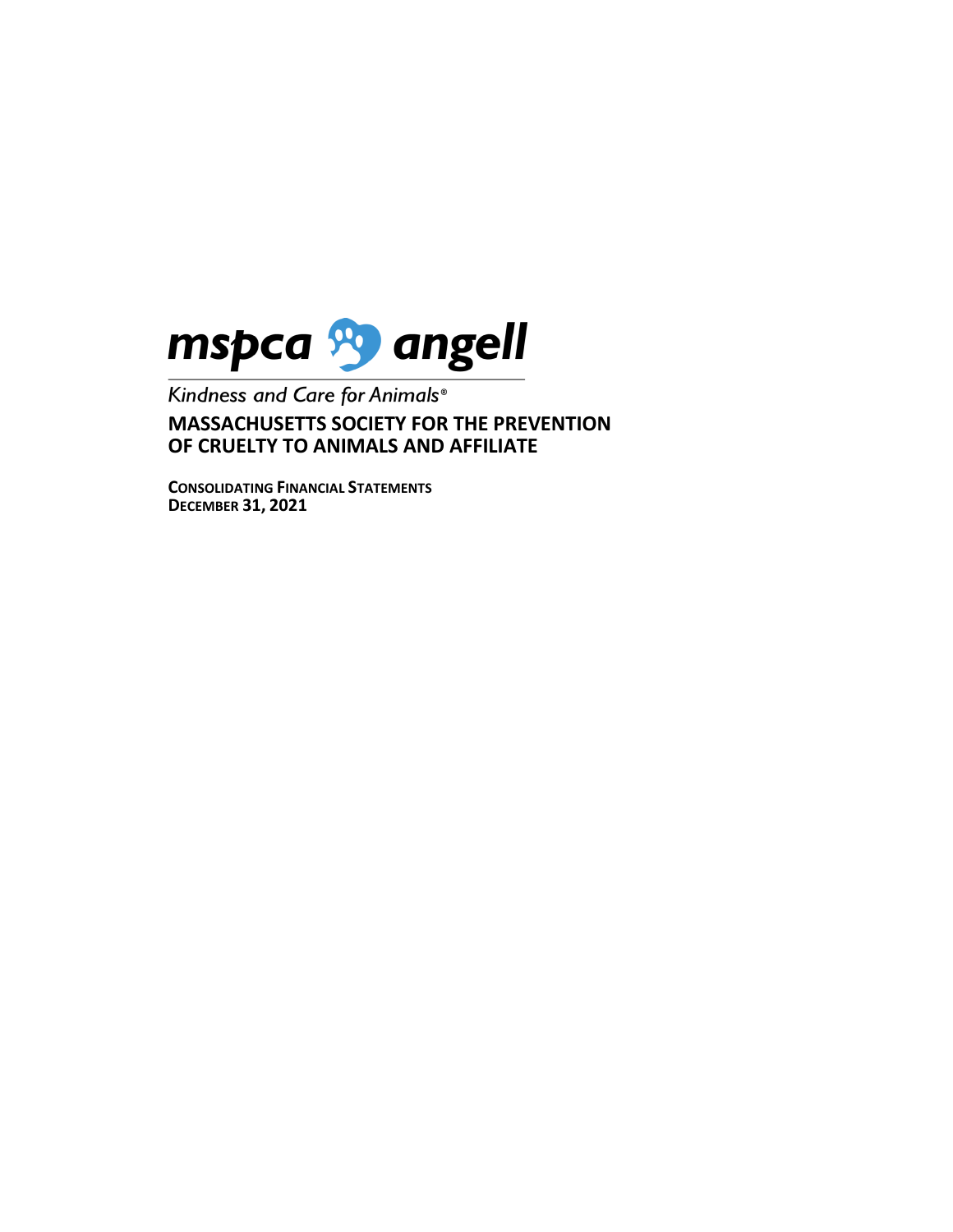| Contents          |  |
|-------------------|--|
| December 31, 2021 |  |

|                                            | Pages         |
|--------------------------------------------|---------------|
|                                            | $1 - 1A$      |
| <b>Consolidating Financial Statements:</b> |               |
|                                            | $\mathcal{L}$ |
|                                            | 3             |
|                                            | 4             |
|                                            | 5             |
|                                            | $6 - 30$      |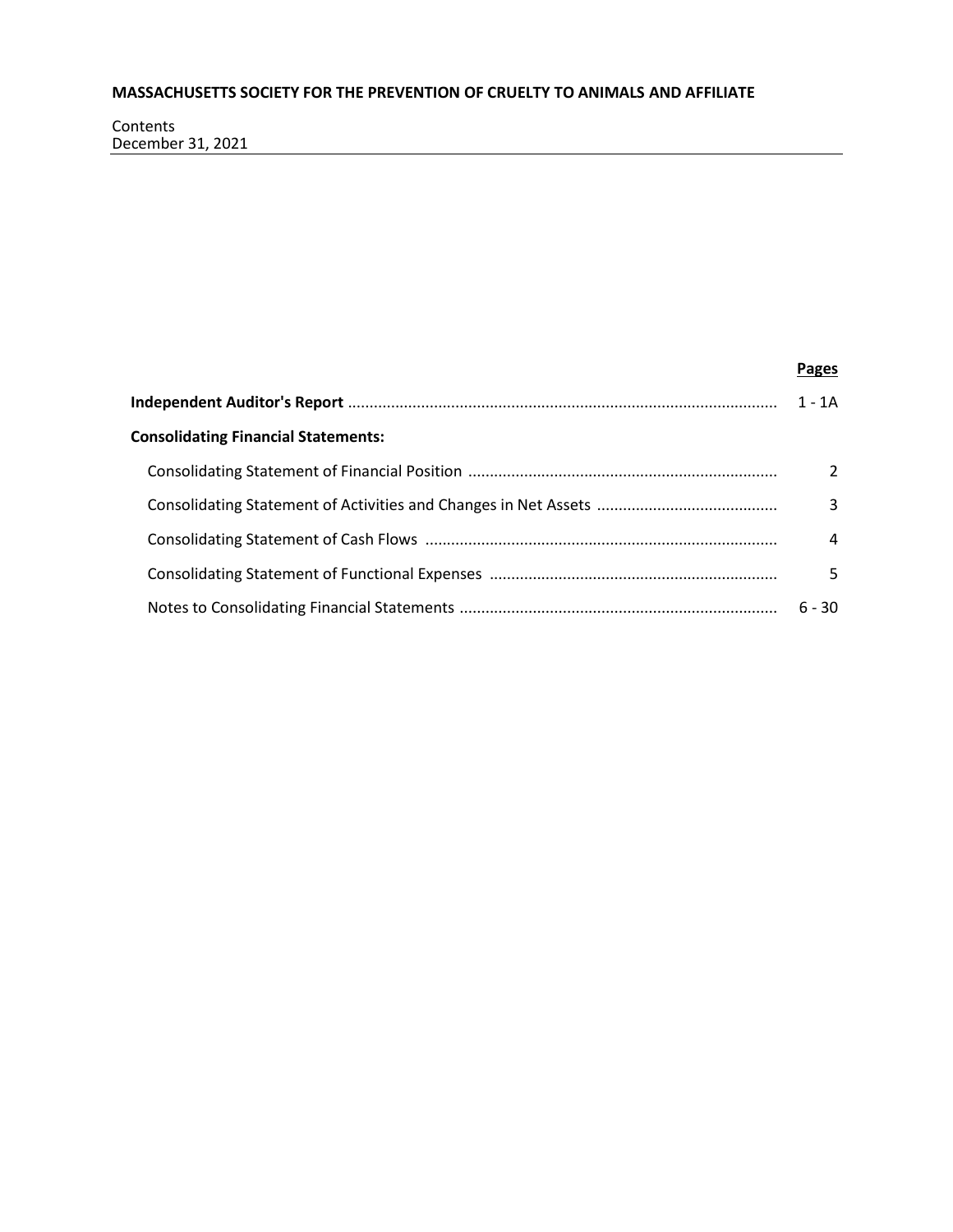

50 Washington Street Westborough, MA 01581 508.366.9100 aafcpa.com

## Independent Auditor's Report

To the Board of Directors of Massachusetts Society for the Prevention of Cruelty to Animals and Northeast Animal Shelter, Inc.:

## **Opinion**

We have audited the consolidating financial statements of Massachusetts Society for the Prevention of Cruelty to Animals (the Society) and Northeast Animal Shelter, Inc. (the Shelter) (Massachusetts corporations, not for profit) (collectively, the Entity) which comprise the consolidating statement of financial position as of December 31, 2021, and the related consolidating statements of activities and changes in net assets, cash flows, and functional expenses for the year then ended, and the related notes to the consolidating financial statements.

In our opinion, the accompanying consolidating financial statements present fairly, in all material respects, the consolidating financial position of Massachusetts Society for the Prevention of Cruelty to Animals and Northeast Animal Shelter, Inc. as of December 31, 2021, and the changes in their net assets and their cash flows for the year then ended in accordance with accounting principles generally accepted in the United States of America.

#### **Basis for Opinion**

We conducted our audits in accordance with auditing standards generally accepted in the United States of America (GAAS). Our responsibilities under those standards are further described in the Auditor's Responsibilities for the Audit of the Consolidating Financial Statements section of our report. We are required to be independent of the Entity and to meet our other ethical responsibilities in accordance with the relevant ethical requirements relating to our audits. We believe that the audit evidence we have obtained is sufficient and appropriate to provide a basis for our audit opinion.

#### **Responsibilities of Management for the Consolidating Financial Statements**

Management is responsible for the preparation and fair presentation of the consolidating financial statements in accordance with accounting principles generally accepted in the United States of America, and for the design, implementation, and maintenance of internal control relevant to the preparation and fair presentation of the consolidating financial statements that are free from material misstatement, whether due to fraud or error.

In preparing the consolidating financial statements, management is required to evaluate whether there are conditions or events, considered in the aggregate, that raise substantial doubt about the Entity's ability to continue as a going concern within one year after the date that the consolidating financial statements are available to be issued.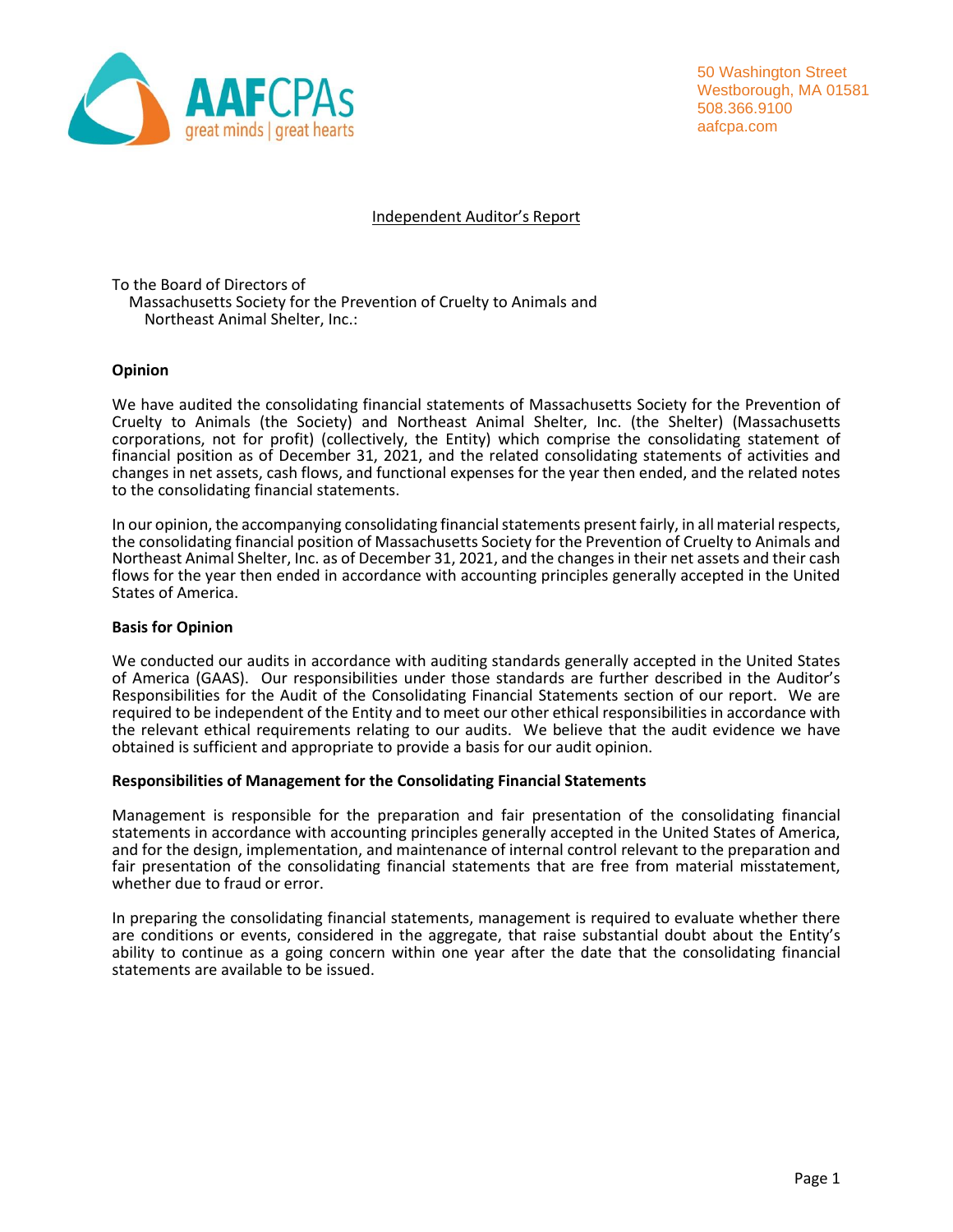# **Auditor's Responsibilities for the Audit of the Consolidating Financial Statements**

Our objectives are to obtain reasonable assurance about whether the consolidating financial statements as a whole are free from material misstatement, whether due to fraud or error, and to issue an auditor's report that includes our opinion. Reasonable assurance is a high level of assurance but is not absolute assurance and therefore is not a guarantee that an audit conducted in accordance with GAAS will always detect a material misstatement when it exists. The risk of not detecting a material misstatement resulting from fraud is higher than for one resulting from error, as fraud may involve collusion, forgery, intentional omissions, misrepresentations, or the override of internal control. Misstatements are considered material if there is a substantial likelihood that, individually or in the aggregate, they would influence the judgment made by a reasonable user based on the consolidating financial statements.

In performing an audit in accordance with GAAS, we:

- Exercise professional judgment and maintain professional skepticism throughout the audit.
- Identify and assess the risks of material misstatement of the consolidating financial statements, whether due to fraud or error, and design and perform audit procedures responsive to those risks. Such procedures include examining, on a test basis, evidence regarding the amounts and disclosures in the consolidating financial statements.
- Obtain an understanding of internal control relevant to the audit in order to design audit procedures that are appropriate in the circumstances, but not for the purpose of expressing an opinion on the effectiveness of the Entity's internal control. Accordingly, no such opinion is expressed.
- Evaluate the appropriateness of accounting policies used and the reasonableness of significant accounting estimates made by management, as well as evaluate the overall presentation of the consolidating financial statements.
- Conclude whether, in our judgment, there are conditions or events, considered in the aggregate, that raise substantial doubt about the Entity's ability to continue as a going concern for a reasonable period of time.

We are required to communicate with those charged with governance regarding, among other matters, the planned scope and timing of the audit, significant audit findings, and certain internal control related matters that we identified during the audit.

Westborough, Massachusetts April 18, 2022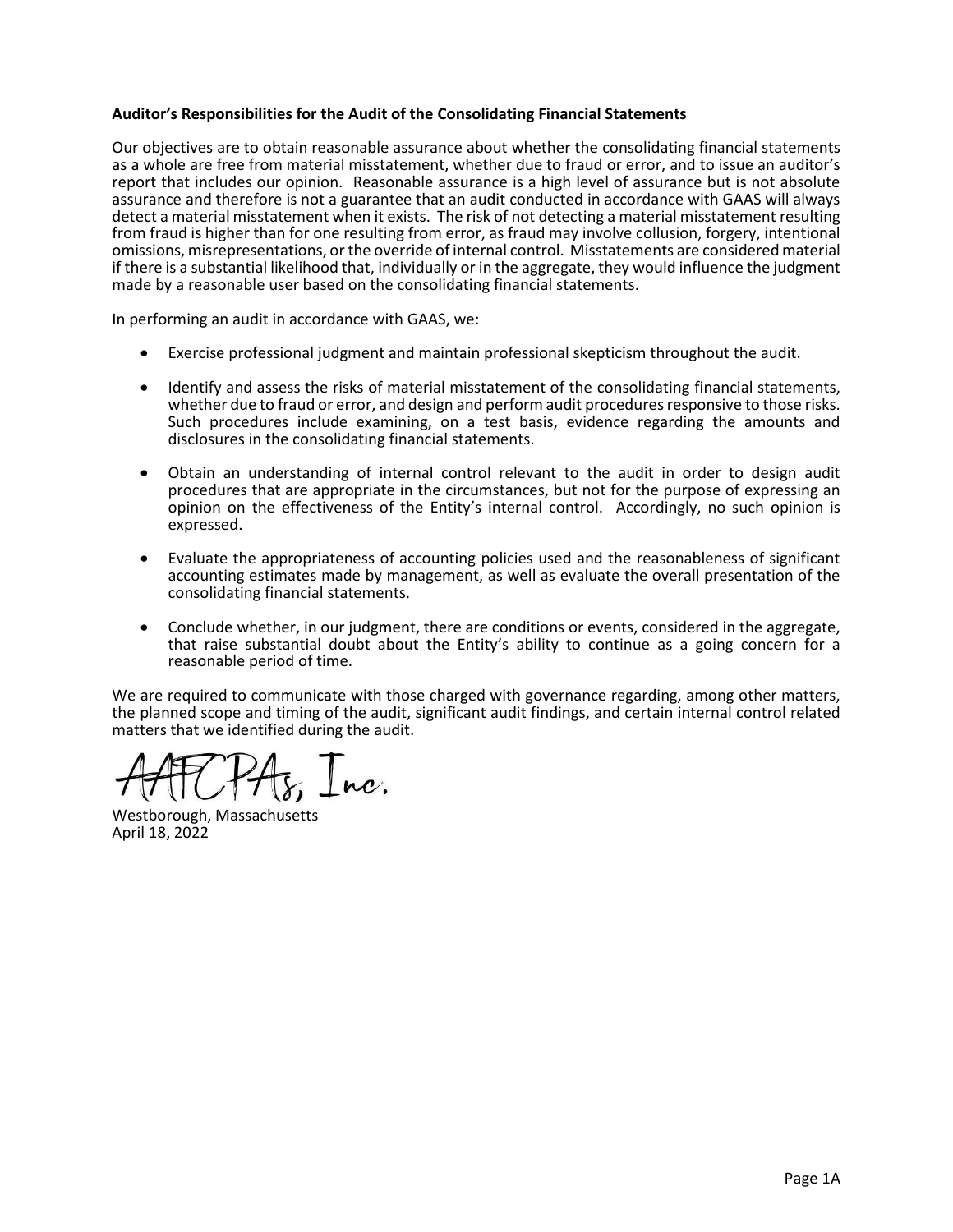Consolidating Statement of Financial Position December 31, 2021

| <b>Assets</b>                                                     | <b>MSPCA</b>    | <b>NEAS</b>      | <b>Eliminations</b> | Total           |
|-------------------------------------------------------------------|-----------------|------------------|---------------------|-----------------|
| <b>Current Assets:</b>                                            |                 |                  |                     |                 |
| Cash and cash equivalents                                         | \$<br>1,551,217 | 1,818,252<br>\$. | \$                  | \$<br>3,369,469 |
| Accounts receivable from hospital operations, net                 | 332,885         |                  |                     | 332,885         |
| Current portion of contributions receivable                       | 802,500         | 237,642          |                     | 1,040,142       |
| Due from affiliate                                                | 639,615         |                  | (639, 615)          |                 |
| Prepaid expenses and other assets                                 | 2,386,346       | 47,359           |                     | 2,433,705       |
|                                                                   |                 |                  |                     |                 |
| Total current assets                                              | 5,712,563       | 2,103,253        | (639, 615)          | 7,176,201       |
| Contributions Receivable, net of current portion and discount     | 732,678         |                  |                     | 732,678         |
| Investments                                                       | 121,124,997     | 11,333,439       |                     | 132,458,436     |
| Investment in NEAS                                                | 15,785,102      |                  | (15, 785, 102)      |                 |
| Beneficial Interest in Perpetual Trusts                           | 17,273,916      |                  |                     | 17,273,916      |
| Property and Equipment, net                                       | 60,868,470      | 6,273,851        |                     | 67,142,321      |
| <b>Total assets</b>                                               | \$221,497,726   | \$19,710,543     | \$ (16, 424, 717)   | \$224,783,552   |
| <b>Liabilities and Net Assets</b>                                 |                 |                  |                     |                 |
|                                                                   |                 |                  |                     |                 |
| <b>Current Liabilities:</b>                                       |                 |                  |                     |                 |
| Current portion of long-term debt                                 | \$<br>822,232   | 1,292,191<br>\$. | \$                  | \$<br>2,114,423 |
| Current portion of accrued pension, postretirement and            |                 |                  |                     |                 |
| other retirement agreements                                       | 1,390,523       |                  |                     | 1,390,523       |
| Current portion of charitable gift annuity liability              | 109,556         |                  |                     | 109,556         |
| Accounts payable, accrued expenses and other liabilities          | 5,059,332       | 98,349           |                     | 5,157,681       |
| Accrued salaries, vacation and other benefits<br>Deferred revenue | 2,675,438       | 168,584          |                     | 2,844,022       |
|                                                                   | 283,262         |                  |                     | 283,262         |
| Due to affiliate                                                  |                 | 639,615          | (639, 615)          |                 |
| Due to Fondouk                                                    | 634,679         |                  |                     | 634,679         |
| <b>Total current liabilities</b>                                  | 10,975,022      | 2,198,739        | (639, 615)          | 12,534,146      |
| Long-term Debt, net of current portion and unamortized            |                 |                  |                     |                 |
| debt issuance costs                                               | 18,165,603      | 1,726,702        |                     | 19,892,305      |
| Accrued Pension, Postretirement and Other Retirement              |                 |                  |                     |                 |
| Agreements, net of current portion                                | 7,956,227       |                  |                     | 7,956,227       |
| Charitable Gift Annuity Liability, net of current portion         | 607,549         |                  |                     | 607,549         |
| <b>Total liabilities</b>                                          | 37,704,401      | 3,925,441        | (639, 615)          | 40,990,227      |
| Net Assets:                                                       |                 |                  |                     |                 |
| Without donor restrictions                                        | 113,058,679     | 15,165,102       | (15, 165, 102)      | 113,058,679     |
| With donor restrictions                                           |                 |                  |                     |                 |
|                                                                   | 70,734,646      | 620,000          | (620,000)           | 70,734,646      |
| Total net assets                                                  | 183,793,325     | 15,785,102       | (15,785,102)        | 183,793,325     |
| Total liabilities and net assets                                  | \$221,497,726   | \$19,710,543     | \$ (16, 424, 717)   | \$224,783,552   |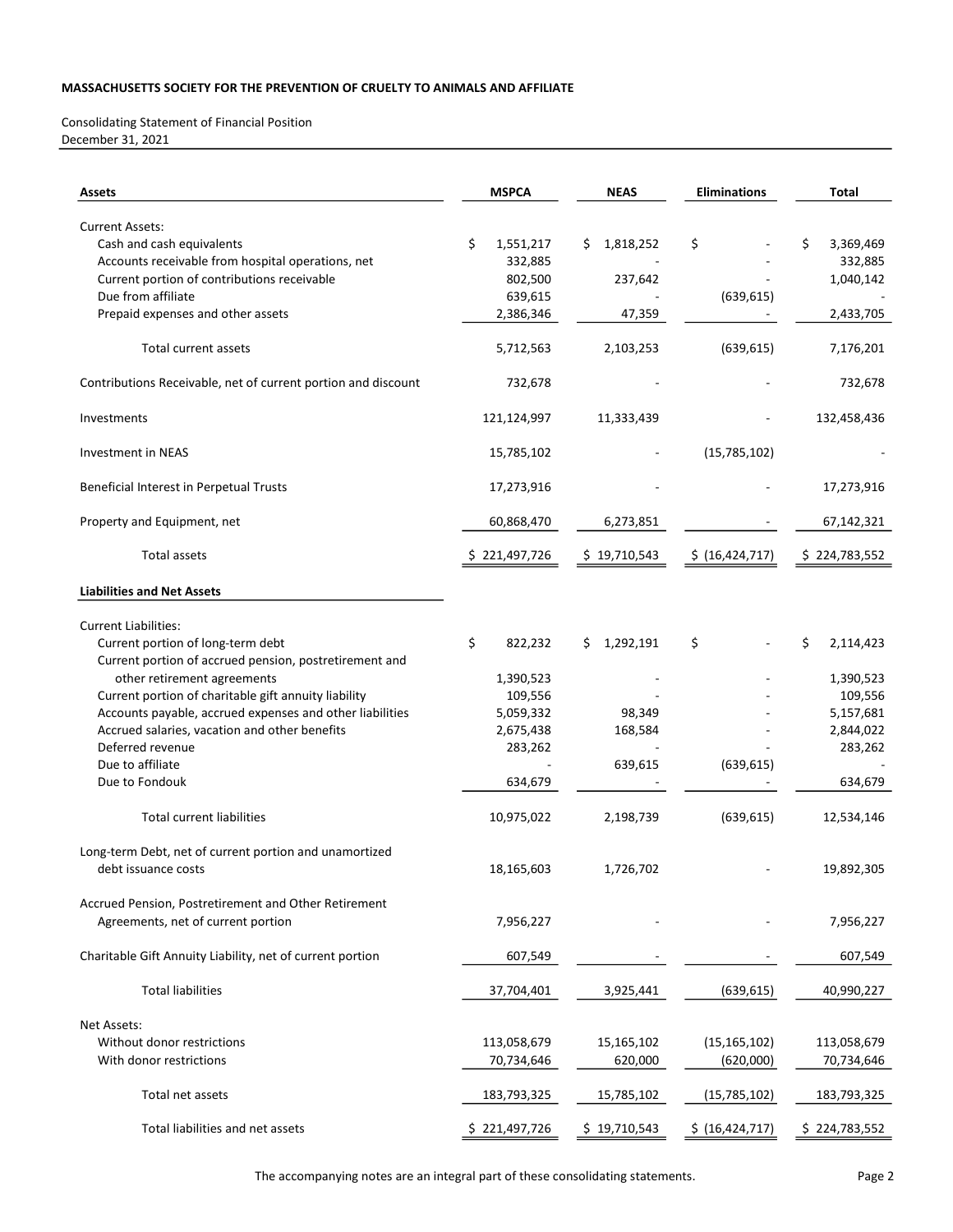# Consolidating Statement of Activities and Changes in Net Assets For the Year Ended December 31, 2021

| With<br>Without<br>With<br>Without<br><b>Donor</b><br><b>Donor</b><br>Donor<br><b>Donor</b><br><b>Restrictions</b><br><b>Restrictions</b><br><b>Restrictions</b><br><b>Restrictions</b><br><b>Total</b><br><b>Total</b><br><b>Eliminations</b><br><b>Total</b><br><b>Operating Revenue:</b><br>68,887,467<br>Revenue from health, hospital services and adoption<br>67,403,055<br>\$<br>67,403,055<br>\$1,484,412<br>\$<br>1,484,412<br>\$<br>S.<br>Contributions and grants<br>11,684,059<br>1,139,704<br>12,823,763<br>2,916,673<br>825,000<br>3,741,673<br>16,565,436<br>Other income<br>(528, 282)<br>1,786,016<br>2,314,298<br>2,314,298<br>Investment returns appropriated for operations<br>1,698,468<br>1,698,468<br>1,698,468<br>Distributions from outside managed trusts<br>797,463<br>6,732<br>804,195<br>804,195<br>Investment returns appropriated - O'Mara<br>508,373<br>508,373<br>508,373<br>Net assets released from program restrictions<br>1,462,582<br>555,000<br>(555,000)<br>(1,462,582)<br>85,552,152<br>85,359,925<br>192,227<br>4,956,085<br>5,226,085<br>(528, 282)<br>90,249,955<br>Total operating revenue<br>270,000<br><b>Operating Expenses:</b><br>Program services:<br>Health and hospital services<br>66,120,089<br>66,120,089<br>66,120,089<br>Humane services, adoption centers, animal advocacy<br>legislative affairs and humane education<br>(253, 790)<br>10,917,861<br>10,917,861<br>4,174,986<br>4,174,986<br>14,839,057<br>Publications, communications and public relations<br>1,225,140<br>1,225,140<br>1,225,140<br>4,174,986<br>4,174,986<br>(253, 790)<br>Total program services<br>78,263,090<br>78,263,090<br>82,184,286<br>General administration and support expenses<br>5,810,197<br>5,810,197<br>607,167<br>607,167<br>(261, 406)<br>6,155,958<br>3,672,427<br>Development, annual and planned giving expenses<br>2,679,034<br>2,679,034<br>1,006,479<br>1,006,479<br>(13,086)<br>86,752,321<br>5,788,632<br>Total operating expenses<br>86,752,321<br>5,788,632<br>(528, 282)<br>92,012,671<br>Changes in net assets from operations<br>(1, 392, 396)<br>192,227<br>(832, 547)<br>(562, 547)<br>(1,762,716)<br>(1,200,169)<br>270,000<br><b>Non-Operating Activities:</b><br>Investment returns, net of amounts appropriated<br>6,554,601<br>4,522,136<br>11,076,737<br>3,077,753<br>3,077,753<br>14,154,490<br>Contribution income - acquisition<br>11,962,485<br>350,000<br>12,312,485<br>12,312,485<br>Current year impact of change in pension obligations<br>7,014,090<br>7,014,090<br>7,014,090<br>5,645,884<br>5,645,884<br>957,411<br>957,411<br>6,603,295<br><b>Bequests</b><br>Change in investment in NEAS<br>3,202,617<br>3,472,617<br>(3,472,617)<br>270,000<br>Change in fair value of outside managed trusts<br>1,406,493<br>1,406,493<br>1,406,493<br>Pension plan and postretirement benefits normal costs<br>1,071,185<br>1,071,185<br>1,071,185<br>348,614<br>Capital campaign contributions<br>348,614<br>348,614<br><b>Endowment contributions</b><br>166,575<br>166,575<br>166,575<br>Net assets released from capital campaign restriction<br>9,626,752<br>(9,626,752)<br>4,035,164<br>43,077,227<br>42,514,680<br>4,035,164<br>(3,472,617)<br>(2,562,934)<br>45,077,614<br>Total non-operating activities<br>43,685,218<br>(2,370,707)<br>3,202,617<br>270,000<br>3,472,617<br>(3,472,617)<br>41,314,511<br>Changes in net assets<br>41,314,511<br><b>Net Assets:</b><br>69,373,461<br>73,105,353<br>142,478,814<br>142,478,814<br>Beginning of year<br>11,962,485<br><b>Acquisition of NEAS</b><br>350,000<br>12,312,485<br>(12, 312, 485)<br>\$113,058,679<br>\$70,734,646<br>\$183,793,325<br>\$15,165,102<br>\$ (15,785,102)<br>\$183,793,325<br>End of year<br>620,000<br>\$15,785,102<br>-Ş | <b>MSPCA</b> |  |  | <b>NEAS</b> |  |  |  |
|-----------------------------------------------------------------------------------------------------------------------------------------------------------------------------------------------------------------------------------------------------------------------------------------------------------------------------------------------------------------------------------------------------------------------------------------------------------------------------------------------------------------------------------------------------------------------------------------------------------------------------------------------------------------------------------------------------------------------------------------------------------------------------------------------------------------------------------------------------------------------------------------------------------------------------------------------------------------------------------------------------------------------------------------------------------------------------------------------------------------------------------------------------------------------------------------------------------------------------------------------------------------------------------------------------------------------------------------------------------------------------------------------------------------------------------------------------------------------------------------------------------------------------------------------------------------------------------------------------------------------------------------------------------------------------------------------------------------------------------------------------------------------------------------------------------------------------------------------------------------------------------------------------------------------------------------------------------------------------------------------------------------------------------------------------------------------------------------------------------------------------------------------------------------------------------------------------------------------------------------------------------------------------------------------------------------------------------------------------------------------------------------------------------------------------------------------------------------------------------------------------------------------------------------------------------------------------------------------------------------------------------------------------------------------------------------------------------------------------------------------------------------------------------------------------------------------------------------------------------------------------------------------------------------------------------------------------------------------------------------------------------------------------------------------------------------------------------------------------------------------------------------------------------------------------------------------------------------------------------------------------------------------------------------------------------------------------------------------------------------------------------------------------------------------------------------------------------------------------------------------------------------------------------------------------------------------------------------------------------------------------------------------------------------------------------------------------------------------------------------------------------------------------------|--------------|--|--|-------------|--|--|--|
|                                                                                                                                                                                                                                                                                                                                                                                                                                                                                                                                                                                                                                                                                                                                                                                                                                                                                                                                                                                                                                                                                                                                                                                                                                                                                                                                                                                                                                                                                                                                                                                                                                                                                                                                                                                                                                                                                                                                                                                                                                                                                                                                                                                                                                                                                                                                                                                                                                                                                                                                                                                                                                                                                                                                                                                                                                                                                                                                                                                                                                                                                                                                                                                                                                                                                                                                                                                                                                                                                                                                                                                                                                                                                                                                                                                   |              |  |  |             |  |  |  |
|                                                                                                                                                                                                                                                                                                                                                                                                                                                                                                                                                                                                                                                                                                                                                                                                                                                                                                                                                                                                                                                                                                                                                                                                                                                                                                                                                                                                                                                                                                                                                                                                                                                                                                                                                                                                                                                                                                                                                                                                                                                                                                                                                                                                                                                                                                                                                                                                                                                                                                                                                                                                                                                                                                                                                                                                                                                                                                                                                                                                                                                                                                                                                                                                                                                                                                                                                                                                                                                                                                                                                                                                                                                                                                                                                                                   |              |  |  |             |  |  |  |
|                                                                                                                                                                                                                                                                                                                                                                                                                                                                                                                                                                                                                                                                                                                                                                                                                                                                                                                                                                                                                                                                                                                                                                                                                                                                                                                                                                                                                                                                                                                                                                                                                                                                                                                                                                                                                                                                                                                                                                                                                                                                                                                                                                                                                                                                                                                                                                                                                                                                                                                                                                                                                                                                                                                                                                                                                                                                                                                                                                                                                                                                                                                                                                                                                                                                                                                                                                                                                                                                                                                                                                                                                                                                                                                                                                                   |              |  |  |             |  |  |  |
|                                                                                                                                                                                                                                                                                                                                                                                                                                                                                                                                                                                                                                                                                                                                                                                                                                                                                                                                                                                                                                                                                                                                                                                                                                                                                                                                                                                                                                                                                                                                                                                                                                                                                                                                                                                                                                                                                                                                                                                                                                                                                                                                                                                                                                                                                                                                                                                                                                                                                                                                                                                                                                                                                                                                                                                                                                                                                                                                                                                                                                                                                                                                                                                                                                                                                                                                                                                                                                                                                                                                                                                                                                                                                                                                                                                   |              |  |  |             |  |  |  |
|                                                                                                                                                                                                                                                                                                                                                                                                                                                                                                                                                                                                                                                                                                                                                                                                                                                                                                                                                                                                                                                                                                                                                                                                                                                                                                                                                                                                                                                                                                                                                                                                                                                                                                                                                                                                                                                                                                                                                                                                                                                                                                                                                                                                                                                                                                                                                                                                                                                                                                                                                                                                                                                                                                                                                                                                                                                                                                                                                                                                                                                                                                                                                                                                                                                                                                                                                                                                                                                                                                                                                                                                                                                                                                                                                                                   |              |  |  |             |  |  |  |
|                                                                                                                                                                                                                                                                                                                                                                                                                                                                                                                                                                                                                                                                                                                                                                                                                                                                                                                                                                                                                                                                                                                                                                                                                                                                                                                                                                                                                                                                                                                                                                                                                                                                                                                                                                                                                                                                                                                                                                                                                                                                                                                                                                                                                                                                                                                                                                                                                                                                                                                                                                                                                                                                                                                                                                                                                                                                                                                                                                                                                                                                                                                                                                                                                                                                                                                                                                                                                                                                                                                                                                                                                                                                                                                                                                                   |              |  |  |             |  |  |  |
|                                                                                                                                                                                                                                                                                                                                                                                                                                                                                                                                                                                                                                                                                                                                                                                                                                                                                                                                                                                                                                                                                                                                                                                                                                                                                                                                                                                                                                                                                                                                                                                                                                                                                                                                                                                                                                                                                                                                                                                                                                                                                                                                                                                                                                                                                                                                                                                                                                                                                                                                                                                                                                                                                                                                                                                                                                                                                                                                                                                                                                                                                                                                                                                                                                                                                                                                                                                                                                                                                                                                                                                                                                                                                                                                                                                   |              |  |  |             |  |  |  |
|                                                                                                                                                                                                                                                                                                                                                                                                                                                                                                                                                                                                                                                                                                                                                                                                                                                                                                                                                                                                                                                                                                                                                                                                                                                                                                                                                                                                                                                                                                                                                                                                                                                                                                                                                                                                                                                                                                                                                                                                                                                                                                                                                                                                                                                                                                                                                                                                                                                                                                                                                                                                                                                                                                                                                                                                                                                                                                                                                                                                                                                                                                                                                                                                                                                                                                                                                                                                                                                                                                                                                                                                                                                                                                                                                                                   |              |  |  |             |  |  |  |
|                                                                                                                                                                                                                                                                                                                                                                                                                                                                                                                                                                                                                                                                                                                                                                                                                                                                                                                                                                                                                                                                                                                                                                                                                                                                                                                                                                                                                                                                                                                                                                                                                                                                                                                                                                                                                                                                                                                                                                                                                                                                                                                                                                                                                                                                                                                                                                                                                                                                                                                                                                                                                                                                                                                                                                                                                                                                                                                                                                                                                                                                                                                                                                                                                                                                                                                                                                                                                                                                                                                                                                                                                                                                                                                                                                                   |              |  |  |             |  |  |  |
|                                                                                                                                                                                                                                                                                                                                                                                                                                                                                                                                                                                                                                                                                                                                                                                                                                                                                                                                                                                                                                                                                                                                                                                                                                                                                                                                                                                                                                                                                                                                                                                                                                                                                                                                                                                                                                                                                                                                                                                                                                                                                                                                                                                                                                                                                                                                                                                                                                                                                                                                                                                                                                                                                                                                                                                                                                                                                                                                                                                                                                                                                                                                                                                                                                                                                                                                                                                                                                                                                                                                                                                                                                                                                                                                                                                   |              |  |  |             |  |  |  |
|                                                                                                                                                                                                                                                                                                                                                                                                                                                                                                                                                                                                                                                                                                                                                                                                                                                                                                                                                                                                                                                                                                                                                                                                                                                                                                                                                                                                                                                                                                                                                                                                                                                                                                                                                                                                                                                                                                                                                                                                                                                                                                                                                                                                                                                                                                                                                                                                                                                                                                                                                                                                                                                                                                                                                                                                                                                                                                                                                                                                                                                                                                                                                                                                                                                                                                                                                                                                                                                                                                                                                                                                                                                                                                                                                                                   |              |  |  |             |  |  |  |
|                                                                                                                                                                                                                                                                                                                                                                                                                                                                                                                                                                                                                                                                                                                                                                                                                                                                                                                                                                                                                                                                                                                                                                                                                                                                                                                                                                                                                                                                                                                                                                                                                                                                                                                                                                                                                                                                                                                                                                                                                                                                                                                                                                                                                                                                                                                                                                                                                                                                                                                                                                                                                                                                                                                                                                                                                                                                                                                                                                                                                                                                                                                                                                                                                                                                                                                                                                                                                                                                                                                                                                                                                                                                                                                                                                                   |              |  |  |             |  |  |  |
|                                                                                                                                                                                                                                                                                                                                                                                                                                                                                                                                                                                                                                                                                                                                                                                                                                                                                                                                                                                                                                                                                                                                                                                                                                                                                                                                                                                                                                                                                                                                                                                                                                                                                                                                                                                                                                                                                                                                                                                                                                                                                                                                                                                                                                                                                                                                                                                                                                                                                                                                                                                                                                                                                                                                                                                                                                                                                                                                                                                                                                                                                                                                                                                                                                                                                                                                                                                                                                                                                                                                                                                                                                                                                                                                                                                   |              |  |  |             |  |  |  |
|                                                                                                                                                                                                                                                                                                                                                                                                                                                                                                                                                                                                                                                                                                                                                                                                                                                                                                                                                                                                                                                                                                                                                                                                                                                                                                                                                                                                                                                                                                                                                                                                                                                                                                                                                                                                                                                                                                                                                                                                                                                                                                                                                                                                                                                                                                                                                                                                                                                                                                                                                                                                                                                                                                                                                                                                                                                                                                                                                                                                                                                                                                                                                                                                                                                                                                                                                                                                                                                                                                                                                                                                                                                                                                                                                                                   |              |  |  |             |  |  |  |
|                                                                                                                                                                                                                                                                                                                                                                                                                                                                                                                                                                                                                                                                                                                                                                                                                                                                                                                                                                                                                                                                                                                                                                                                                                                                                                                                                                                                                                                                                                                                                                                                                                                                                                                                                                                                                                                                                                                                                                                                                                                                                                                                                                                                                                                                                                                                                                                                                                                                                                                                                                                                                                                                                                                                                                                                                                                                                                                                                                                                                                                                                                                                                                                                                                                                                                                                                                                                                                                                                                                                                                                                                                                                                                                                                                                   |              |  |  |             |  |  |  |
|                                                                                                                                                                                                                                                                                                                                                                                                                                                                                                                                                                                                                                                                                                                                                                                                                                                                                                                                                                                                                                                                                                                                                                                                                                                                                                                                                                                                                                                                                                                                                                                                                                                                                                                                                                                                                                                                                                                                                                                                                                                                                                                                                                                                                                                                                                                                                                                                                                                                                                                                                                                                                                                                                                                                                                                                                                                                                                                                                                                                                                                                                                                                                                                                                                                                                                                                                                                                                                                                                                                                                                                                                                                                                                                                                                                   |              |  |  |             |  |  |  |
|                                                                                                                                                                                                                                                                                                                                                                                                                                                                                                                                                                                                                                                                                                                                                                                                                                                                                                                                                                                                                                                                                                                                                                                                                                                                                                                                                                                                                                                                                                                                                                                                                                                                                                                                                                                                                                                                                                                                                                                                                                                                                                                                                                                                                                                                                                                                                                                                                                                                                                                                                                                                                                                                                                                                                                                                                                                                                                                                                                                                                                                                                                                                                                                                                                                                                                                                                                                                                                                                                                                                                                                                                                                                                                                                                                                   |              |  |  |             |  |  |  |
|                                                                                                                                                                                                                                                                                                                                                                                                                                                                                                                                                                                                                                                                                                                                                                                                                                                                                                                                                                                                                                                                                                                                                                                                                                                                                                                                                                                                                                                                                                                                                                                                                                                                                                                                                                                                                                                                                                                                                                                                                                                                                                                                                                                                                                                                                                                                                                                                                                                                                                                                                                                                                                                                                                                                                                                                                                                                                                                                                                                                                                                                                                                                                                                                                                                                                                                                                                                                                                                                                                                                                                                                                                                                                                                                                                                   |              |  |  |             |  |  |  |
|                                                                                                                                                                                                                                                                                                                                                                                                                                                                                                                                                                                                                                                                                                                                                                                                                                                                                                                                                                                                                                                                                                                                                                                                                                                                                                                                                                                                                                                                                                                                                                                                                                                                                                                                                                                                                                                                                                                                                                                                                                                                                                                                                                                                                                                                                                                                                                                                                                                                                                                                                                                                                                                                                                                                                                                                                                                                                                                                                                                                                                                                                                                                                                                                                                                                                                                                                                                                                                                                                                                                                                                                                                                                                                                                                                                   |              |  |  |             |  |  |  |
|                                                                                                                                                                                                                                                                                                                                                                                                                                                                                                                                                                                                                                                                                                                                                                                                                                                                                                                                                                                                                                                                                                                                                                                                                                                                                                                                                                                                                                                                                                                                                                                                                                                                                                                                                                                                                                                                                                                                                                                                                                                                                                                                                                                                                                                                                                                                                                                                                                                                                                                                                                                                                                                                                                                                                                                                                                                                                                                                                                                                                                                                                                                                                                                                                                                                                                                                                                                                                                                                                                                                                                                                                                                                                                                                                                                   |              |  |  |             |  |  |  |
|                                                                                                                                                                                                                                                                                                                                                                                                                                                                                                                                                                                                                                                                                                                                                                                                                                                                                                                                                                                                                                                                                                                                                                                                                                                                                                                                                                                                                                                                                                                                                                                                                                                                                                                                                                                                                                                                                                                                                                                                                                                                                                                                                                                                                                                                                                                                                                                                                                                                                                                                                                                                                                                                                                                                                                                                                                                                                                                                                                                                                                                                                                                                                                                                                                                                                                                                                                                                                                                                                                                                                                                                                                                                                                                                                                                   |              |  |  |             |  |  |  |
|                                                                                                                                                                                                                                                                                                                                                                                                                                                                                                                                                                                                                                                                                                                                                                                                                                                                                                                                                                                                                                                                                                                                                                                                                                                                                                                                                                                                                                                                                                                                                                                                                                                                                                                                                                                                                                                                                                                                                                                                                                                                                                                                                                                                                                                                                                                                                                                                                                                                                                                                                                                                                                                                                                                                                                                                                                                                                                                                                                                                                                                                                                                                                                                                                                                                                                                                                                                                                                                                                                                                                                                                                                                                                                                                                                                   |              |  |  |             |  |  |  |
|                                                                                                                                                                                                                                                                                                                                                                                                                                                                                                                                                                                                                                                                                                                                                                                                                                                                                                                                                                                                                                                                                                                                                                                                                                                                                                                                                                                                                                                                                                                                                                                                                                                                                                                                                                                                                                                                                                                                                                                                                                                                                                                                                                                                                                                                                                                                                                                                                                                                                                                                                                                                                                                                                                                                                                                                                                                                                                                                                                                                                                                                                                                                                                                                                                                                                                                                                                                                                                                                                                                                                                                                                                                                                                                                                                                   |              |  |  |             |  |  |  |
|                                                                                                                                                                                                                                                                                                                                                                                                                                                                                                                                                                                                                                                                                                                                                                                                                                                                                                                                                                                                                                                                                                                                                                                                                                                                                                                                                                                                                                                                                                                                                                                                                                                                                                                                                                                                                                                                                                                                                                                                                                                                                                                                                                                                                                                                                                                                                                                                                                                                                                                                                                                                                                                                                                                                                                                                                                                                                                                                                                                                                                                                                                                                                                                                                                                                                                                                                                                                                                                                                                                                                                                                                                                                                                                                                                                   |              |  |  |             |  |  |  |
|                                                                                                                                                                                                                                                                                                                                                                                                                                                                                                                                                                                                                                                                                                                                                                                                                                                                                                                                                                                                                                                                                                                                                                                                                                                                                                                                                                                                                                                                                                                                                                                                                                                                                                                                                                                                                                                                                                                                                                                                                                                                                                                                                                                                                                                                                                                                                                                                                                                                                                                                                                                                                                                                                                                                                                                                                                                                                                                                                                                                                                                                                                                                                                                                                                                                                                                                                                                                                                                                                                                                                                                                                                                                                                                                                                                   |              |  |  |             |  |  |  |
|                                                                                                                                                                                                                                                                                                                                                                                                                                                                                                                                                                                                                                                                                                                                                                                                                                                                                                                                                                                                                                                                                                                                                                                                                                                                                                                                                                                                                                                                                                                                                                                                                                                                                                                                                                                                                                                                                                                                                                                                                                                                                                                                                                                                                                                                                                                                                                                                                                                                                                                                                                                                                                                                                                                                                                                                                                                                                                                                                                                                                                                                                                                                                                                                                                                                                                                                                                                                                                                                                                                                                                                                                                                                                                                                                                                   |              |  |  |             |  |  |  |
|                                                                                                                                                                                                                                                                                                                                                                                                                                                                                                                                                                                                                                                                                                                                                                                                                                                                                                                                                                                                                                                                                                                                                                                                                                                                                                                                                                                                                                                                                                                                                                                                                                                                                                                                                                                                                                                                                                                                                                                                                                                                                                                                                                                                                                                                                                                                                                                                                                                                                                                                                                                                                                                                                                                                                                                                                                                                                                                                                                                                                                                                                                                                                                                                                                                                                                                                                                                                                                                                                                                                                                                                                                                                                                                                                                                   |              |  |  |             |  |  |  |
|                                                                                                                                                                                                                                                                                                                                                                                                                                                                                                                                                                                                                                                                                                                                                                                                                                                                                                                                                                                                                                                                                                                                                                                                                                                                                                                                                                                                                                                                                                                                                                                                                                                                                                                                                                                                                                                                                                                                                                                                                                                                                                                                                                                                                                                                                                                                                                                                                                                                                                                                                                                                                                                                                                                                                                                                                                                                                                                                                                                                                                                                                                                                                                                                                                                                                                                                                                                                                                                                                                                                                                                                                                                                                                                                                                                   |              |  |  |             |  |  |  |
|                                                                                                                                                                                                                                                                                                                                                                                                                                                                                                                                                                                                                                                                                                                                                                                                                                                                                                                                                                                                                                                                                                                                                                                                                                                                                                                                                                                                                                                                                                                                                                                                                                                                                                                                                                                                                                                                                                                                                                                                                                                                                                                                                                                                                                                                                                                                                                                                                                                                                                                                                                                                                                                                                                                                                                                                                                                                                                                                                                                                                                                                                                                                                                                                                                                                                                                                                                                                                                                                                                                                                                                                                                                                                                                                                                                   |              |  |  |             |  |  |  |
|                                                                                                                                                                                                                                                                                                                                                                                                                                                                                                                                                                                                                                                                                                                                                                                                                                                                                                                                                                                                                                                                                                                                                                                                                                                                                                                                                                                                                                                                                                                                                                                                                                                                                                                                                                                                                                                                                                                                                                                                                                                                                                                                                                                                                                                                                                                                                                                                                                                                                                                                                                                                                                                                                                                                                                                                                                                                                                                                                                                                                                                                                                                                                                                                                                                                                                                                                                                                                                                                                                                                                                                                                                                                                                                                                                                   |              |  |  |             |  |  |  |
|                                                                                                                                                                                                                                                                                                                                                                                                                                                                                                                                                                                                                                                                                                                                                                                                                                                                                                                                                                                                                                                                                                                                                                                                                                                                                                                                                                                                                                                                                                                                                                                                                                                                                                                                                                                                                                                                                                                                                                                                                                                                                                                                                                                                                                                                                                                                                                                                                                                                                                                                                                                                                                                                                                                                                                                                                                                                                                                                                                                                                                                                                                                                                                                                                                                                                                                                                                                                                                                                                                                                                                                                                                                                                                                                                                                   |              |  |  |             |  |  |  |
|                                                                                                                                                                                                                                                                                                                                                                                                                                                                                                                                                                                                                                                                                                                                                                                                                                                                                                                                                                                                                                                                                                                                                                                                                                                                                                                                                                                                                                                                                                                                                                                                                                                                                                                                                                                                                                                                                                                                                                                                                                                                                                                                                                                                                                                                                                                                                                                                                                                                                                                                                                                                                                                                                                                                                                                                                                                                                                                                                                                                                                                                                                                                                                                                                                                                                                                                                                                                                                                                                                                                                                                                                                                                                                                                                                                   |              |  |  |             |  |  |  |
|                                                                                                                                                                                                                                                                                                                                                                                                                                                                                                                                                                                                                                                                                                                                                                                                                                                                                                                                                                                                                                                                                                                                                                                                                                                                                                                                                                                                                                                                                                                                                                                                                                                                                                                                                                                                                                                                                                                                                                                                                                                                                                                                                                                                                                                                                                                                                                                                                                                                                                                                                                                                                                                                                                                                                                                                                                                                                                                                                                                                                                                                                                                                                                                                                                                                                                                                                                                                                                                                                                                                                                                                                                                                                                                                                                                   |              |  |  |             |  |  |  |
|                                                                                                                                                                                                                                                                                                                                                                                                                                                                                                                                                                                                                                                                                                                                                                                                                                                                                                                                                                                                                                                                                                                                                                                                                                                                                                                                                                                                                                                                                                                                                                                                                                                                                                                                                                                                                                                                                                                                                                                                                                                                                                                                                                                                                                                                                                                                                                                                                                                                                                                                                                                                                                                                                                                                                                                                                                                                                                                                                                                                                                                                                                                                                                                                                                                                                                                                                                                                                                                                                                                                                                                                                                                                                                                                                                                   |              |  |  |             |  |  |  |
|                                                                                                                                                                                                                                                                                                                                                                                                                                                                                                                                                                                                                                                                                                                                                                                                                                                                                                                                                                                                                                                                                                                                                                                                                                                                                                                                                                                                                                                                                                                                                                                                                                                                                                                                                                                                                                                                                                                                                                                                                                                                                                                                                                                                                                                                                                                                                                                                                                                                                                                                                                                                                                                                                                                                                                                                                                                                                                                                                                                                                                                                                                                                                                                                                                                                                                                                                                                                                                                                                                                                                                                                                                                                                                                                                                                   |              |  |  |             |  |  |  |
|                                                                                                                                                                                                                                                                                                                                                                                                                                                                                                                                                                                                                                                                                                                                                                                                                                                                                                                                                                                                                                                                                                                                                                                                                                                                                                                                                                                                                                                                                                                                                                                                                                                                                                                                                                                                                                                                                                                                                                                                                                                                                                                                                                                                                                                                                                                                                                                                                                                                                                                                                                                                                                                                                                                                                                                                                                                                                                                                                                                                                                                                                                                                                                                                                                                                                                                                                                                                                                                                                                                                                                                                                                                                                                                                                                                   |              |  |  |             |  |  |  |
|                                                                                                                                                                                                                                                                                                                                                                                                                                                                                                                                                                                                                                                                                                                                                                                                                                                                                                                                                                                                                                                                                                                                                                                                                                                                                                                                                                                                                                                                                                                                                                                                                                                                                                                                                                                                                                                                                                                                                                                                                                                                                                                                                                                                                                                                                                                                                                                                                                                                                                                                                                                                                                                                                                                                                                                                                                                                                                                                                                                                                                                                                                                                                                                                                                                                                                                                                                                                                                                                                                                                                                                                                                                                                                                                                                                   |              |  |  |             |  |  |  |
|                                                                                                                                                                                                                                                                                                                                                                                                                                                                                                                                                                                                                                                                                                                                                                                                                                                                                                                                                                                                                                                                                                                                                                                                                                                                                                                                                                                                                                                                                                                                                                                                                                                                                                                                                                                                                                                                                                                                                                                                                                                                                                                                                                                                                                                                                                                                                                                                                                                                                                                                                                                                                                                                                                                                                                                                                                                                                                                                                                                                                                                                                                                                                                                                                                                                                                                                                                                                                                                                                                                                                                                                                                                                                                                                                                                   |              |  |  |             |  |  |  |
|                                                                                                                                                                                                                                                                                                                                                                                                                                                                                                                                                                                                                                                                                                                                                                                                                                                                                                                                                                                                                                                                                                                                                                                                                                                                                                                                                                                                                                                                                                                                                                                                                                                                                                                                                                                                                                                                                                                                                                                                                                                                                                                                                                                                                                                                                                                                                                                                                                                                                                                                                                                                                                                                                                                                                                                                                                                                                                                                                                                                                                                                                                                                                                                                                                                                                                                                                                                                                                                                                                                                                                                                                                                                                                                                                                                   |              |  |  |             |  |  |  |
|                                                                                                                                                                                                                                                                                                                                                                                                                                                                                                                                                                                                                                                                                                                                                                                                                                                                                                                                                                                                                                                                                                                                                                                                                                                                                                                                                                                                                                                                                                                                                                                                                                                                                                                                                                                                                                                                                                                                                                                                                                                                                                                                                                                                                                                                                                                                                                                                                                                                                                                                                                                                                                                                                                                                                                                                                                                                                                                                                                                                                                                                                                                                                                                                                                                                                                                                                                                                                                                                                                                                                                                                                                                                                                                                                                                   |              |  |  |             |  |  |  |
|                                                                                                                                                                                                                                                                                                                                                                                                                                                                                                                                                                                                                                                                                                                                                                                                                                                                                                                                                                                                                                                                                                                                                                                                                                                                                                                                                                                                                                                                                                                                                                                                                                                                                                                                                                                                                                                                                                                                                                                                                                                                                                                                                                                                                                                                                                                                                                                                                                                                                                                                                                                                                                                                                                                                                                                                                                                                                                                                                                                                                                                                                                                                                                                                                                                                                                                                                                                                                                                                                                                                                                                                                                                                                                                                                                                   |              |  |  |             |  |  |  |
|                                                                                                                                                                                                                                                                                                                                                                                                                                                                                                                                                                                                                                                                                                                                                                                                                                                                                                                                                                                                                                                                                                                                                                                                                                                                                                                                                                                                                                                                                                                                                                                                                                                                                                                                                                                                                                                                                                                                                                                                                                                                                                                                                                                                                                                                                                                                                                                                                                                                                                                                                                                                                                                                                                                                                                                                                                                                                                                                                                                                                                                                                                                                                                                                                                                                                                                                                                                                                                                                                                                                                                                                                                                                                                                                                                                   |              |  |  |             |  |  |  |
|                                                                                                                                                                                                                                                                                                                                                                                                                                                                                                                                                                                                                                                                                                                                                                                                                                                                                                                                                                                                                                                                                                                                                                                                                                                                                                                                                                                                                                                                                                                                                                                                                                                                                                                                                                                                                                                                                                                                                                                                                                                                                                                                                                                                                                                                                                                                                                                                                                                                                                                                                                                                                                                                                                                                                                                                                                                                                                                                                                                                                                                                                                                                                                                                                                                                                                                                                                                                                                                                                                                                                                                                                                                                                                                                                                                   |              |  |  |             |  |  |  |
|                                                                                                                                                                                                                                                                                                                                                                                                                                                                                                                                                                                                                                                                                                                                                                                                                                                                                                                                                                                                                                                                                                                                                                                                                                                                                                                                                                                                                                                                                                                                                                                                                                                                                                                                                                                                                                                                                                                                                                                                                                                                                                                                                                                                                                                                                                                                                                                                                                                                                                                                                                                                                                                                                                                                                                                                                                                                                                                                                                                                                                                                                                                                                                                                                                                                                                                                                                                                                                                                                                                                                                                                                                                                                                                                                                                   |              |  |  |             |  |  |  |

The accompanying notes are an integral part of these consolidating statements. The accompanying notes are an integral part of these consolidating statements.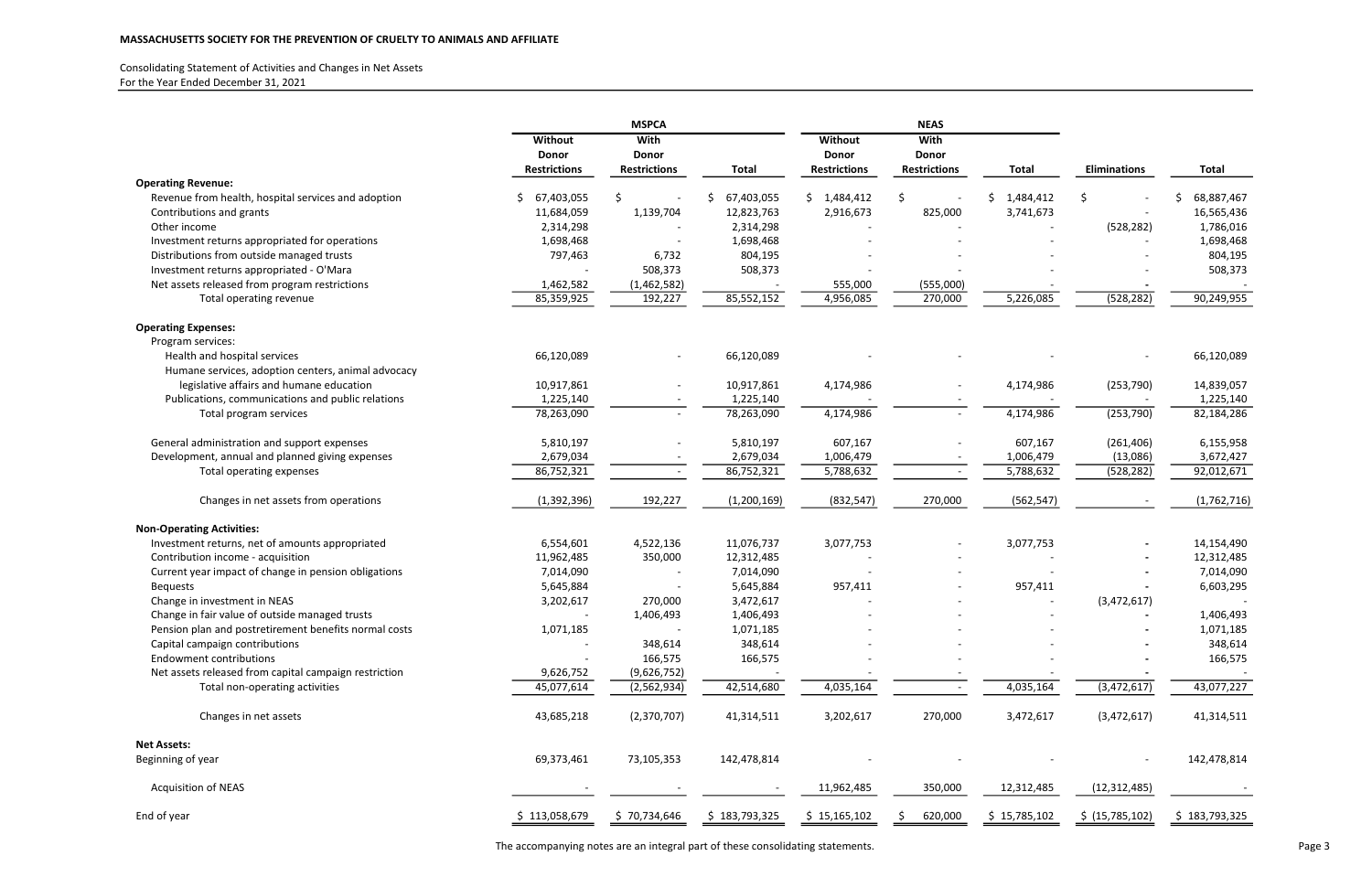#### Consolidating Statement of Cash Flows For the Year Ended December 31, 2021

|                                                                                                                 | <b>MSPCA</b>     | <b>NEAS</b>     | <b>Eliminations</b> | Total            |
|-----------------------------------------------------------------------------------------------------------------|------------------|-----------------|---------------------|------------------|
| <b>Cash Flows from Operating Activities:</b>                                                                    |                  |                 |                     |                  |
| Changes in net assets                                                                                           | \$<br>41,314,511 | \$<br>3,472,617 | \$ (3,472,617)      | \$<br>41,314,511 |
| Adjustments to reconcile changes in net assets to net cash                                                      |                  |                 |                     |                  |
| provided by operating activities:                                                                               |                  |                 |                     |                  |
| Depreciation                                                                                                    | 2,831,390        | 364,436         |                     | 3,195,826        |
| Bad debt                                                                                                        | 197,422          |                 |                     | 197,422          |
| Interest - amortization                                                                                         | 12,656           |                 |                     | 12,656           |
| Gain on sale of property and equipment                                                                          | (8,600)          |                 |                     | (8,600)          |
| Change in investment in NEAS                                                                                    | (3,472,617)      |                 | 3,472,617           |                  |
| Contribution income - acquisition                                                                               | (12, 312, 485)   |                 |                     | (12, 312, 485)   |
| Donated securities                                                                                              |                  | (1,619)         |                     | (1,619)          |
| Realized and unrealized gains on investments                                                                    | (13, 225, 278)   | (3,044,322)     |                     | (16, 269, 600)   |
| Change in fair value of beneficial interest in perpetual trusts                                                 | (1,406,493)      |                 |                     | (1,406,493)      |
| Contributions restricted for long-term purposes                                                                 | (515, 189)       |                 |                     | (515, 189)       |
| Changes in operating assets and liabilities:                                                                    |                  |                 |                     |                  |
| Accounts receivable from hospital operations                                                                    | (204, 174)       |                 |                     | (204, 174)       |
| Contributions receivable                                                                                        | 990,633          | (202, 642)      |                     | 787,991          |
| Prepaid expenses and other assets                                                                               | (206, 013)       | (17, 549)       |                     | (223, 562)       |
| Accrued pension, postretirement and other retirement                                                            |                  |                 |                     |                  |
| agreements                                                                                                      | (9,989,522)      |                 |                     | (9,989,522)      |
| Charitable gift annuity liability                                                                               | (40, 899)        |                 |                     | (40, 899)        |
| Accounts payable, accrued expenses and other liabilities                                                        | (497, 398)       | (108, 284)      |                     | (605, 682)       |
| Accrued salaries, vacation and other benefits                                                                   | 293,043          |                 |                     | 293,043          |
| Deferred revenue                                                                                                | 101,033          |                 |                     | 101,033          |
| Due to (from) affiliate                                                                                         | (639, 615)       | 639,615         |                     |                  |
| Due to Fondouk                                                                                                  | 212,702          |                 |                     | 212,702          |
| Net cash provided by operating activities                                                                       | 3,435,107        | 1,102,252       |                     | 4,537,359        |
| <b>Cash Flows from Investing Activities:</b>                                                                    |                  |                 |                     |                  |
| Cash paid for property and equipment                                                                            | (14, 628, 423)   | (199, 657)      |                     | (14,828,080)     |
| Proceeds from sale of investments                                                                               | 33,872,245       | 10,423,407      |                     | 44,295,652       |
| Purchase of investments                                                                                         | (22,016,784)     | (10, 481, 466)  |                     | (32, 498, 250)   |
| Proceeds from sales of equipment                                                                                | 8,600            |                 |                     | 8,600            |
| Net cash used in investing activities                                                                           | (2,764,362)      | (257, 716)      |                     | (3,022,078)      |
| <b>Cash Flows from Financing Activities:</b>                                                                    |                  |                 |                     |                  |
| Principal payments on long-term debt                                                                            | (797, 763)       | (251, 563)      |                     | (1,049,326)      |
| Contributions restricted for long-term purposes                                                                 | 515,189          |                 |                     | 515,189          |
| Net cash used in financing activities                                                                           | (282, 574)       | (251, 563)      |                     | (534, 137)       |
| Net Change in Cash and Cash Equivalents                                                                         | 388,171          | 592,973         |                     | 981,144          |
| <b>Cash and Cash Equivalents:</b>                                                                               |                  |                 |                     |                  |
| Beginning of year                                                                                               | 1,163,046        | 1,225,279       |                     | 2,388,325        |
| End of year                                                                                                     | 1,551,217        | \$<br>1,818,252 | \$                  | 3,369,469<br>\$  |
|                                                                                                                 |                  |                 |                     |                  |
| <b>Supplemental Disclosure of Cash Flow Information:</b><br>Cash paid for interest, net of capitalized interest | \$<br>316,730    | \$<br>91,892    | \$                  | 408,622<br>\$.   |
| Property and equipment financed with accounts payable                                                           | \$<br>615,707    | \$              | \$                  | \$<br>615,707    |
| Amortization of debt issuance costs included in property                                                        |                  |                 |                     |                  |
| and equipment                                                                                                   | 4,821<br>Ş       | \$              |                     | 4,821            |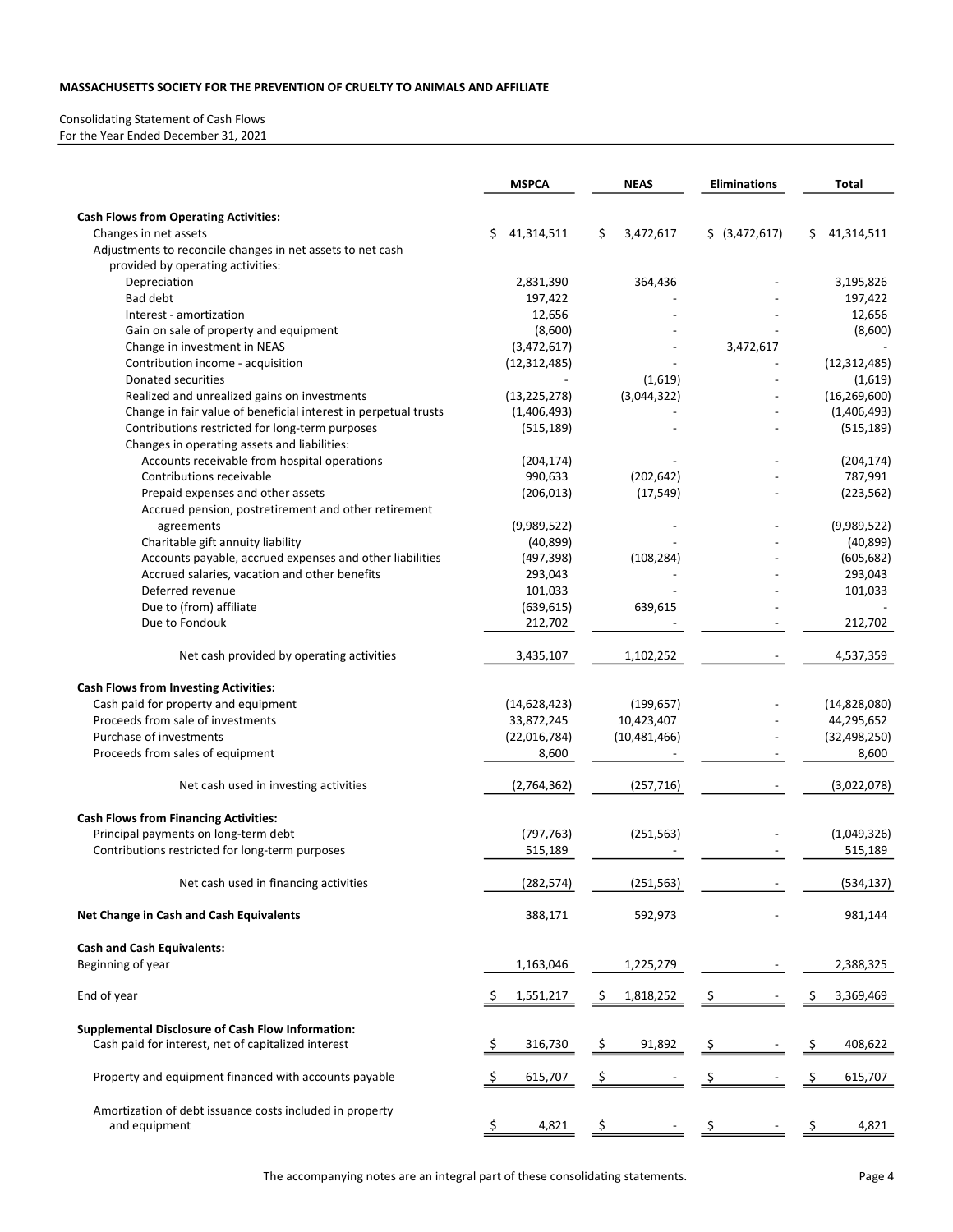# Consolidating Statement of Functional Expenses For the Year Ended December 31, 2021

|                                   |                                                  | <b>MSPCA</b>                                                                                                                                  |                                                                          |                                     |                                                             | <b>NEAS</b>                                                            |              |                                             |                                                             |                                                                        |             |                          |              |
|-----------------------------------|--------------------------------------------------|-----------------------------------------------------------------------------------------------------------------------------------------------|--------------------------------------------------------------------------|-------------------------------------|-------------------------------------------------------------|------------------------------------------------------------------------|--------------|---------------------------------------------|-------------------------------------------------------------|------------------------------------------------------------------------|-------------|--------------------------|--------------|
|                                   |                                                  | <b>Program Services</b>                                                                                                                       |                                                                          |                                     |                                                             | <b>Supporting Services</b>                                             |              | Program<br><b>Services</b>                  |                                                             | <b>Supporting Services</b>                                             |             |                          |              |
|                                   | <b>Health and</b><br>Hospital<br><b>Services</b> | <b>Humane Services,</b><br><b>Adoption Centers,</b><br><b>Animal Advocacy</b><br><b>Legislative Affairs</b><br>and<br><b>Humane Education</b> | Publications,<br><b>Communications</b><br>and Public<br><b>Relations</b> | Total<br>Program<br><b>Services</b> | General<br>Administration<br>and Support<br><b>Services</b> | Development,<br>Annual and<br><b>Planned Giving</b><br><b>Expenses</b> | <b>Total</b> | <b>Adoption</b><br>and<br><b>Admissions</b> | General<br>Administration<br>and Support<br><b>Services</b> | Development,<br>Annual and<br><b>Planned Giving</b><br><b>Expenses</b> | Total       | <b>Eliminations</b>      | Total        |
| Employee compensation and related | \$45,582,620                                     | 6,475,211                                                                                                                                     |                                                                          | 52,057,831                          | \$4,220,997                                                 | \$2,015,067                                                            | 5 58,293,895 | \$2,232,734                                 | 91,379                                                      | 232,515                                                                | \$2,556,628 | $\overline{\phantom{a}}$ | \$60,850,523 |
| Other operating expenses          | 17,220,677                                       | 2,882,619                                                                                                                                     | 1,225,140                                                                | 21,328,436                          | 1,133,976                                                   | 581,039                                                                | 23,043,451   | 1,143,343                                   | 508,777                                                     | 765,595                                                                | 2,417,715   | (528, 282)               | 24,932,884   |
| Depreciation                      | 1,833,546                                        | 710,001                                                                                                                                       | $\overline{\phantom{0}}$                                                 | 2,543,547                           | 246,254                                                     | 41,589                                                                 | 2,831,390    | 357,552                                     | 3,138                                                       | 3,746                                                                  | 364,436     | $\overline{\phantom{a}}$ | 3,195,826    |
| Occupancy                         | 1,344,133                                        | 709,708                                                                                                                                       | $\overline{\phantom{a}}$                                                 | 2,053,841                           | 165,653                                                     | 37,174                                                                 | 2,256,668    | 351,200                                     | 3,082                                                       | 3,679                                                                  | 357,961     | $\overline{\phantom{a}}$ | 2,614,629    |
| Interest expense                  | 139,113                                          | 140,322                                                                                                                                       |                                                                          | 279,435                             | 43,317                                                      | 4,165                                                                  | 326,917      | 90,157                                      | 791                                                         | 944                                                                    | 91,892      |                          | 418,809      |
| Total expenses                    | 66,120,089                                       | 10,917,861                                                                                                                                    | \$1,225,140                                                              | \$78,263,090                        | 5,810,197                                                   | \$2,679,034                                                            | \$86,752,321 | \$4,174,986                                 | 607,167                                                     | \$1,006,479                                                            | \$5,788,632 | (528,282)                | \$92,012,671 |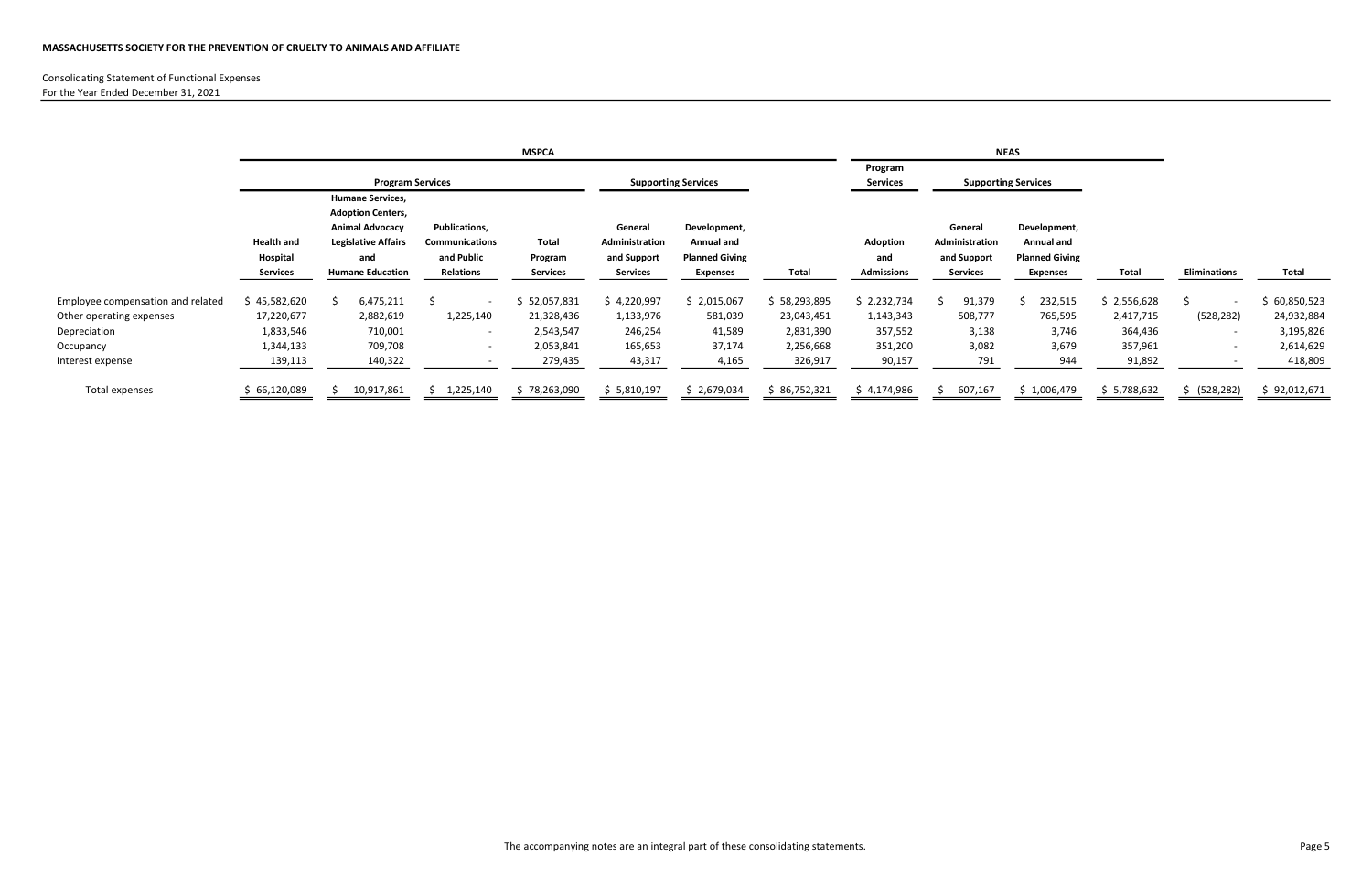Notes to Consolidating Financial Statements December 31, 2021

## **1. OPERATIONS**

The accompanying consolidating financial statements include the assets, liabilities, net assets, and financial activities of Massachusetts Society for the Prevention of Cruelty to Animals (the Society or MSPCA-Angell) and Northeast Animal Shelter, Inc. (see page 7). The Society operates two veterinary hospitals with facilities in Boston and Waltham, Massachusetts that are open twenty four hours a day, seven days a week, two technician training programs in Westford and Danvers, Massachusetts, three animal care and adoption centers, a farm that houses a variety of animals including sheep, goats, chickens, pigs, and horses, an equine rescue program, and provides legislative and community advocacy for humane care of animals on the local, regional and national level, and investigates complaints of animal cruelty within Massachusetts.

One of the first humane organizations in America—founded in 1868—the Society has seen vast changes in American culture, the environment, and the roles of animals in families. The MSPCA-Angell has helped enact the laws and set the standards that have fundamentally shaped the sense of kindness and compassion for animals, and for one another. Today,the MSPCA-Angell continues to rescue, shelter, protect, heal, and advocate for many thousands of animals every year in our adoption centers and hospitals, and via our successful programs. The Society also provides emergency assistance and strategic-planning support for animal protection groups across the country and around the globe. Through the Society's legislative work, humane-education efforts, and community-based assistance initiatives, lasting change is created for animals and people. The MSPCA–Angell, an independent nonprofit, receives donations not only from Massachusetts, but from all over the United States and more than twenty-five foreign countries. More than 710 volunteers faithfully provided their support in 2021.

Approximately 107,000 sick and injured animals received treatment last year at Angell Animal Medical Center (Angell) in Boston, at the emergency/critical care facility in Waltham, and at the low-income pet clinic and a technician training programs in Westford and Danvers. In 2018, the Waltham location expanded in both physical space and services offered and now include a physical rehabilitation practice and behavior and training classes.

Pet owners who cannot afford routine or emergency care for their companion animals may apply to the Pet Care Assistance Fund for financial aid. As a charitable organization, the MSPCA-Angell provides medical care for abused animals and homeless animals, as well as animals whose owners need financial assistance in order to meet their animals' medical needs. In 2021, the MSPCA-Angell spent approximately \$3,869,000 on charitable veterinary care.

The largest facility, Angell Animal Medical Center in Boston, founded in 1915, is a comprehensive specialty hospital serving companion animals. In 2021, the Society completed a 6,000-squarefoot addition to its critical care unit ("CCU") and medical ward. The renovated and expanded CCU will provide dedicated spaces for hemodialysis, mechanical ventilation, a bathing area to keep patients clean and comfortable, and separate wards for cats, dogs and avian exotic patients. This year there were over 100 veterinarians, including 46 board-certified specialists, on staff. Angell is a teaching hospital; veterinarians from all over the country compete for the intern and resident positions that complete the staff roster. In 2017, an endowed position, Veterinary Social Worker, was newly created. Pet owners and hospital staff are now able to take advantage of the emotional support they need as they deal with issues like making difficult decisions, the loss of a pet, and caring for oneself. A position like this is new in the field of social work, and fits precisely into Angell's cutting-edge profile.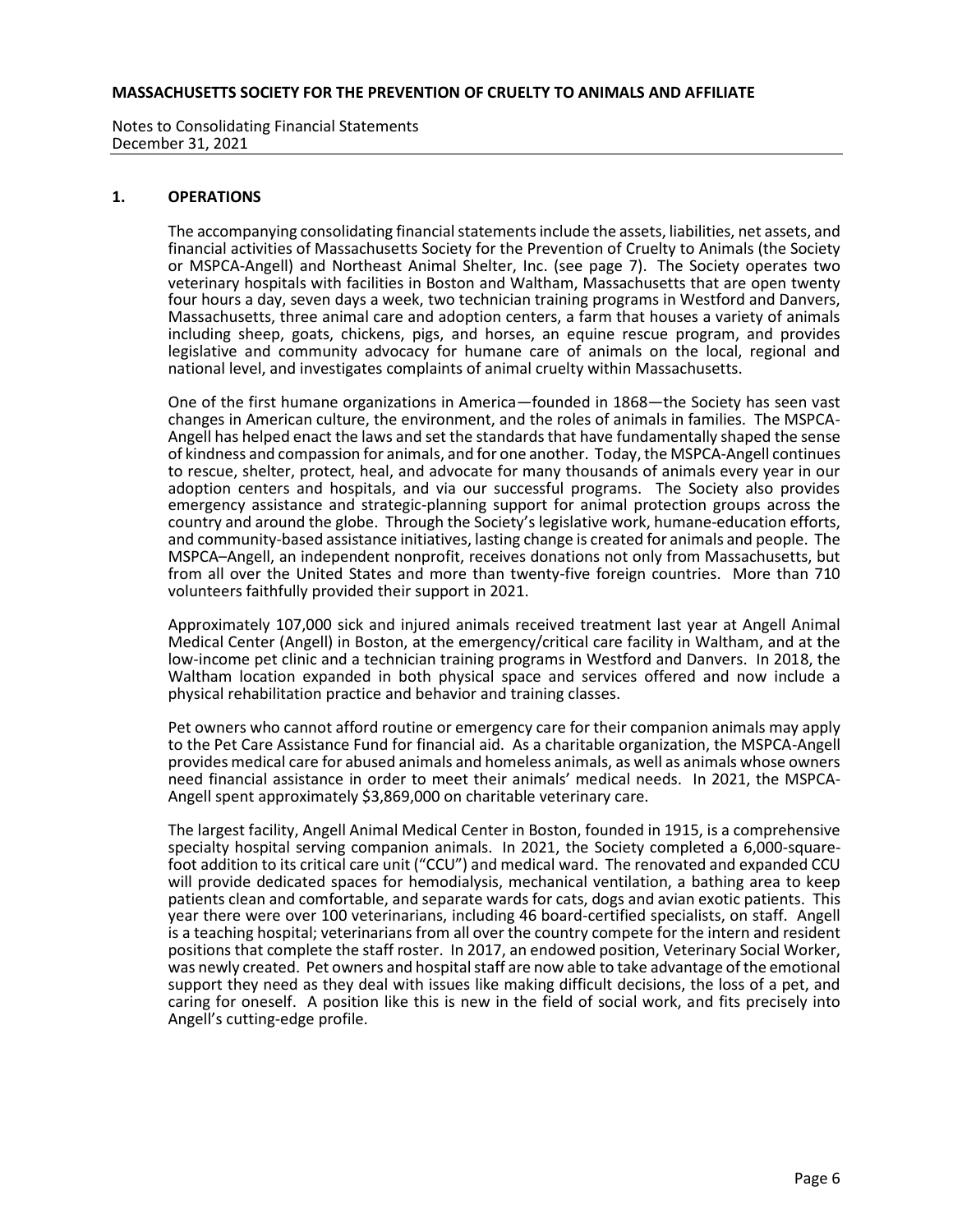Notes to Consolidating Financial Statements December 31, 2021

## **1. OPERATIONS** (Continued)

Dedicated staff members throughout the state of Massachusetts care directly for the thousands of homeless animals that come to our adoption centers each year, including the farm animals and horses cared for at the MSPCA-Angell's large-animal adoption center at Nevins Farm in Methuen. Adoption centers for small animals are located in Boston, Methuen, and Centerville. The adoption center staff members work diligently to find creative ways to make animals available to homes that might not otherwise be able to make a donation as part of their adoption. The implementation of progressive, innovative spay/neuter programs has facilitated a significant decline in the number of kittens and adult cats coming into the centers. In 2018, construction of the all new adoption center facility in Centerville was completed and placed in service. The Centerville adoption center now includes space for medical and behavioral evaluations; a modern treatment and spay and neuter clinic for homeless animals; and a multi-purpose training and education room for greater collaboration with local schools and community groups.

In 2021, more than 10,000 dogs, cats, and small animals were sterilized. Continual thought and strategic planning go into realizing other ways to help reduce the homeless animal population and educate the public about kindness and care for animals. Hillside Acre Animal Cemetery, located at Nevins Farm, offers a lasting tribute to beloved animal companions, bringing support and peace of mind to bereaved pet owners.

Massachusetts State-commissioned humane law enforcement officers, funded exclusively by the Society, investigate reports of animal cruelty, exceeding 907 complaints in 2021. More than 18,500 animals were inspected by our law enforcement officers in 2021. Education is a large piece of the work of these officers, who seek to prevent cruelty in addition to stopping cruelty already in progress.

In addition to its work in Massachusetts, the Society also promotes the cause of humane education and prevention of cruelty to animals internationally. During 2021, the Society provided operating grants to international animal welfare organizations in Africa, Turkey, and other locations in the Middle East totaling approximately \$100,000.

On January 6, 2021, Northeast Animal Shelter, Inc. (the Shelter or NEAS), a Massachusetts notfor-profit corporation, was acquired by the Society and, as a result, the Society assumed assets totaling \$15,958,158 and liabilities totaling \$3,645,673. The difference of \$12,312,485 is presented as contribution income - acquisition in the accompanying consolidating statement of activities and changes in net assets in accordance with Accounting Standards Codification (ASC)<br>Topic, Accounting and Reporting for Combinations of Not-for-Profit Organizations. The *Topic, Accounting and Reporting for Combinations of Not-for-Profit Organizations*. The accompanying consolidating financial statements include the operating activities of the Shelter from January 1, 2021 through December 31, 2021.

The Shelter aims to help as many animals, and people, as possible by providing humane care and resources for homeless and owned pets. Each year, the Shelter's animal relocation program transports thousands of cats and dogs from overpopulated animal shelters across the country to Massachusetts, where each animal receives medical care, enrichment and behavior training prior to adoption. The Shelter promotes compassion for all animals through its community programs and partnerships that focus on strengthening the human-animal bond to keep people and pets together. In 2021, the Shelter placed 4,086 cats and dogs in homes - approximately 5% originated from Massachusetts - and donated 456,000 pet food meals to support struggling pet owners in the community.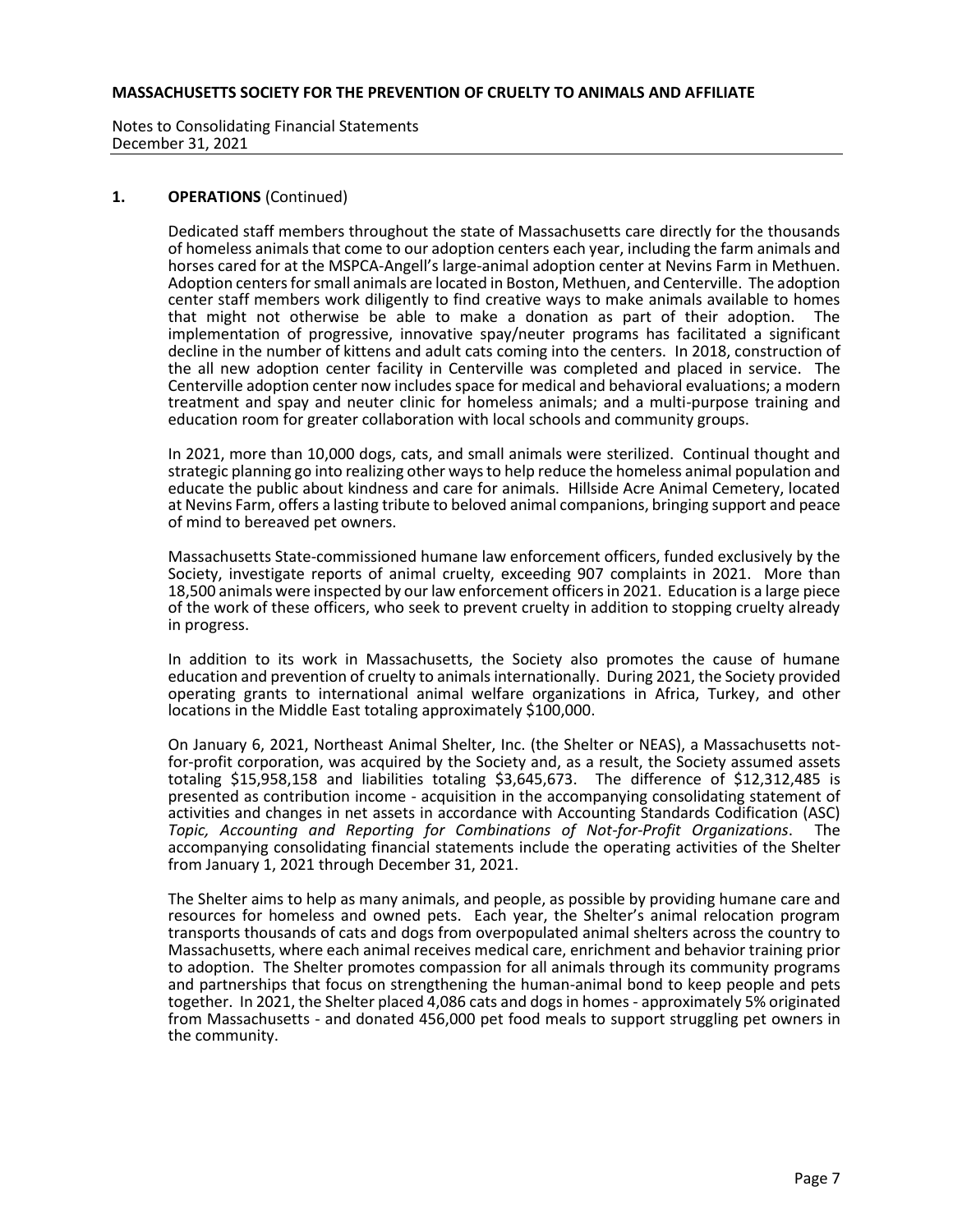Notes to Consolidating Financial Statements December 31, 2021

## **2. SUMMARY OF SIGNIFICANT ACCOUNTING POLICIES**

The Society and the Shelter, collectively referred to throughout the consolidating financial statements as the Entity, prepare the consolidating financial statements in accordance with generally accepted accounting standards and principles (U.S. GAAP) established by the Financial Accounting Standards Board (FASB). References to U.S. GAAP in these footnotes are to the FASB Accounting Standards Codification (ASC).

#### **Principles of Consolidation**

The consolidating financial statements include the accounts of the Society and the Shelter. The Society and the Shelter have common Board of Director membership and the Society is the sole corporate member of the Shelter. All significant transactions between classes of net assets and intercompany balances and transactions have been eliminated in the accompanying consolidating financial statements.

## **Basis of Presentation**

The consolidating financial statements of the Entity have been prepared on the accrual basis of accounting. Net assets and revenues, expenses, gains and losses are classified based upon the existence or absence of donor-imposed restrictions. Accordingly, net assets and changes therein are classified as follows:

## *Without Donor Restrictions*

Represents net assets available for use in general operations that are not subject to donorimposed restrictions or for which restrictions have expired in the current reporting period. Revenues are reported as increases in net assets without donor restrictions unless use of the related assets is limited by donor restrictions or law. Expenses are reported as decreases in net assets without donor restrictions. Gains and losses on investments and other assets or liabilities are reported as increases or decreases in net assets without donor restrictions unless their use is restricted by explicit donor stipulations or law.

#### *With Donor Restrictions*

Represents net assets subject to donor-imposed restrictions. These restrictions may be temporary in nature, such as those that are satisfied by either the passage of time or by other events or actions stipulated by the donor. Other donor-imposed restrictions are perpetual in nature where the donor stipulates that resources be maintained in perpetuity and the income be available to support specific or general operations of the Entity. Accumulated unspent gains on donor restricted endowment funds are included in net assets with donor restrictions until appropriated for expenditure in accordance with donor-imposed restrictions or through Board of Director action. In addition, changes in fair value of outside managed trusts are included in net assets with donor restrictions as the use of such funds is not under the discretion or control of the Society's Board of Directors.

When a donor restriction expires, that is when a stipulated time restriction ends or purpose restriction is accomplished, net assets with donor restrictions are reclassified to net assets without donor restrictions and reported in the consolidating statement of activities and changes in net assets as net assets released from donor restrictions.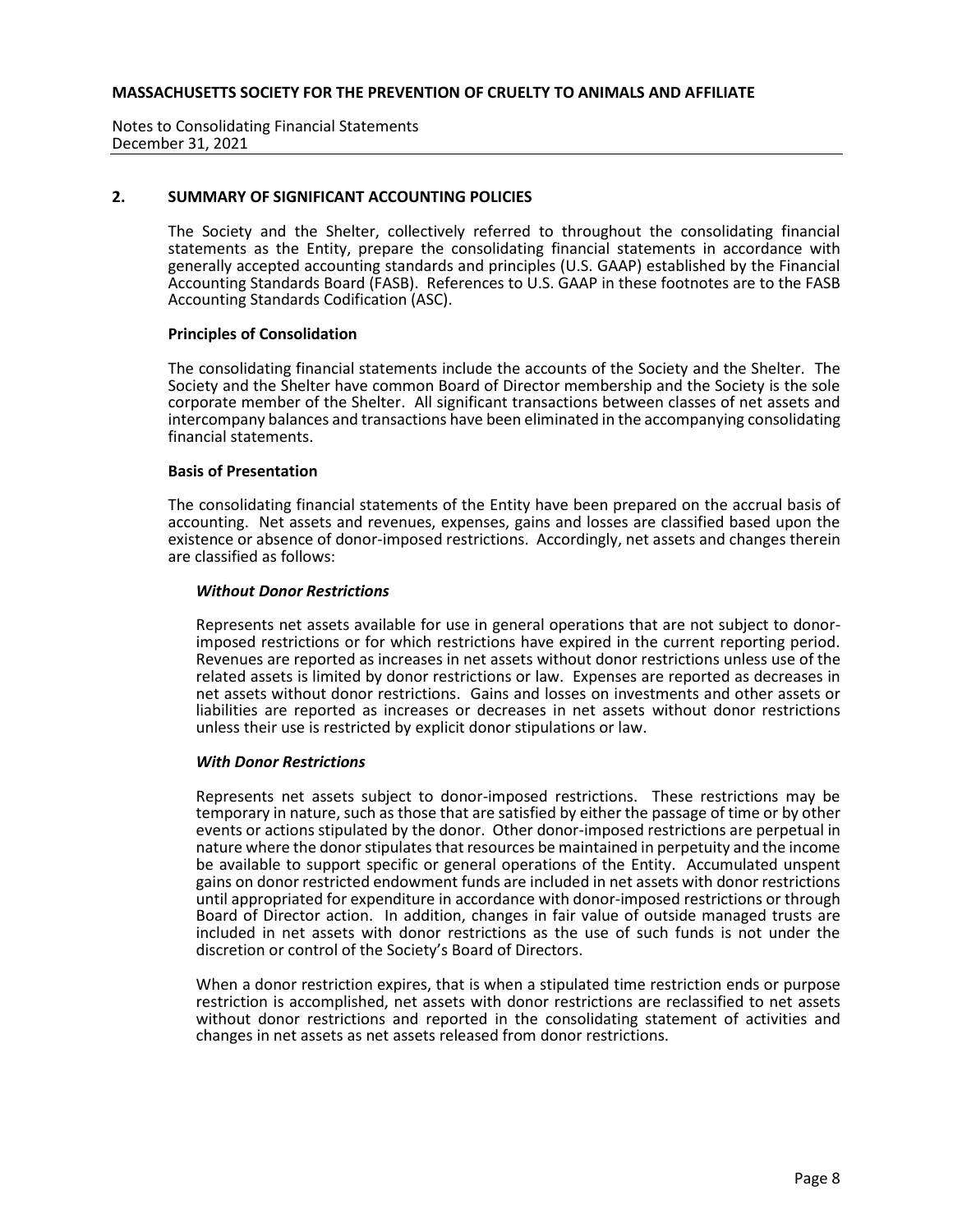Notes to Consolidating Financial Statements December 31, 2021

## **2. SUMMARY OF SIGNIFICANT ACCOUNTING POLICIES** (Continued)

## **Consolidating Statement of Activities and Changes in Net Assets**

The consolidating statement of activities and changes in net assets report the changes in net assets from operating and non-operating activities. Non-operating activities consist of investment returns net of amounts appropriated, amounts added to endowment corpus under donor instruments, changes in fair value of outside managed trusts, bequests and related expenses, transactions associated with the pension plan and postretirement benefits, endowment, and capital campaign activities. All other activities are considered operating.

#### **Fair Value Measurements**

The Entity reports certain assets and liabilities at fair value on a recurring and nonrecurring basis depending on the underlying accounting policy for the particular item. Recurring fair value measures include the Entity's investments and beneficial interest in perpetual trusts. Nonrecurring measures include contributions receivable and charitable gift annuity liabilities. Fair value accounting standards require an entity to maximize the use of observable inputs (such as quoted market prices in active markets) and minimize the use of unobservable inputs (such as appraisals or valuation techniques) to determine fair value or to use the net asset value (NAV) per share when permitted as a practical expedient of fair value under the standards.

Fair value standards require the Entity to classify its financial instruments (but for those accounted for under the NAV approach) into a three level hierarchy, based on the priority of inputs used to value the assets, while disclosing certain information about investments valued under the NAV method. For investments required to be accounted for under the three-level hierarchy, those categories are as follows:

- Level 1: Quoted prices are available in active markets for identical instruments as of the reporting date. Instruments which are generally included in this category include listed equity and debt securities publicly traded on a stock exchange.
- Level 2: Pricing inputs are other than quoted prices in active markets, which are either directly or indirectly observable as of the reporting date, and fair value is determined through the use of models or other valuation methodologies.
- Level 3: Pricing inputs are unobservable for the instrument and include situations where there is little, if any, market activity for the instrument. The inputs into the determination of fair value require significant management judgment or estimation.

In some instances, the inputs used to measure fair value may fall into different levels of the fair value hierarchy. In such instances, an instrument's level within the fair value hierarchy is based on the lowest level of input that is significant to the fair value measurement.

Market price is affected by a number of factors, including the type of instrument and the characteristics specific to the instrument. Instruments with readily available active quoted prices or for which fair value can be measured from actively quoted prices generally will have a higher degree of market price observability and a lesser degree of judgment used in measuring fair value. It is reasonably possible that any changes in values of these instruments will occur in the near term and that such changes could materially affect amounts reported in these consolidating financial statements. In addition, certain funds provide for restricted distributions under certain circumstances such as market dislocations. For more information on the fair value of Entity's financial instruments, see Note 5 - Fair Value of Financial Instruments/Investments.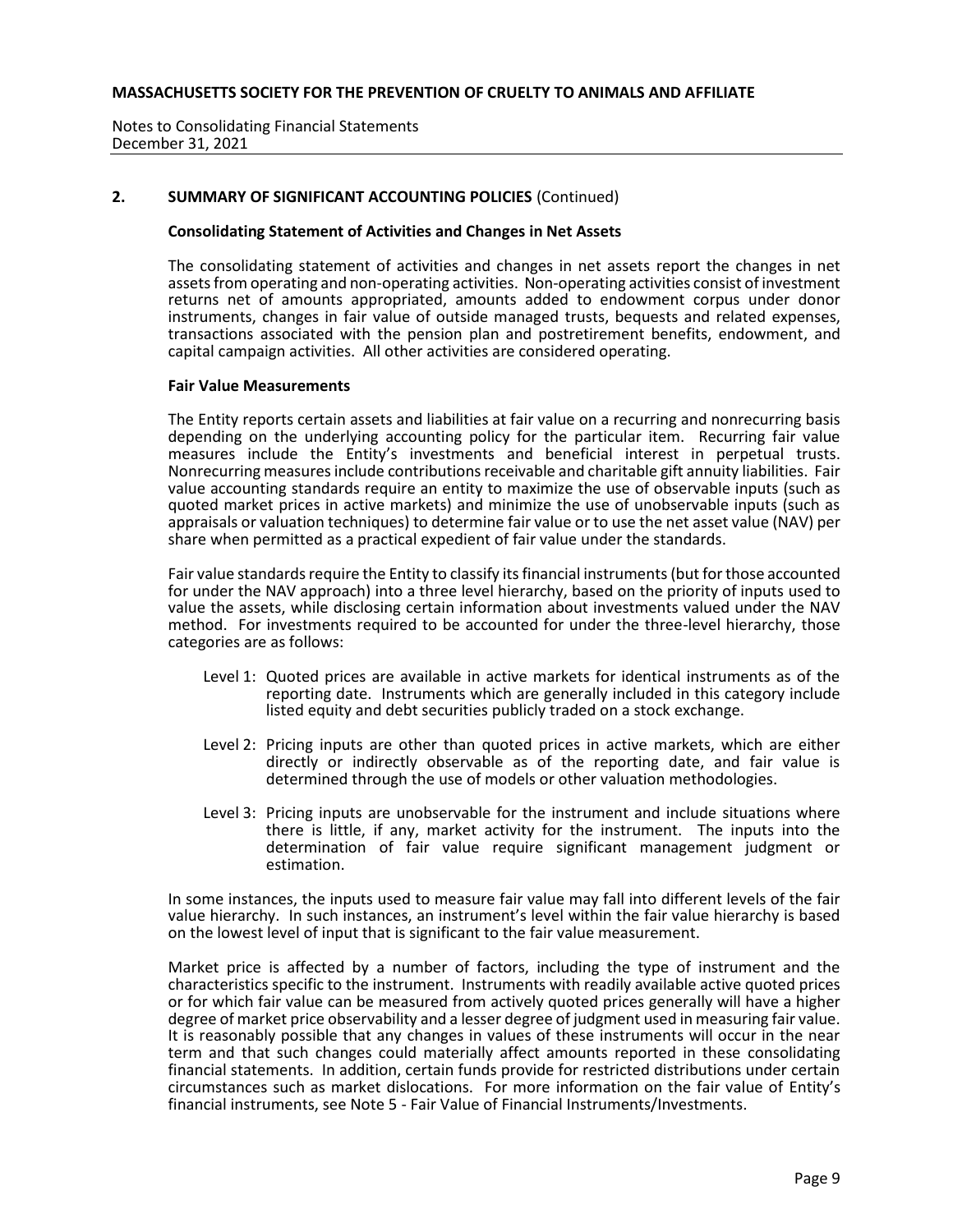Notes to Consolidating Financial Statements December 31, 2021

## **2. SUMMARY OF SIGNIFICANT ACCOUNTING POLICIES** (Continued)

#### **Revenue Recognition**

## *Grants and Contributions*

In accordance with ASC Subtopic 958-605, *Revenue Recognition*, the Entity must determine whether a contribution (or a promise) is conditional or unconditional for transactions deemed to be a contribution. A contribution is considered to be a conditional contribution if an agreement includes a barrier that must be overcome, and either a right of return of assets or a right of release of a promise to transfer assets exists. Indicators of a barrier include a measurable performancerelated barrier or other measurable barriers, a stipulation that limits discretion by the recipient on the conduct of an activity, and stipulations that are related to the purpose of the agreement. Topic 958 prescribes that the Entity should not consider probability of compliance with the barrier when determining if such awards are conditional and should be reported as conditional grant advance liabilities until such conditions are met.

Grants and contributions are recorded as revenue when unconditionally committed by the donor. Grants and contributions with donor restrictions are recorded as revenues and net assets with donor restrictions when unconditionally received or pledged. Transfers are made to net assets without donor restrictions as costs are incurred, or when time restrictions or program restrictions have lapsed. Donor restricted grants received and satisfied in the same period are included in net assets without donor restrictions.

## *Adoption and Other Program Service Revenue*

The Entity generally measures revenue for qualifying exchange transactions based on the amount of consideration expected for the transfer of goods or services to a client, then recognizes this revenue when or as performance obligations are satisfied under a contract, except in transactions where U.S. GAAP provides other applicable guidance. The Entity evaluates their revenue contracts with customers based on the five-step model under Topic 606: (1) Identify the contract with the customer; (2) Identify the performance obligations in the contract; (3) Determine the transaction price; (4) Allocate the transaction price to separate performance obligations; and (5) Recognize revenue when (or as) each performance obligation is satisfied.

The Entity records program service revenue at a point in time once goods or adoption or other services are transferred or provided to clients of the Entity, which is when the Entity has satisfied the performance obligation to its client. Fees for goods and services are based on established fee schedules and price listings. Promotional discounts are offered during certain periods when a client purchases certain goods or services. Non-standard discounts are provided at the discretion of management. Revenue from health and hospital services is recognized based on established charges. All services are transferred to customers at a point in time and payment is due at the completion of the services provided. Accordingly, there are no unbilled receivables (contract assets) reported in the accompanying consolidating statement of financial position.

The following table presents a disaggregation of program service revenue, by type, for the year ended December 31, 2021:

|                                                                         | <b>MSPCA</b>                                        | <b>NEAS</b>                    | Total                                |
|-------------------------------------------------------------------------|-----------------------------------------------------|--------------------------------|--------------------------------------|
| Health and hospital services<br>Adoption fees<br>Retail sales and other | \$66,563,133<br>839.922<br>$\overline{\phantom{0}}$ | $\sim$<br>1,373,481<br>110.931 | \$66,563,133<br>2,213,403<br>110,931 |
| Total program service revenue                                           | \$67,403,055                                        | \$1.484.412                    | 68,887,467                           |

Retail sales include the sale of food and other pet supplies to clients of the Shelter.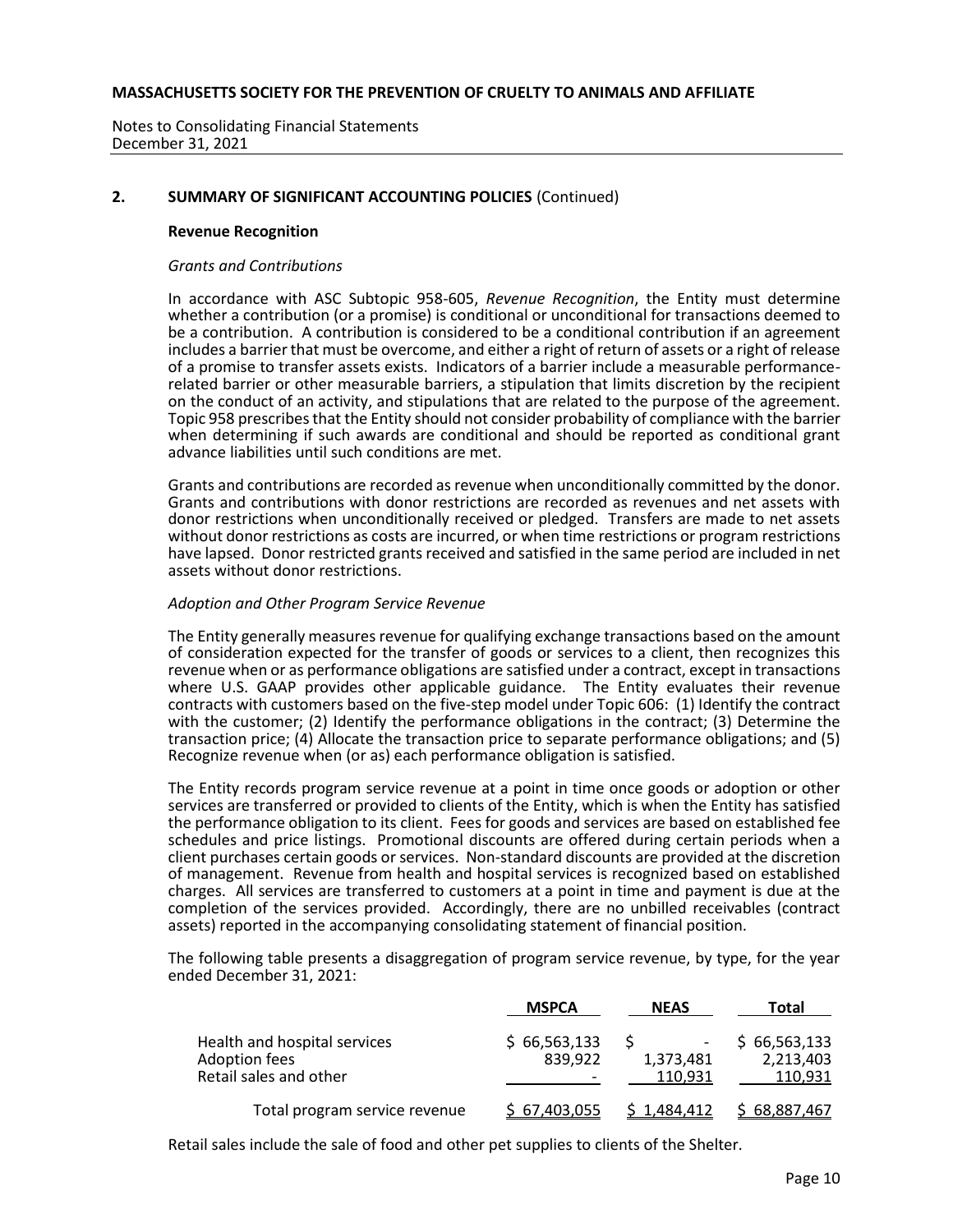Notes to Consolidating Financial Statements December 31, 2021

## **2. SUMMARY OF SIGNIFICANT ACCOUNTING POLICIES** (Continued)

#### **Advertising Costs**

The Entity expenses advertising costs as they are incurred.

#### **Cash and Cash Equivalents**

All highly liquid debt instruments with a maturity of three months or less when purchased are classified as cash equivalents. The Entity maintains its cash in interest-bearing bank deposit accounts that are insured up to \$250,000 by the Federal Deposit Insurance Corporation (FDIC). Balances at times exceed insured limits. The Entity monitor their exposure associated with cash and cash equivalents and has not experienced any losses in such accounts. Cash and cash equivalents held by investment managers are considered part of investments.

## **Donated Goods and Services**

Donated goods are recorded at their estimated fair value as of the date of donation. Donated services are recognized if the services (a) create or enhance nonfinancial assets or (b) require specialized skills, are performed by individuals with those skills, and would otherwise be purchased by the Society. During the year ended December 31, 2021, the Society and the Shelter recorded \$1,340,165 and \$111,057, respectively, in donated goods and services, which are included in annual giving, hospital and adoption center donations and operating expenses.

#### **Accounts Receivable**

Accounts receivable from services rendered are carried at their net realizable value. Management estimates the allowance for doubtful accounts by identifying troubled accounts and using historical experience applied to an aging of accounts. Accounts are written off when deemed uncollectible. Recoveries of amounts previously written off are recorded as revenue when received. Reserves were approximately \$160,000 in 2021. The Society recognized bad debt expense of approximately \$200,000 during 2021.

#### **Contributions Receivable**

Unconditional promises to give are reported as revenue and assets in the appropriate net asset category at fair value on the date the promise is verifiably committed using a Level 3 market approach. Under this approach, unconditional promises to give that are expected to be collected within one year are recorded at net realizable value, and unconditional promises to give that are expected to be collected in future years are recorded at present value of the estimated future cash flows. Present values are computed using a risk adjusted interest rate applicable to the duration of the gift. Amortization of present value discounts is included in contribution revenue. Conditional promises to give are not included as support until the donor-imposed conditions are substantially met.

#### **Investments**

Investments are carried at fair value as described in Note 5 and on page 9. Investments are managed in a pooled fund along with a related organization (see Note 13) with each participating in the relative returns generated by the underlying funds. Investment returns are presented net of investment management and custodial fees.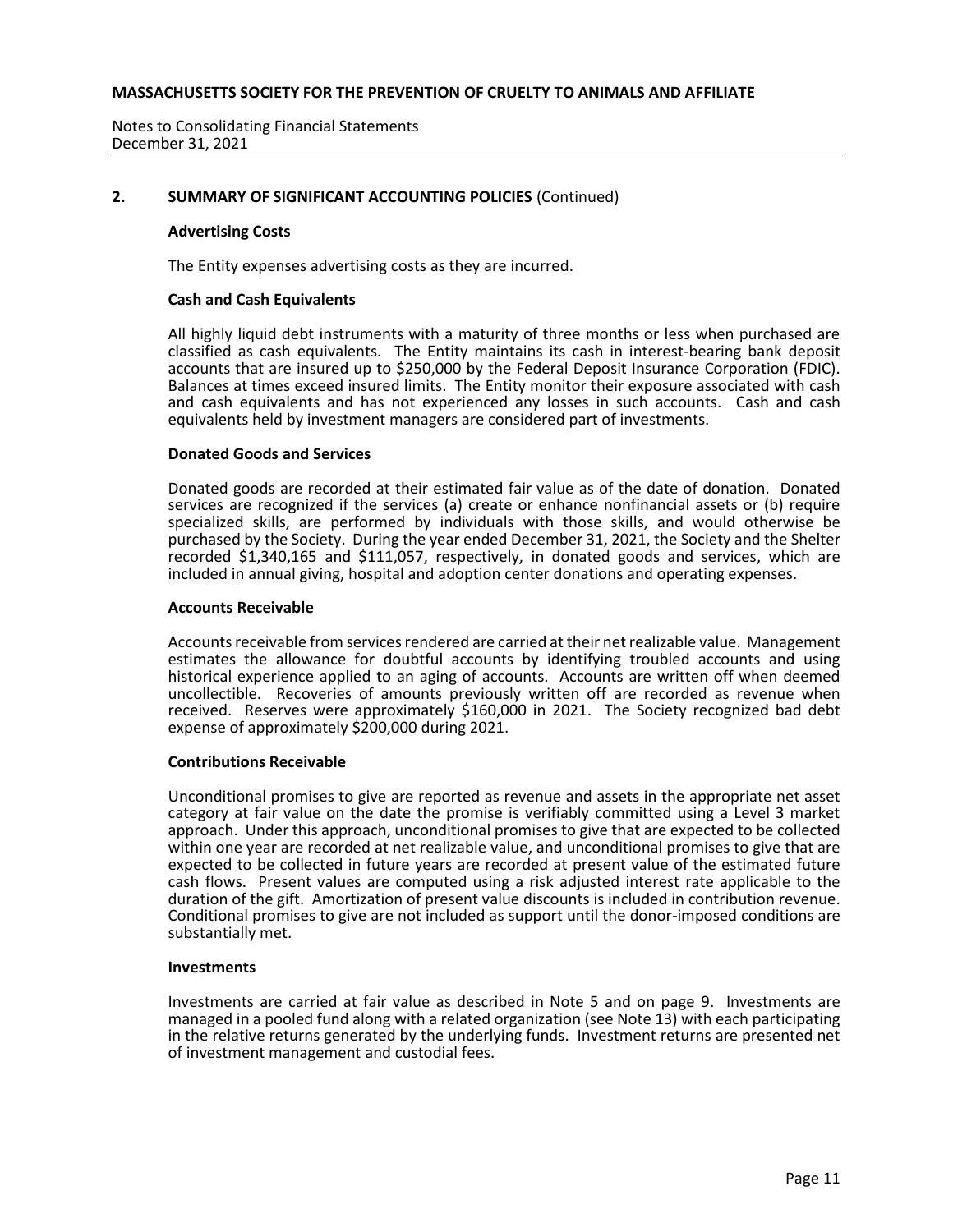Notes to Consolidating Financial Statements December 31, 2021

## **2. SUMMARY OF SIGNIFICANT ACCOUNTING POLICIES** (Continued)

#### **Investment Objectives and Spending Policy**

Investment returns are reported in net assets without donor restrictions or in net assets with donor restrictions if the terms of the gift require that returns be added to the principal of a donor restricted fund or if the terms of the gift or state law impose restrictions on the current use of the returns.

The Society follows the Uniform Prudent Management of Institutional Funds Act (UPMIFA). UPMIFA requires the preservation of the fair value of the original gift as of the date of the donor-restricted endowment funds absent explicit donor stipulations to the contrary. Therefore, net assets with donor restrictions are recorded at the fair value on the original gift date. Any appreciation on gifts (net of amounts expended) or depreciation of net assets below the original corpus (also known as an underwater fund) is recorded in net assets with donor restrictions. In accordance with the state laws, the Society develops its spending policy considering several factors which include the following considerations:

- The duration and preservation of the donor-restricted endowment fund (Spending Policy Assets),
- the purposes of the Society and its Spending Policy Assets,
- the general economic conditions affecting the Society,
- the possible effects of inflation and deflation,<br>• the expected total return from income and an
- the expected total return from income and appreciation of invested funds,
- the other resources of the Society, and
- the Investment Policy of the Society.

The Society has adopted investment and spending policies for the endowment to provide a reliable source of funds to support the Society's operating budget, while achieving an investment return sufficient to maintain or grow the long-term investment assets (the Investment Portfolio) purchasing power in perpetuity. Under this policy, the Investment Portfolio shall be invested in a manner that is expected to preserve its purchasing power in real terms after spending and maximize its long-term total return with reasonable and acceptable levels of investment risk. Investment risk is defined in two ways: (i) the possibility of investments declining in value, and (ii) the expected performance volatility of the investments in the portfolio. The investment portfolio will comprise investments made in multiple asset categories in order to safeguard the investment portfolio's capital and to lower overall portfolio risk.

The performance objective is to achieve a real total annualized return greater than the combined total of the spending policy and investment expenses, on average, over a typical market cycle (generally considered to be five to ten years). Real total return shall be defined as all realized and unrealized capital changes, plus all interest, rent, dividend, and other income earned by the portfolio, adjusted for inflation.

The Society uses a spending policy in determining use of donor restricted endowment resources to support operations, subject to donor stipulations which otherwise direct use of these funds. The amount released from the Society's endowment funds each year is based on a moving average spending policy, whereby the amount available for current spending during a fiscal year (starting on January 1) will be based on the average market value of the Spending Policy Assets for the last twelve (12) quarters as of the preceding June 30th. On an annual basis, the utilization and execution of the spending policy will be discussed with the Society's Audit and Risk Management Committee. The spending policy rate of 5.5% was approved by the Society's Board of Directors.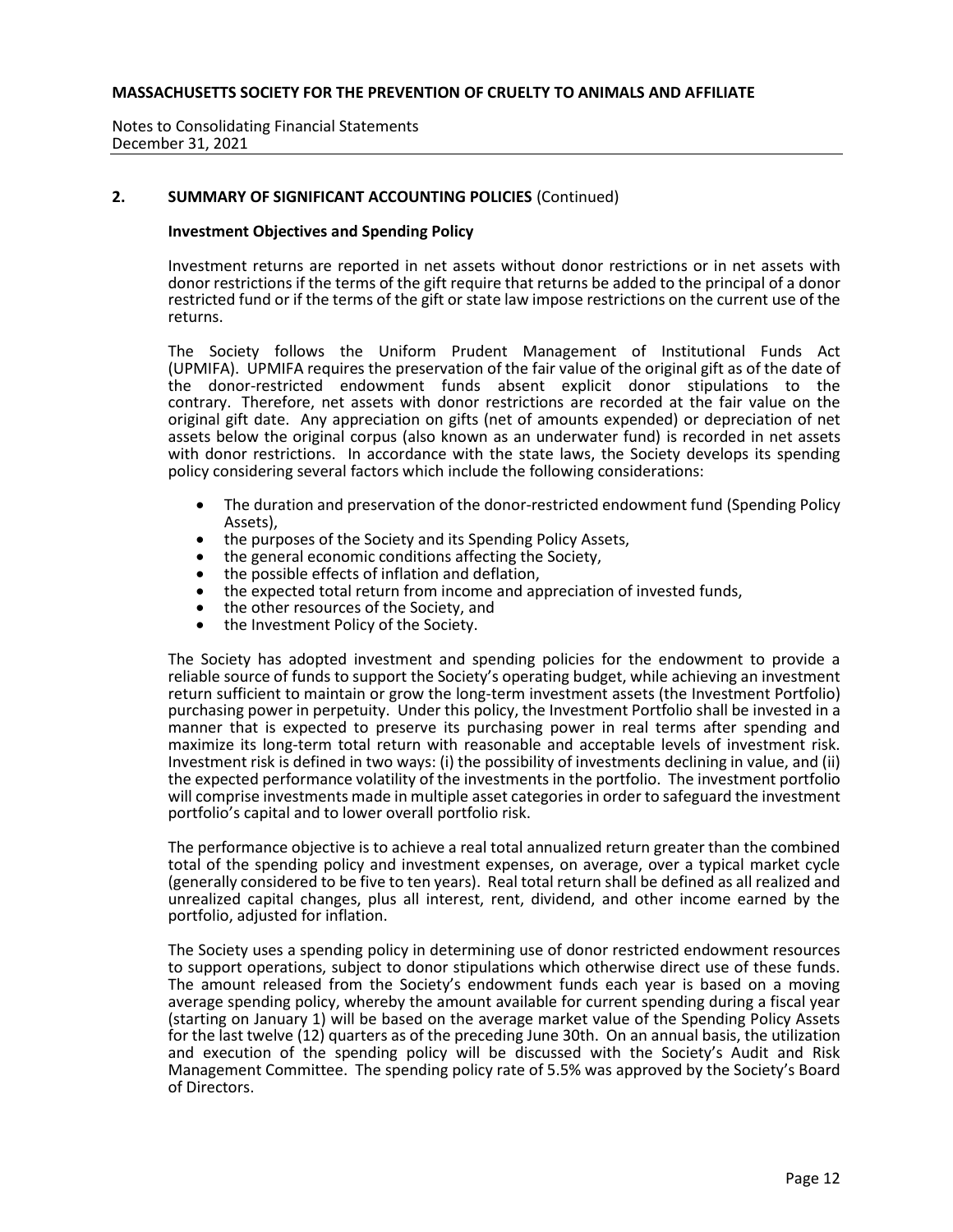Notes to Consolidating Financial Statements December 31, 2021

## **2. SUMMARY OF SIGNIFICANT ACCOUNTING POLICIES** (Continued)

## **Split-Interest Agreements**

The Society is the beneficiary of various beneficial interests in perpetual trusts and split-interest planned giving arrangements. Assets under these arrangements are recorded at fair value as per Note 5, with the corresponding net assets of such based on donor stipulation. Assets under splitinterest agreements are included in investments. Contributions are recognized as revenue initially at fair value based on the present value of future benefits expected to be received or in the case of gift annuities and certain other gift instruments as the difference between fair value of donated investments less the liability for amounts payable to the donor or the donor's designee.

The initially recorded fair value of these gifts is determined based on the nature of interests received which have generally represented Level 3 measurements, while the initial measurement of the related obligations for charitable gift annuities is a Level 3 measure. Annual distributions from the perpetual trusts are reported as revenue upon receipt as distributions from outside managed trusts with the major portion of such funds having no donor restriction. Annual changes to the fair value of the interests in these trusts are recognized as changes in fair value of outside managed trusts as net assets with donor restriction.

The Society invests resources obtained in connection with charitable gift annuities and establishes a liability equal to the present value of future cash flows expected to be paid to the beneficiaries, with the difference reflected as contribution revenue. The initial amounts are recorded at fair value with subsequent adjustments made to invested assets based on fair value, while the obligations are measured based on changes in life expectancy and discount rates.

## **Debt Issuance Costs**

Debt issuance costs are amortized to interest expense over the period the related obligation is outstanding using the effective interest method. Unamortized debt issuance costs are reported in the consolidating statement of financial position as a direct reduction from the face amount of the related bonds and note payable.

## **Property and Equipment**

Property and equipment are recorded at cost, including capitalized interest cost incurred during the period of asset construction and/or preparation for use, less accumulated depreciation. Expenditures for maintenance and repairs are charged to expense, whereas major betterments are capitalized as additions to property and equipment. Depreciation is provided for using the straight-line method over the estimated useful lives of these assets in periods ranging from three to forty years. Property and equipment are recorded at fair value when donated. Fair value is determined as per the fair value policies described in Note 5. Fair value of donated property and equipment is effectively recorded using a Level 2 market approach.

The Society recognizes the fair value of a liability for legal obligations associated with asset retirements in the period in which the obligation is incurred if a reasonable estimate of the fair value of the obligation can be made. As of December 31, 2021, the Society was unable to estimate the range of legal obligation for future asset retirements for certain asbestos remediation; therefore, the Society cannot develop a reasonable estimate of their fair values. The Society will continue to assess its ability to estimate fair values at each future reporting date. Any related liability will be recognized once necessary information becomes available.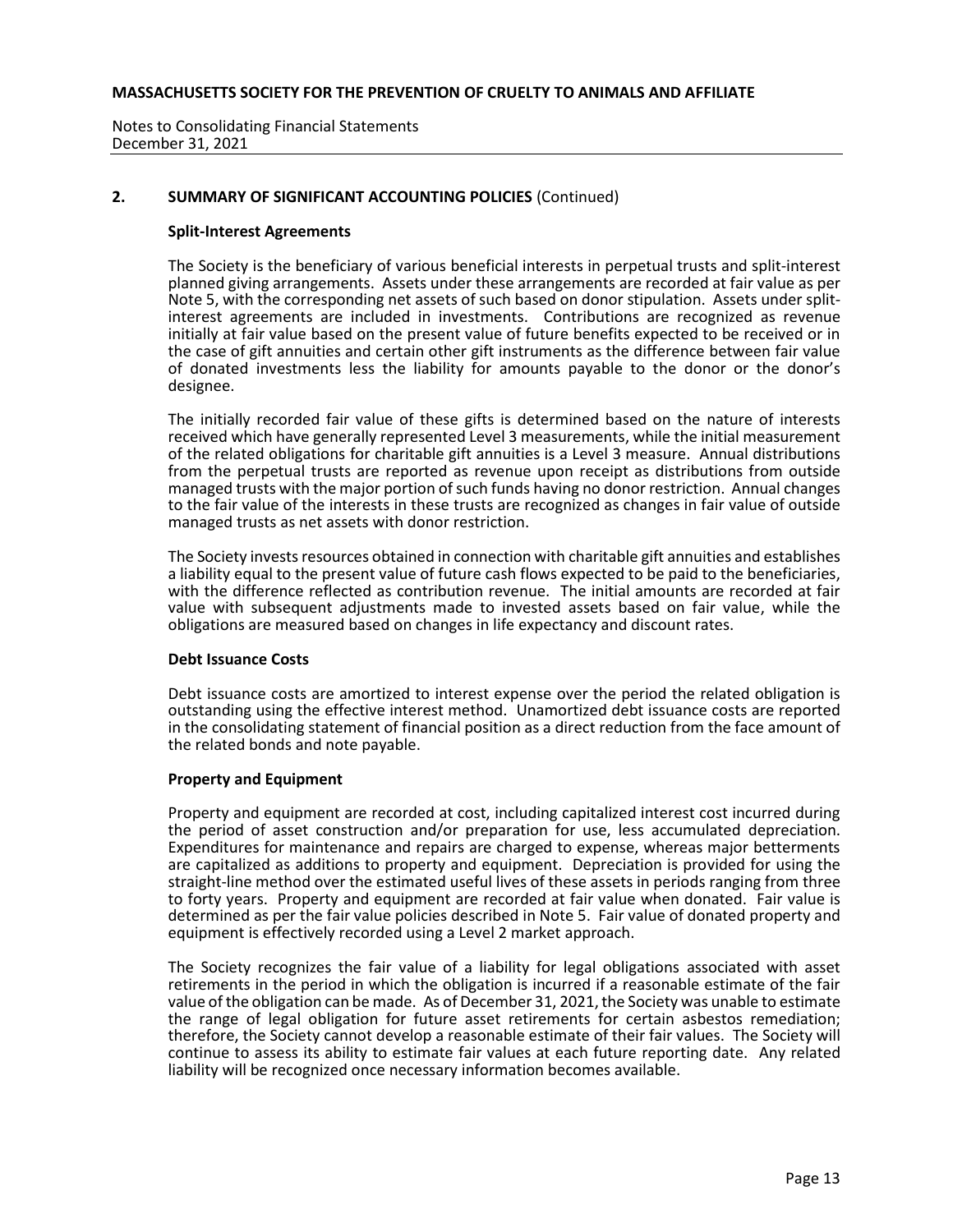Notes to Consolidating Financial Statements December 31, 2021

## **2. SUMMARY OF SIGNIFICANT ACCOUNTING POLICIES** (Continued)

#### **Self-Insurance**

The Society self-insures for employee healthcare claims, unemployment and short-term disability on a claims made basis. The Society utilizes stop-loss premium based coverage for individual healthcare claims in excess of \$135,000 and for projected aggregate claims in excess of \$1,000,000. The current stop-loss policy period for employee healthcare is March 1, 2021 through February 28, 2022. The plan has been renewed through February 2023.

Short-term disability benefits amount to six months or less of exposure; claims in excess of six months convert to long-term disability which is covered under third-party insurance. Unemployment claims present exposure up to thirty weeks on an individual basis.

The Society accrues for claims reported but not yet paid and estimated claims incurred but not yet reported. To the extent stop-loss limits are exceeded during the current policy year, the Society reduces accrued amounts by the estimated insurance receivable.

#### **Pension Plan**

The Society recognizes the overfunded or underfunded status of a benefit plan as an asset or liability in its consolidating statement of financial position and recognizes changes in that funded status in the year in which the changes occur using standard actuarial methods.

#### **Deferred Revenue**

Charges for health and hospital services collected in advance of services being provided have been included in deferred revenue in the accompanying consolidating statement of financial position and are recognizable within one year. The balance in deferred revenue as of December 31, 2021, is expected to be recognized within the following year.

#### **Bequests**

Bequests are reported as income when the Entity is notified of its interest in an estate at such time that amounts can be reasonably estimated.

#### **Functional Allocation of Expenses**

The consolidating financial statements contain certain categories of operating expenses that are attributable to various programs and supporting services and require an allocation on a reasonable basis that is consistently applied. The expenses that are allocated among programs and supporting services include employee compensation and related costs, which are allocated based on time and level of effort, and occupancy, depreciation and interest, which are allocated based on square footage utilized by a function.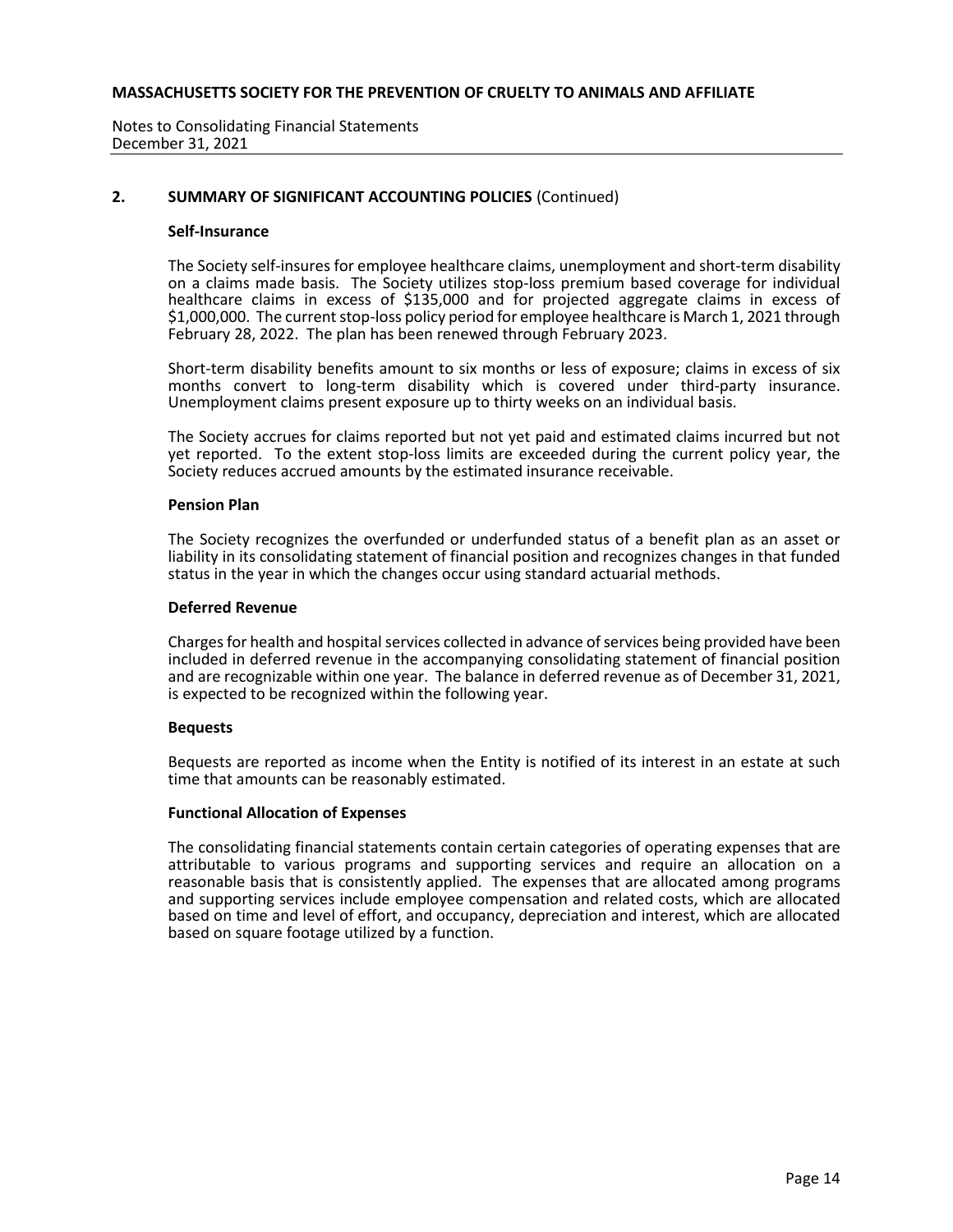Notes to Consolidating Financial Statements December 31, 2021

## **2. SUMMARY OF SIGNIFICANT ACCOUNTING POLICIES** (Continued)

#### **Income Taxes**

The Society and the Shelter are recognized by the Internal Revenue Service (IRS) as an organization described in Section 501(c)(3) of the Internal Revenue Code (IRC), and are generally exempt from Federal and state income taxes on related income. Given the limited taxable activities of the Society, management concluded that disclosures relative to tax provisions are not necessary.

## **Uncertain Tax Positions**

The Society and the Shelter account for the effect of any uncertain tax positions based on a morelikely-than-not threshold to the recognition of the tax positions being sustained based on the technical merits of the position under scrutiny by the applicable taxing authority. If a tax position or positions are deemed to result in uncertainties of those positions, the unrecognized tax benefit is estimated based on a cumulative probability assessment that aggregates the estimated tax liability for all uncertain tax positions. Interest and penalties assessed, if any, are accrued as income tax expense.

The Society and the Shelter have identified its tax status as a tax-exempt entity and its treatment of related and unrelated income as its only significant tax positions and has determined that such tax positions do not result in an uncertainty requiring recognition. The Society's and the Shelter's information and tax returns are subject to examination by the Federal and state jurisdictions.

#### **Use of Estimates**

The preparation of the consolidating financial statements in conformity with accounting principles generally accepted in the United States of America requires management to make estimates and assumptions that affect the reported amounts of assets and liabilities and disclosure of contingent assets and liabilities at the date of the consolidating financial statements and the reported amounts of revenue and expenses during the reporting period. Actual results could differ from those estimates and assumptions. Significant management estimates included in the Significant management estimates included in the consolidating financial statements relate to the valuation of alternative investments and actuarial obligations of pension and postretirement agreements.

## **Subsequent Events**

The Entity has evaluated subsequent events through April 18, 2022, the date the consolidating financial statements were issued. See Notes 8 and 14 for subsequent events that met the criteria for recognition or disclosure in the consolidating financial statements.

## **Recently Issued Accounting Pronouncement Not Yet Adopted**

In February 2016, the FASB issued Accounting Standards Update (ASU) 2016-02, *Leases*. The standard requires all leases with lease terms over twelve months to be capitalized as a right-ofuse asset and lease liability on the consolidating statement of financial position at the date of lease commencement. Leases will be classified as either finance or operating. This distinction will be relevant for the pattern of expense recognition in the consolidating statement of activities and changes in net assets. This standard will be effective for the calendar year ending December 31, 2022.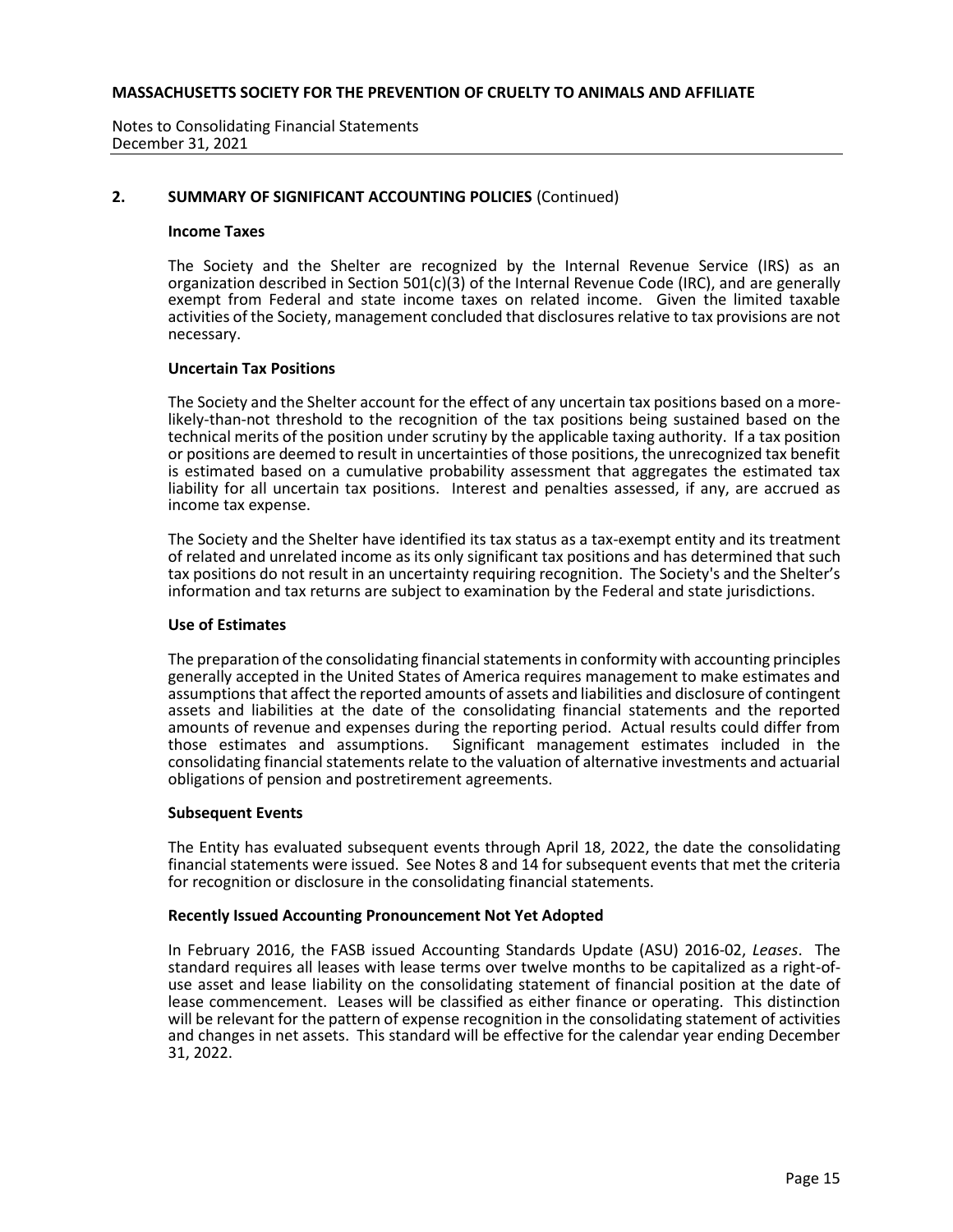Notes to Consolidating Financial Statements December 31, 2021

## **3. CONTRIBUTIONS RECEIVABLE**

Contributions receivable consist of the following at December 31, 2021:

| Amounts due in:                   |             |
|-----------------------------------|-------------|
| Less than one year                | \$1,040,142 |
| One to five years                 | 754,265     |
|                                   | 1,794,407   |
| Less - current portion            | 1,040,142   |
| Less - net present value discount | 21,587      |
| Net contributions receivable      | 732.678     |

Net present value discounts are computed using discount rates ranging from 3.1% to 5.3%. The Society's Board of Directors accounted for 11.9% of the contributions receivable as of December 31, 2021.

## **4. INVESTMENT RETURNS**

The Entity's investment returns consisted of the following for the year ended December 31, 2021:

|                                                                                                   | Without<br>Donor<br><b>Restriction</b> | With<br>Donor<br><b>Restriction</b>      | Total                                |
|---------------------------------------------------------------------------------------------------|----------------------------------------|------------------------------------------|--------------------------------------|
| Investment returns:<br>Realized and unrealized gains<br>Interest and dividends<br>Investment fees | \$9,562,555<br>362,736<br>(292,937)    | 6,707,045<br>S.<br>251,801<br>(229, 868) | \$16,269,600<br>614,537<br>(522,805) |
| Sub-total of investment returns                                                                   | 9,632,354                              | 6,728,978                                | 16,361,332                           |
| Investment returns appropriated                                                                   |                                        | (2, 206, 842)                            | (2,206,842)                          |
| Total investment returns, net of<br>amounts appropriated                                          | $5$ 9,632,354                          | $5$ 4.522.136                            | 14.154.490<br>ς.                     |
| Investment returns appropriated                                                                   | <u>\$1,698,468</u>                     | S.                                       | 1,698,468                            |
| Investment returns appropriated - O'Mara                                                          |                                        | 508.373                                  | 508.373                              |

From time to time, the fair value of assets associated with donor restricted funds may fall below the level that the donor or UPMIFA requires the Society to retain. At December 31, 2021, no significant funds were considered to be underwater.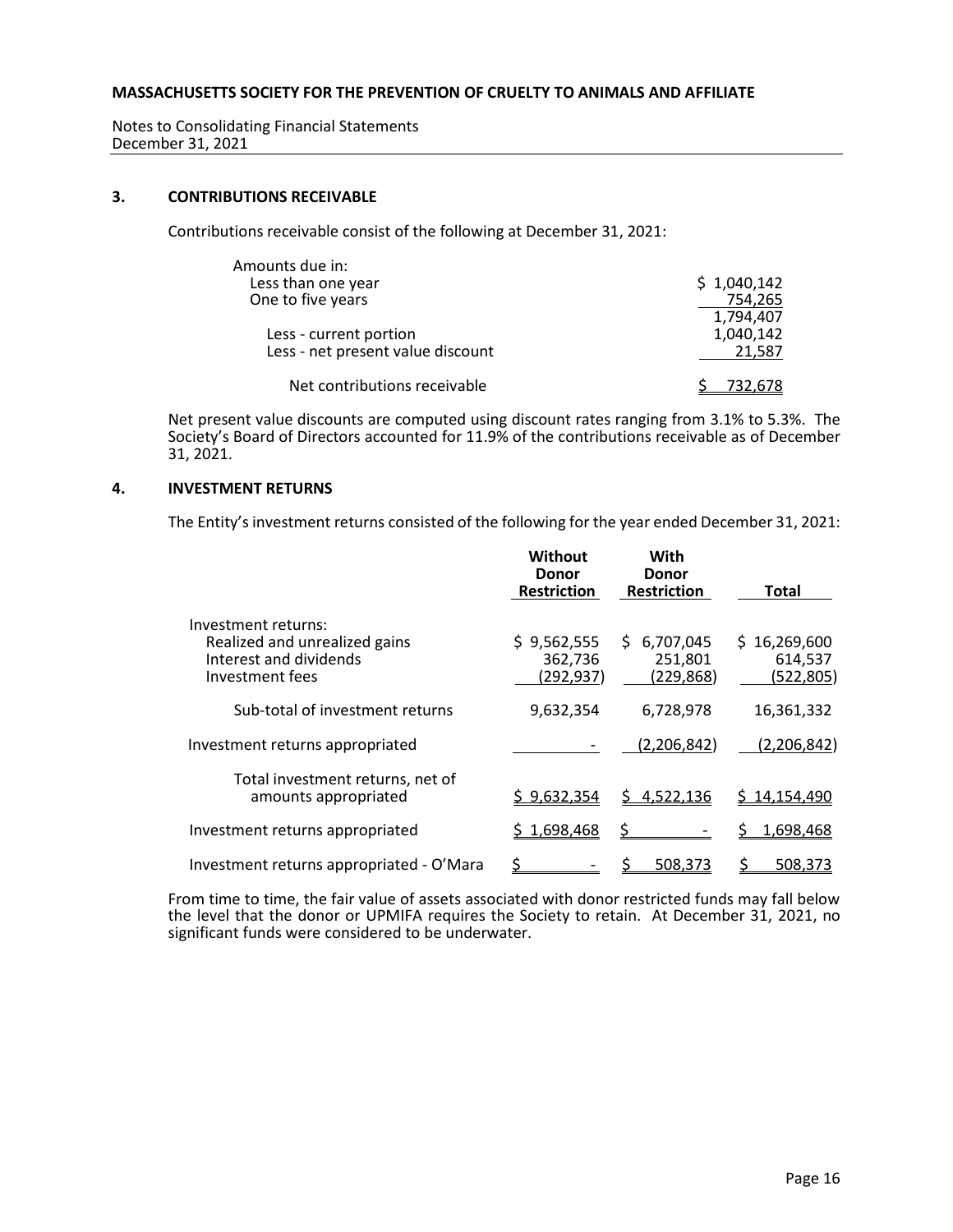Notes to Consolidating Financial Statements December 31, 2021

#### **5. FAIR VALUE OF FINANCIAL INSTRUMENTS/INVESTMENTS**

The valuation of the Society's instruments using the fair value hierarchy consisted of the following at December 31, 2021:

|                                  | <b>Investments</b><br><b>Measuring</b><br><b>Fair Value</b><br><b>Using Net</b><br><b>Asset Value</b><br>Per Share | Level 1      | Level 2     | Level 3             | <b>Total</b>     |
|----------------------------------|--------------------------------------------------------------------------------------------------------------------|--------------|-------------|---------------------|------------------|
| Investments:                     |                                                                                                                    |              |             |                     |                  |
| Multi-regional equity            | \$25,432,382                                                                                                       | \$2,130,705  | -\$         | \$                  | 27,563,087<br>\$ |
| U.S. equity                      | 17,778,860                                                                                                         | 5,259,003    |             |                     | 23,037,863       |
| Multi-strategy hedge funds       | 20,227,527                                                                                                         |              |             |                     | 20,227,527       |
| U.S. core bonds                  | 2,353,190                                                                                                          |              | 3,309,234   |                     | 5,662,424        |
| Developed Ex. U.S. equity        | 6,326,639                                                                                                          | 1,114,872    |             |                     | 7,441,511        |
| U.S. government nominal          |                                                                                                                    |              |             |                     |                  |
| bonds                            |                                                                                                                    |              | 5,687,321   |                     | 5,687,321        |
| Cash and cash equivalents        |                                                                                                                    | 9,083,780    |             |                     | 9,083,780        |
| U.S. TIPS                        |                                                                                                                    | 3,752,760    |             |                     | 3,752,760        |
| <b>Emerging market equity</b>    | 3,281,126                                                                                                          | 1,076,576    |             |                     | 4,357,702        |
| Opportunistic inflation hedging  | 404,833                                                                                                            |              |             |                     | 404,833          |
| Private investments              | 11,343,874                                                                                                         |              |             |                     | 11,343,874       |
| 457(b) plan assets:              |                                                                                                                    |              |             |                     |                  |
| Equity                           |                                                                                                                    | 794,715      |             |                     | 794,715          |
| Fixed income                     |                                                                                                                    | 23,638       |             |                     | 23,638           |
| Charitable gift annuities:       |                                                                                                                    |              |             |                     |                  |
| Mutual funds:                    |                                                                                                                    |              |             |                     |                  |
| Equity                           |                                                                                                                    | 1,177,180    |             |                     | 1,177,180        |
| Fixed income                     |                                                                                                                    | 456,547      |             |                     | 456,547          |
| Real assets                      |                                                                                                                    | 55,904       |             |                     | 55,904           |
| Cash and cash equivalents        |                                                                                                                    | 54,331       |             |                     | 54,331           |
| <b>Total investments</b>         | 87,148,431                                                                                                         | 24,980,011   | 8,996,555   |                     | 121,124,997      |
| Beneficial interest in perpetual |                                                                                                                    |              |             |                     |                  |
| trusts                           |                                                                                                                    |              |             | 17,273,916          | 17,273,916       |
| Total assets at fair value       | \$87,148,431                                                                                                       | \$24,980,011 | \$8,996,555 | <u>\$17,273,916</u> | \$138,398,913    |

The fair value of the beneficial interest in perpetual trusts is based on the Society's percent interest of the trust's assets. Due to the trust provisions, the Society does not have the ability to redeem the investments at net asset value per share nor will the Society ever receive the trust corpus. Therefore, the assets have been recorded as Level 3. Investment securities that underlie the trusts have readily determinable fair values.

In accordance with ASC Topic, *Fair Value Measurements*, certain funds, as listed above, are reported at NAV per share. Management has no intentions or plans to liquidate any NAV practical expedient investments at other than NAV per share. As of December 31, 2021, the Society is committed to contribute an additional \$10,054,050 in capital to partnerships in which the Society is a limited partner. Certain investments in partnerships cannot be liquidated for stated periods, which range from three to ten years from the investment date. All remaining investments are fully liquid.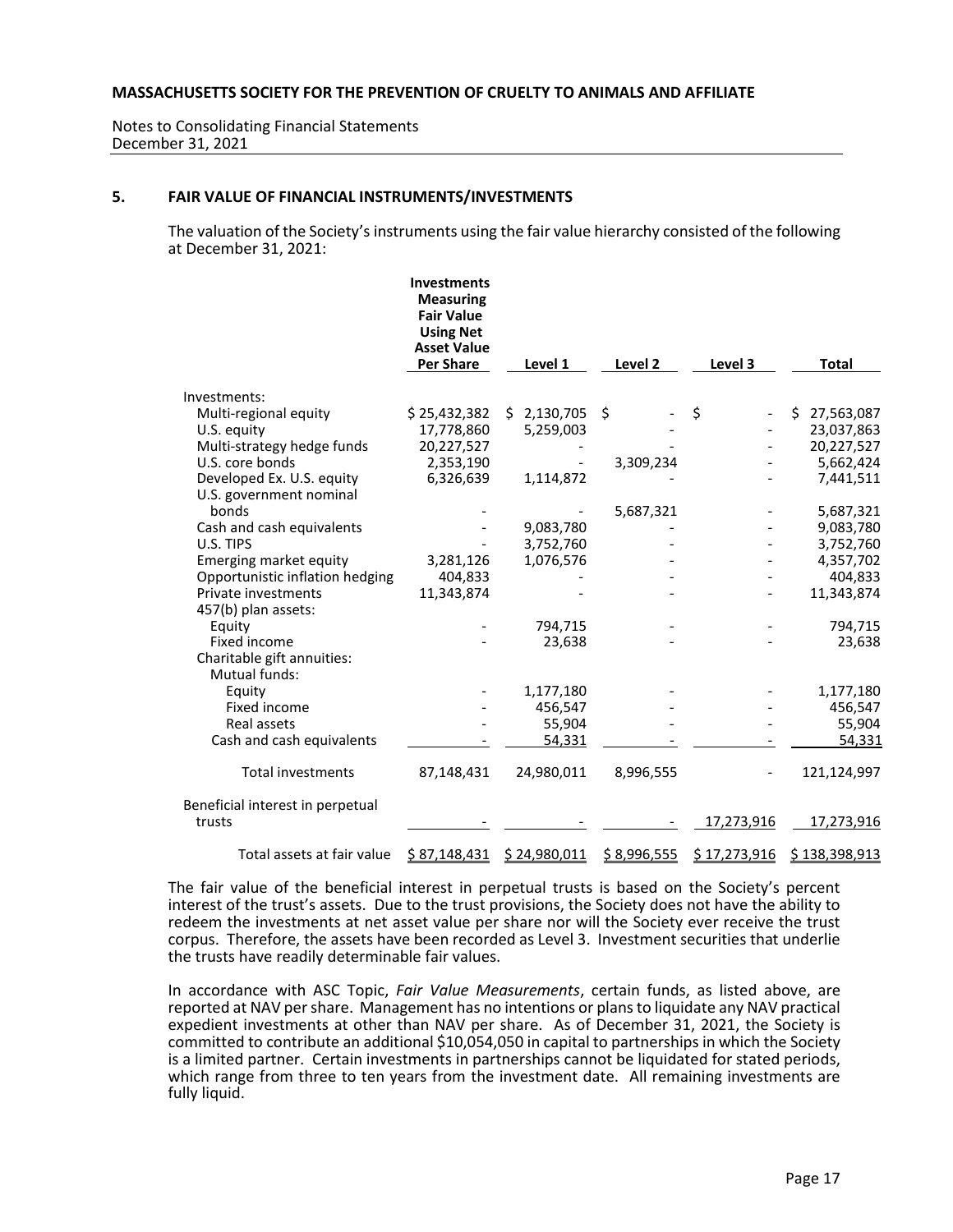Notes to Consolidating Financial Statements December 31, 2021

## **5. FAIR VALUE OF FINANCIAL INSTRUMENTS/INVESTMENTS** (Continued)

The changes in assets measured at fair value for which the Society has used Level 3 inputs to determine fair value of beneficial interest in perpetual trusts are as follows:

| Beneficial interest in perpetual trusts beginning balance | \$15,867,423 |
|-----------------------------------------------------------|--------------|
| Change in fair value of outside managed trusts            | 1,406,493    |
| Beneficial interest in perpetual trusts ending balance    | \$17,273,916 |

Management has determined that fair value approximates carrying value for cash and cash equivalents, accounts receivable, certain contributions receivable, obligations under certain charitable gift annuities, and accounts payable, given the short-term nature of these instruments. Certain portions of contributions receivable and obligations under charitable gift annuities have longer terms and management did not feel it was practical to assess the fair value. In addition, management has not assessed the fair value of its debt instruments, as some of these instruments have special features that make them inherently costly or impractical to assess fair values. Management did not believe the cost of obtaining such information justified the benefit of such data. Different assumptions could significantly affect these estimated fair values. Accordingly, the net realizable values could be materially different from the estimates. In addition, the estimates are only indicative of the value of the individual financial instruments and should not be considered an indication of the fair value of the Society.

The valuation by level within the fair value hierarchy, the Shelter's investments at fair value as of December 31, 2021:

|                                                   | <b>Investments</b><br><b>Measuring</b><br><b>Fair Value</b><br><b>Using Net</b><br><b>Asset Value</b><br><b>Per Share</b> | Level 1         | Level 2     | Level 3 | Total           |
|---------------------------------------------------|---------------------------------------------------------------------------------------------------------------------------|-----------------|-------------|---------|-----------------|
| Investments:                                      |                                                                                                                           |                 |             |         |                 |
| Multi-regional equity                             | \$4,500,000                                                                                                               | $$1,316,824$ \$ |             | Ś.      | Ś.<br>5,816,824 |
| U.S. equity                                       |                                                                                                                           | 1,415,646       |             |         | 1,415,646       |
| Developed Ex. U.S. equity                         |                                                                                                                           | 227,318         |             |         | 227,318         |
| Cash and cash equivalents                         |                                                                                                                           | 924,282         |             |         | 924,282         |
| Emerging market equity<br>Opportunistic inflation |                                                                                                                           | 372,384         |             |         | 372,384         |
| hedging<br>Opportunistic deflation                |                                                                                                                           | 1,282,698       |             |         | 1,282,698       |
| hedging                                           |                                                                                                                           |                 | 1,294,287   |         | 1,294,287       |
| Total assets at fair value                        | \$4,500,000                                                                                                               | \$5,539,152     | \$1,294,287 |         | \$ 11,333,439   |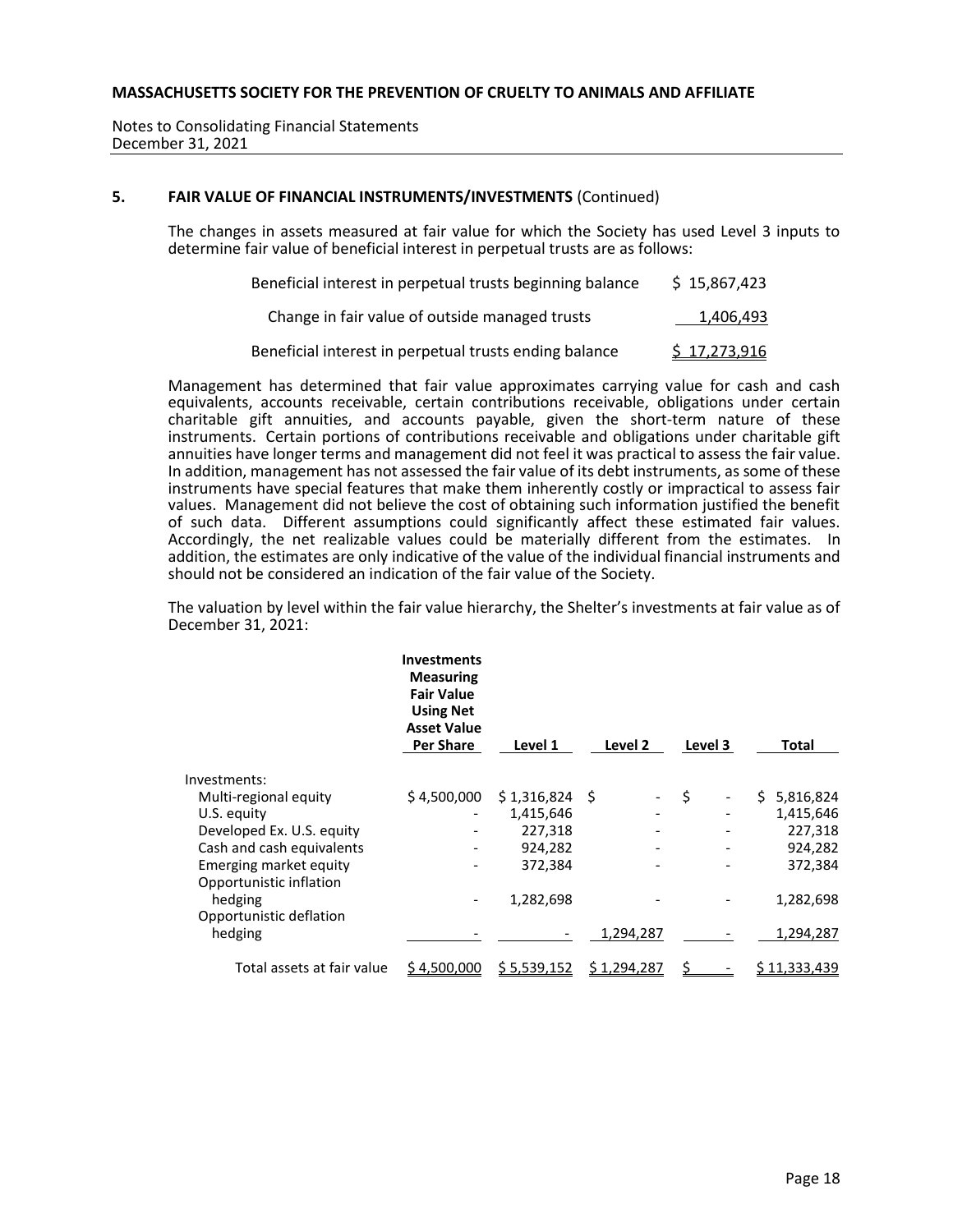Notes to Consolidating Financial Statements December 31, 2021

# **6. PROPERTY AND EQUIPMENT**

Property and equipment consisted of the following at December 31, 2021:

|                                 | <b>MSPCA</b>  | <b>NEAS</b> |           |   | <b>Total</b> |
|---------------------------------|---------------|-------------|-----------|---|--------------|
| Land                            | \$<br>259,310 | \$1,100,000 |           | Ś | 1,359,310    |
| Land improvements               | 344,638       |             |           |   | 344,638      |
| <b>Buildings</b>                | 60,657,485    |             | 7,668,616 |   | 68,326,101   |
| <b>Building improvements</b>    | 15,637,275    |             | 68,155    |   | 15,705,430   |
| Leasehold improvements          | 995,253       |             |           |   | 995,253      |
| Furniture and fixtures          | 532,983       |             |           |   | 532,983      |
| Equipment and vehicles          | 11,671,483    |             | 317,565   |   | 11,989,048   |
| Major medical equipment         | 9,714,672     |             |           |   | 9,714,672    |
|                                 | 99,813,099    |             | 9,154,336 |   | 108,967,435  |
| Less - accumulated depreciation | 38,944,629    |             | 2,880,485 |   | 41,825,114   |
| Net property and equipment      | 60,868,470    |             | 6,273,851 |   | 67,142,321   |

Depreciation expense for the Society and the Shelter for the year ended December 31, 2021, was \$2,831,390 and \$364,436, respectively.

# **7. PENSION PLAN AND POSTRETIREMENT HEALTH BENEFITS**

Pension and postretirement benefit liabilities are as follows at December 31, 2021:

| Defined benefit plan             | \$3,171,079 |
|----------------------------------|-------------|
| Postretirement health benefits   | 5,321,143   |
| Supplemental employee retirement | 36.175      |
| 457(b) Plan                      | 818.353     |
|                                  | 9,346,750   |
| Less - current portion           | 1,390,523   |
|                                  | \$7,956,227 |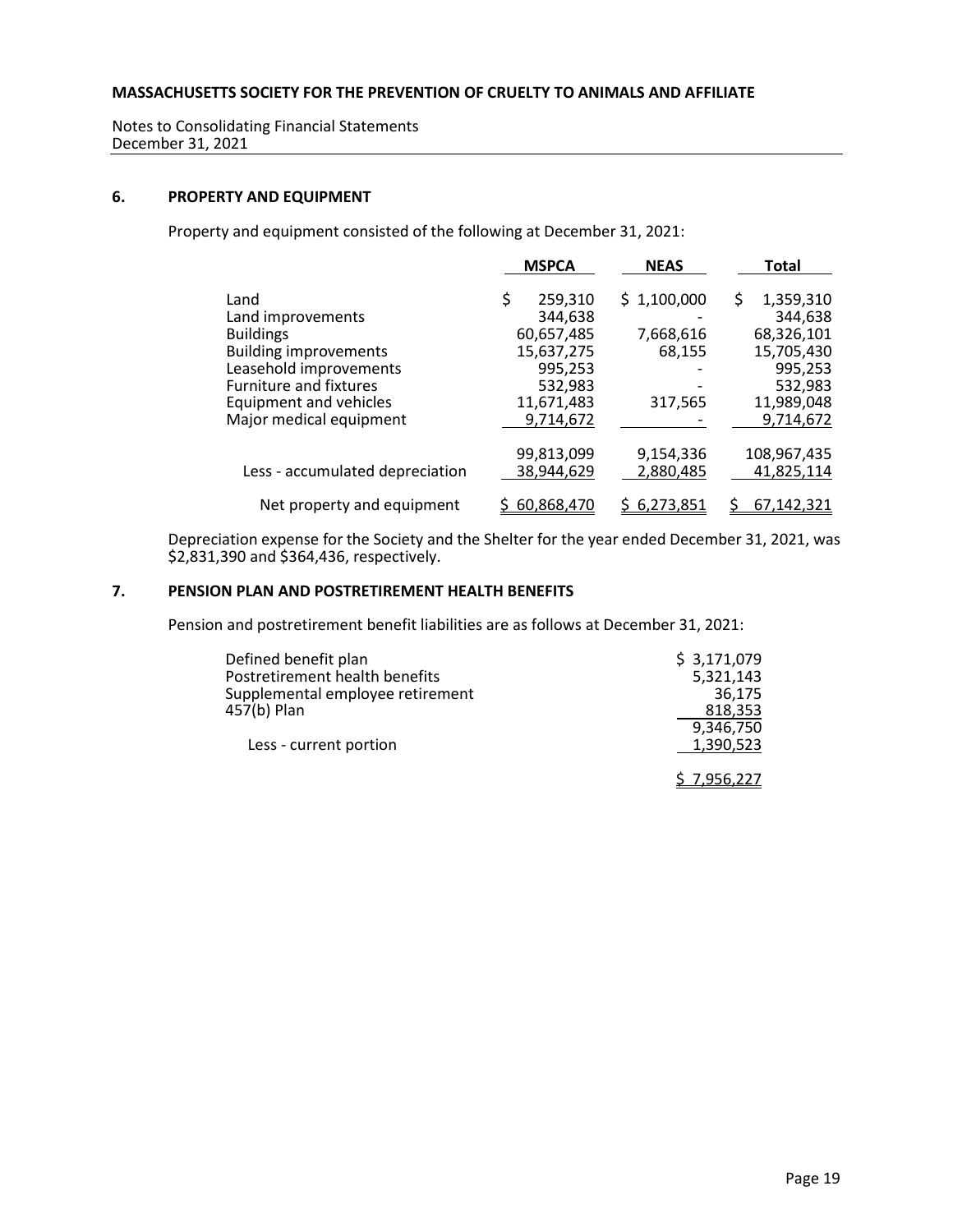Notes to Consolidating Financial Statements December 31, 2021

# **7. PENSION PLAN AND POSTRETIREMENT HEALTH BENEFITS** (Continued)

#### **Pension Plan**

The Society has a defined benefit plan (the Plan) that has been fully frozen for all participants. The following table sets forth the Plan's funded status and amounts recognized at the Plan's year end of December 31, 2021:

| Change in projected benefit obligation:                         |                            |
|-----------------------------------------------------------------|----------------------------|
| Projected benefit obligation at beginning of year               | \$65,062,943               |
| Interest cost<br>Unrecognized effect of change in actuarial     | 1,604,898                  |
| assumptions<br>Benefits paid *                                  | (1,994,710)<br>(2,818,680) |
| Projected benefit obligation at end of year                     | 61,854,451                 |
| Change in plan assets:                                          |                            |
| Fair value of plan assets at beginning of year                  | 52,126,185                 |
| Actual return on plan assets                                    | 7,927,568                  |
| <b>Employer contributions</b><br>Benefits paid *                | 1,449,999<br>(2,818,680)   |
|                                                                 |                            |
| Fair value of plan assets at end of year                        | 58,685,072                 |
| Funded status at end of year                                    | \$ (3,169,379)             |
| Net periodic pension cost included the following<br>components: |                            |
| Interest cost                                                   | Ś.<br>1,604,898            |
| Expected return on assets                                       | (3,695,140)                |
| Amortization of actuarial loss                                  | 1,105,588                  |
| Net periodic pension cost                                       | (984, 654)                 |
| Accumulated benefit obligation                                  | <u>\$ 61,854,451</u>       |

The Plan includes certain benefits for an outside employer that are charged to the other organization by the service provider. Included in the December 31, 2021 employer contributions noted in the table above was \$22,330, which was contributed by the other organization.

The following pension benefit payments, which reflect expected future service, as appropriate, are expected to be paid by the Plan for years beginning on January 1 of the year indicated:

| 2022        | 2,971,000    |
|-------------|--------------|
| 2023        | 3,045,000    |
| 2024        | 3,195,000    |
| 2025        | 3,262,000    |
| 2026        | 3,196,000    |
| 2027 - 2031 | 16,508,000   |
|             | \$32,177,000 |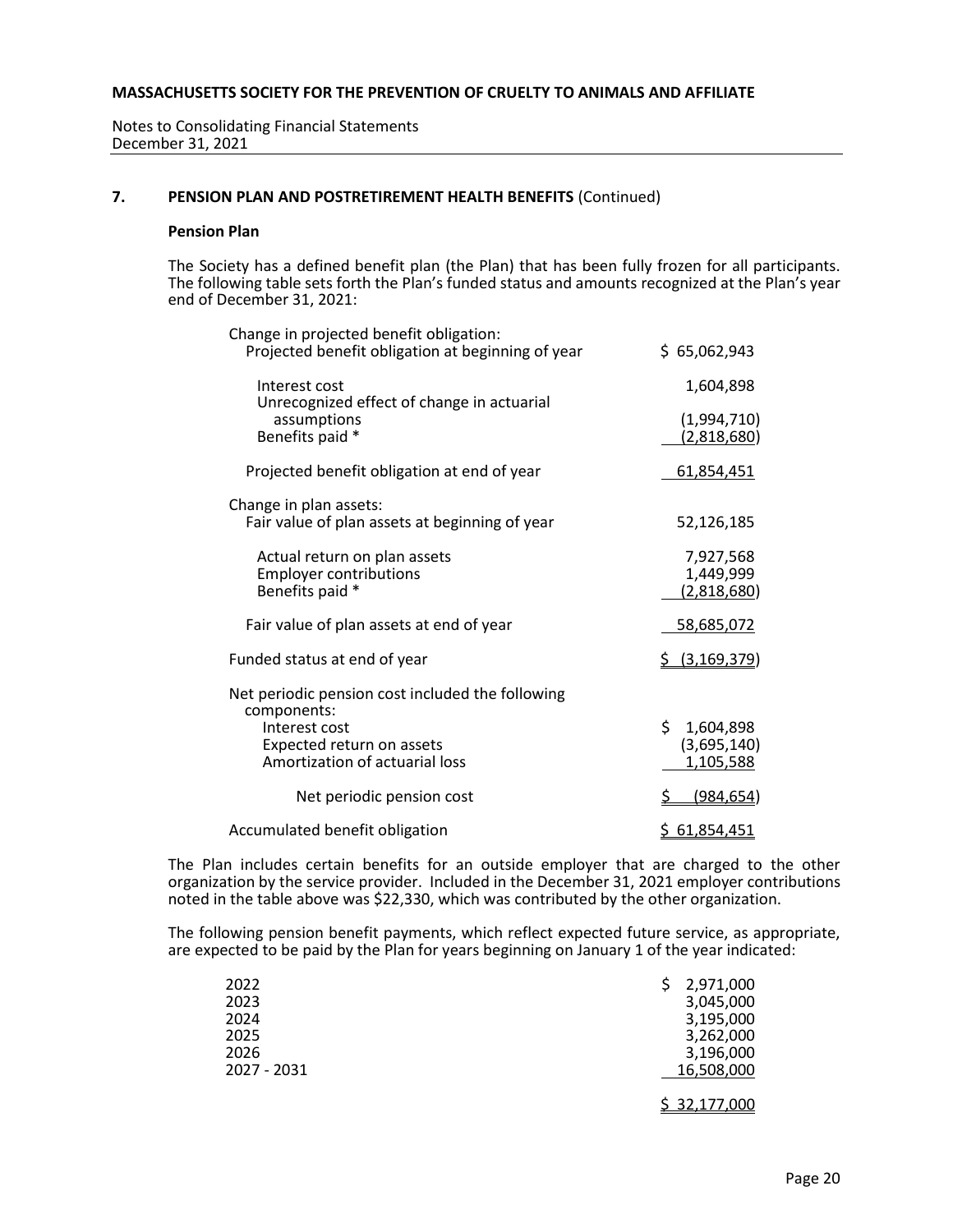Notes to Consolidating Financial Statements December 31, 2021

## **7. PENSION PLAN AND POSTRETIREMENT HEALTH BENEFITS** (Continued)

#### **Pension Plan** (Continued)

The Society expects to contribute approximately \$160,000 to the Plan in the fiscal year beginning January 1, 2021, for the Plan year ending December 31, 2021.

Assumptions used to determine benefit obligation and net periodic benefit cost are as follows:

| Long-term rate of investment return | 7.25% |
|-------------------------------------|-------|
| Discount rate                       | 2.52% |

The Society considers various factors in estimating the expected long-term rate of investment return. Among the factors considered are historical long-term investment returns, the current and expected allocation of plan investments, input from actuaries and investment consultants, and long-term inflation assumptions.

The Plan's assets are invested through a financial institution under a group annuity contract. While the Plan does not own individual positions in the investments, the estimated value of the funds underlying the pension assets are as follows at December 31, 2021:

| Vanguard 500 Index                      | \$21,821,494 |
|-----------------------------------------|--------------|
| <b>SAGIC Diversified Bond II</b>        | 10,718,923   |
| Premier Barings Capital High Yield Bond | 2,372,216    |
| T. Rowe Price Blue Chip Growth          | 7,368,313    |
| American Funds Europacific Growth       | 5,146,282    |
| <b>Oppenheimer Senior Floating Rate</b> | 1,940,571    |
| Victory Sycamore Established Value      | 3,095,180    |
| American Funds New World                | 2,769,420    |
| Select Mid Cap Growth Equity II         | 3,452,673    |
|                                         |              |
|                                         | \$58,685,072 |

## **Pension Plan - Fair Value Measurements**

The target allocation mix for the group annuity contract calls for an equity-based investment deployment target of 60% of total portfolio assets. The remainder of the portfolio is allocated to fixed income securities with a target range of 40%. The overall investment objective is to diversify investments across a spectrum of investment types and styles.

The fair values of the Society's pension assets at December 31, 2021, by asset category, are as follow:

| <b>Asset Category</b>  | <b>Investments</b><br><b>Measuring</b><br><b>Fair Value</b><br><b>Using Net</b><br><b>Asset Value</b><br><b>Per Share</b> | Level 1                  | Level 2                  | Level 3 | Total      |
|------------------------|---------------------------------------------------------------------------------------------------------------------------|--------------------------|--------------------------|---------|------------|
| Group annuity contract | 58,685,072                                                                                                                | $\overline{\phantom{0}}$ | $\overline{\phantom{a}}$ |         | 58,685,072 |

Certain funds, as described above, are reported at NAV per share. Management has no intentions or plans to liquidate any NAV practical expedient investments at other than NAV per share.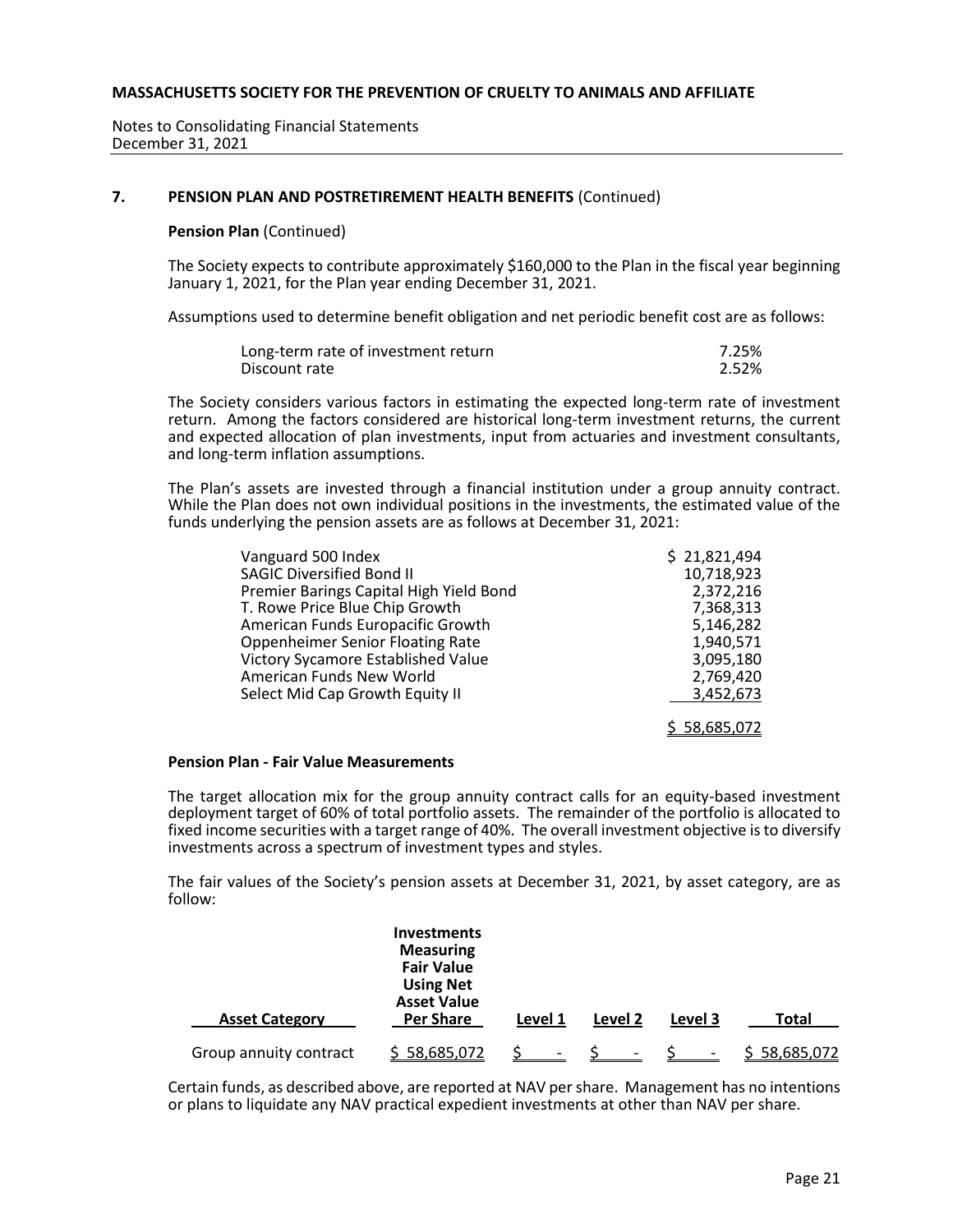Notes to Consolidating Financial Statements December 31, 2021

# **7. PENSION PLAN AND POSTRETIREMENT HEALTH BENEFITS** (Continued)

#### **Postretirement Health Benefits**

While the Society no longer provides postretirement health benefits to employees hired after January 1, 2003, there is a diminishing group of employees that are grandfathered and can potentially retain benefits under the program in place prior to 2003. For this remaining group of employees, the eligibility requirements are as follows: date of hire prior to 2003, employed by the Society for fifteen years, retirement from the Society at the attainment of or after age 55, and participation in the Medicare program upon reaching the age of 65. Upon reaching Medicare eligibility, this plan acts as a supplemental insurance plan to Medicare up to a benefit cap of \$350 per month (\$500 per month for pre-2003 retirees). All eligibility requirements must be met in order to qualify for the plan.

The following table sets forth the Postretirement Plan's funded status and amounts recognized as of December 31, 2021 (the most recent actuarial valuation date):

| Change in benefit obligation:<br>Benefit obligation at beginning of year                                                  | \$5,586,538                                    |
|---------------------------------------------------------------------------------------------------------------------------|------------------------------------------------|
| Service cost<br>Interest cost<br>Unrecognized effect of change in actuarial assumptions<br>Benefits paid                  | 116,596<br>137,579<br>(359, 470)<br>(158, 400) |
| Accumulated postretirement benefit obligation                                                                             | \$5,322,843                                    |
| Change in plan assets:<br>Fair value of plan assets at beginning of year                                                  | \$                                             |
| <b>Employer contributions</b><br>Benefits paid                                                                            | 158,400<br>(158,400)                           |
| Fair value of plan assets at end of year                                                                                  |                                                |
| Funded status at end of year                                                                                              |                                                |
| Net periodic benefit cost included the following components:<br>Service cost<br>Interest cost<br>Amortization of net loss | \$<br>116,596<br>137,579<br>144,107            |
| Net periodic benefit cost                                                                                                 | 398,282                                        |

The discount rate used to determine the benefit obligation as of December 31, 2021, was 2.83%. In measuring the projected postretirement benefit obligations as of December 31, 2021, the Society assumed a health care cost trend rates of 6%, trending downward to 3.94%. A 1% increase in the assumed health care cost trend rate for each year would increase the accumulated postretirement benefit obligation as of December 31, 2021, and net postretirement health care cost by \$102,499 (this assumption is subject to the benefit cap). As the Society has not set aside any assets to fund the postretirement benefit obligations, it will pay the postretirement benefit obligations from current operations as they come due.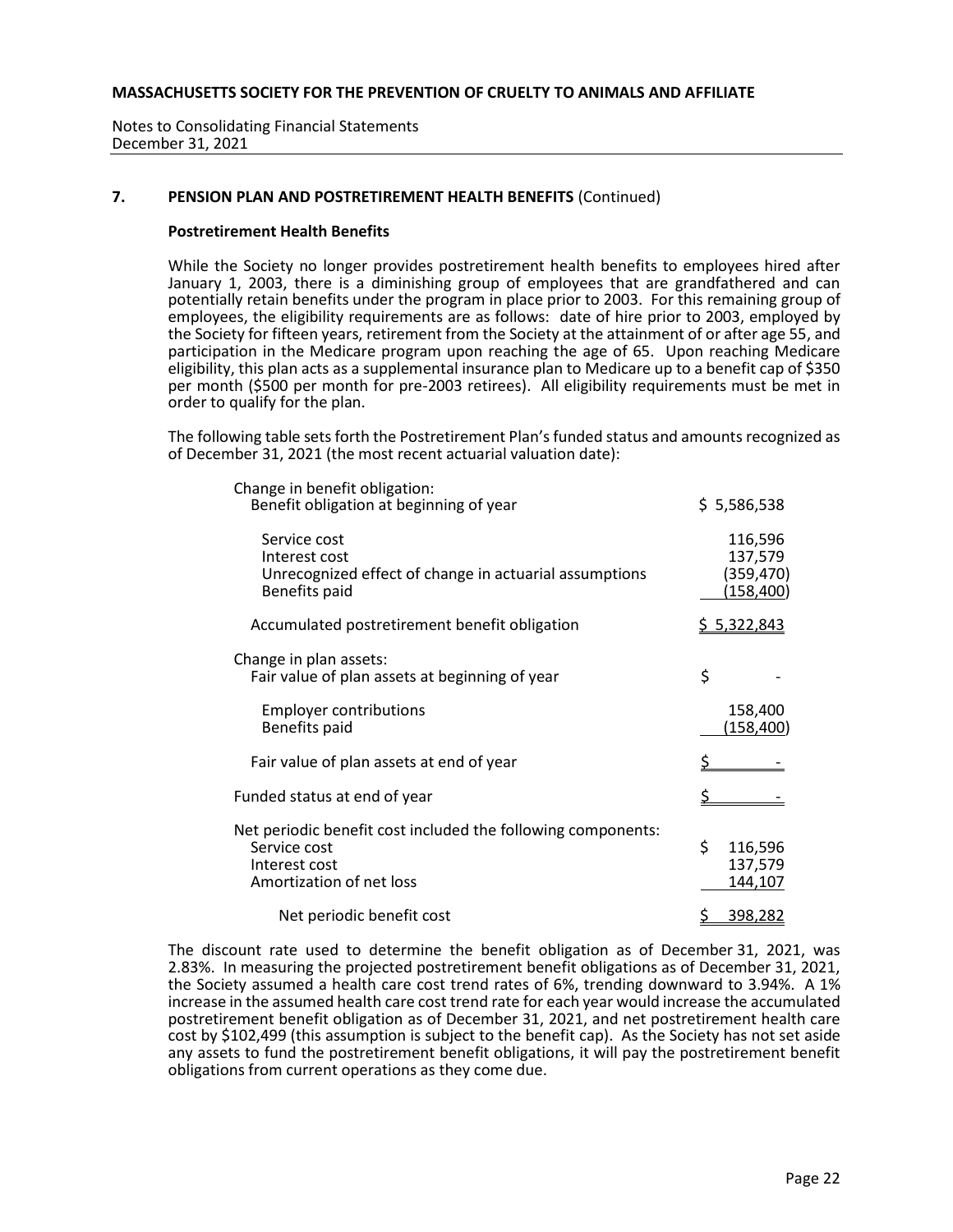Notes to Consolidating Financial Statements December 31, 2021

## **7. PENSION PLAN AND POSTRETIREMENT HEALTH BENEFITS** (Continued)

#### **Postretirement Health Benefits** (Continued)

The following benefit payments, which reflect expected future service, as appropriate, are expected to be paid for years beginning on January 1 of the year indicated:

| 2022        | 295,000     |
|-------------|-------------|
| 2023        | 335,000     |
| 2024        | 305,000     |
| 2025        | 321,000     |
| 2026        | 366,000     |
| 2027 - 2031 | 1,735,000   |
|             | \$3,357,000 |

#### **Supplemental Employee Retirement Plan**

The Society provides supplemental pension benefits to certain key former officers and executives. These benefits are based on individually negotiated contracts, primarily consisting of fixed annuity payments. The Society accrues the actuarial present value of these benefits using a Group Annuity Mortality Table and an assumed discount rate.

## **Defined Contribution Plan**

The Society offers a qualified tax-deferred savings plan under IRC Section 403(b) for eligible employees. The Society matches the first 5% of employee contributions with the option for added employee deferrals subject to IRS limits. The match is on a graduated vesting period over three years; employees are 100% vested upon completion of three years of service. Expenses under this plan, including costs of operating the plan, was \$1,767,591 for the year ended December 31, 2021.

#### **Section 457(b) Deferred Compensation Plan**

The Society has an executive retirement plan that is designed in accordance with Section 457(b) of the IRC. Participants are designated by the Board of Directors. Participants may elect to defer a portion of their compensation up to the maximum amount permitted under Section 457 of the IRC for each plan year. The employer may, in its sole discretion, contribute to the plan on behalf of any participant. The participants are responsible for making investment selections within their designated accounts; however, the accounts remain the assets of the Society until such time as the participant withdraws the funds in accordance with the plan's provisions. Assets held for the plan were \$818,353 in 2021 and are reported in investments. A corresponding liability to plan participants is reported in accrued pension, postretirement and other retirement agreements.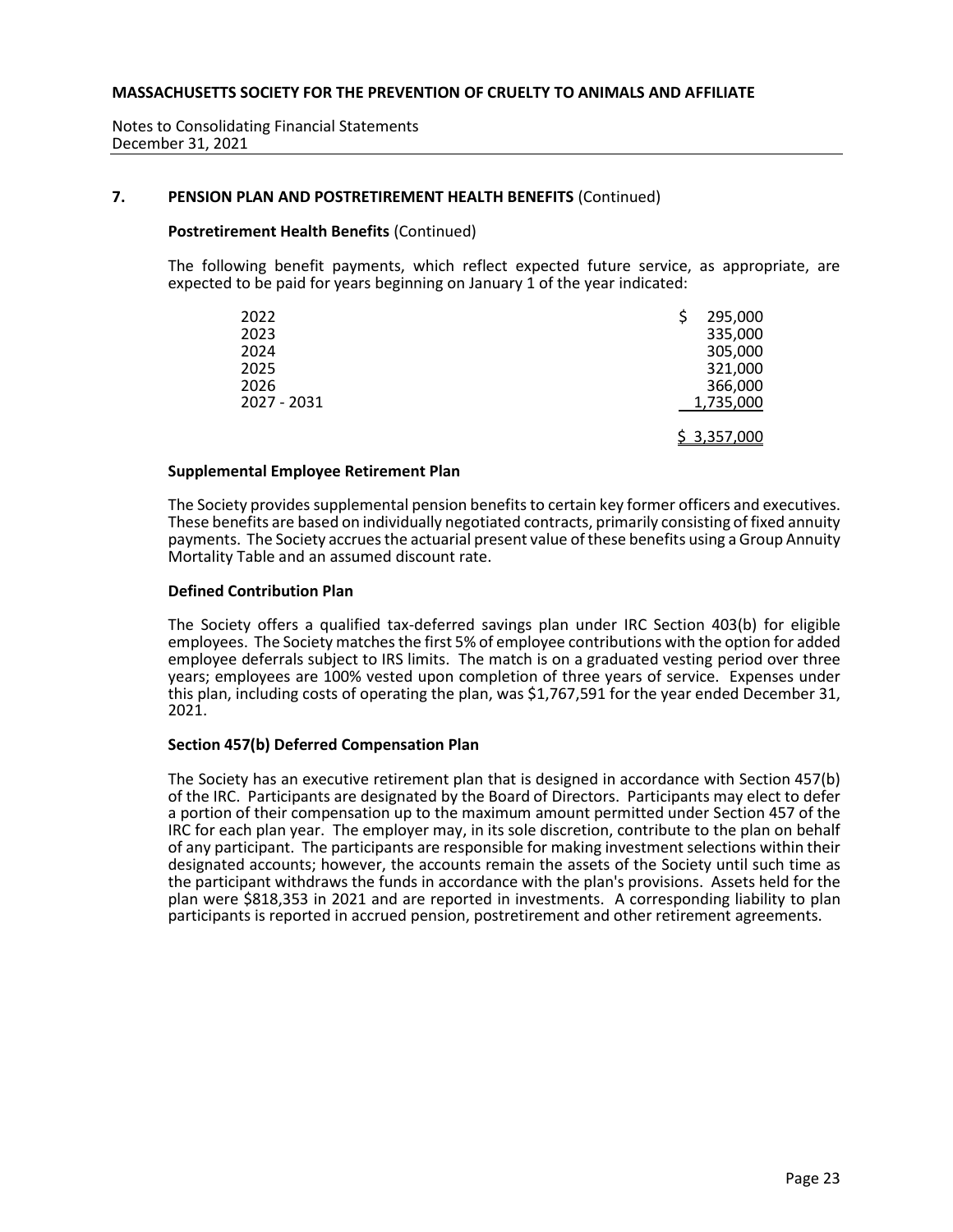Notes to Consolidating Financial Statements December 31, 2021

# **8. LONG-TERM DEBT**

The Entity's long-term debt consists of the following at December 31, 2021:

|                                                                                                                                                                                                                                                                                                                                                                                                                                                                                                                                                                                                                                                                                                                                          | <b>MSPCA</b>                                                         | <b>NEAS</b>                             |
|------------------------------------------------------------------------------------------------------------------------------------------------------------------------------------------------------------------------------------------------------------------------------------------------------------------------------------------------------------------------------------------------------------------------------------------------------------------------------------------------------------------------------------------------------------------------------------------------------------------------------------------------------------------------------------------------------------------------------------------|----------------------------------------------------------------------|-----------------------------------------|
| \$7,698,672 in tax-exempt revenue bonds (Series 2019A) with a<br>fixed interest rate of 3.41% and is payable monthly. The<br>bonds are payable in monthly installments of principal and<br>interest over a ten-year period based on a twenty-year<br>amortization schedule, with a final balloon payment due on<br>November 15, 2029. Bonds are secured by a first priority<br>interest in the assets of the Society along with the tax-<br>exempt revenue bonds described below.                                                                                                                                                                                                                                                        | $$7,581,572$ \$                                                      |                                         |
| \$10,718,626 in tax-exempt revenue bonds (Series 2019B) to<br>refinance the tax-exempt revenue bonds described below<br>and finance the construction, acquisition, furnishing and<br>equipping of a Critical Care Unit to be used by the veterinary<br>hospital at the Society's Boston facility (see Note 6). The<br>interest rate is fixed at 3.12% and is payable monthly. The<br>bonds are payable in monthly installments of principal and<br>interest over a ten-year period based on a twenty-year<br>amortization schedule, with a final balloon payment due on<br>November 15, 2029. Bonds are secured by a first priority<br>interest in the assets of the Society along with the tax-<br>exempt revenue bond described below. | 9,887,416                                                            |                                         |
| \$5,981,424 in tax-exempt revenue bond to finance multiple<br>energy efficiency capital projects at its facilities in Boston.<br>The interest rate is fixed at 2.62% and is payable monthly.<br>The bonds are payable in monthly installments of principal<br>and interest, with a final payment on June 8, 2026. Bonds<br>are secured by a first priority interest in the assets of the<br>Society along with the tax-exempt revenue bonds described<br>above.                                                                                                                                                                                                                                                                          | 1,626,563                                                            |                                         |
| \$3,260,000 tax-exempt revenue bond (Series 2007) with an<br>initial fixed interest rate of 5.5% and a subsequent fixed rate<br>of 3.2%, effective March 2017, and based on the Federal<br>Home Loan Bank's Classic Five-Year Advance Rate, plus 100<br>basis points. Monthly principal and interest payments of<br>\$19,008 are due through maturity in March 2022, at which<br>time all remaining principal and accrued interest are due.<br>Subsequent to year end, the maturity date was extended to<br>June 2022.                                                                                                                                                                                                                   |                                                                      | 1,217,089                               |
| \$2,054,000 construction/renovation loan payable to a bank<br>with a fixed interest rate of 2.5%. Monthly principal and<br>interest payments of \$8,174 are due through maturity in May<br>2023, at which time all remaining principal and accrued<br>interest are due.<br>Less - unamortized debt issuance costs<br>Less - current portion                                                                                                                                                                                                                                                                                                                                                                                              | 19,095,551<br>(107, 716)<br>(822, 232)<br>$$18,165,603 \t$1,726,702$ | 1,801,804<br>3,018,893<br>(1, 292, 191) |
|                                                                                                                                                                                                                                                                                                                                                                                                                                                                                                                                                                                                                                                                                                                                          |                                                                      |                                         |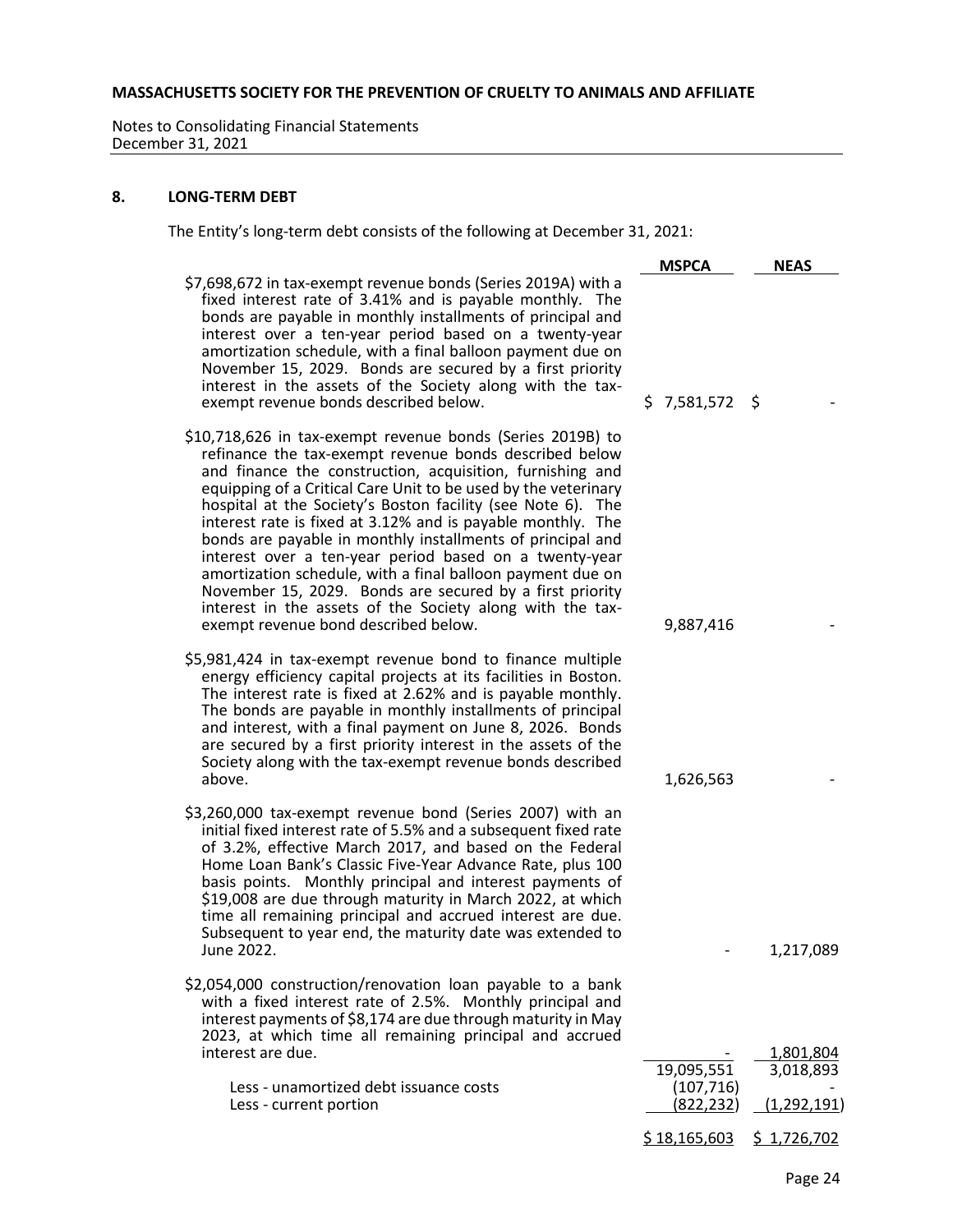Notes to Consolidating Financial Statements December 31, 2021

## **8. LONG-TERM DEBT** (Continued)

The Society has incurred debt issuance costs related to the bond and note payable borrowings. These costs are being expensed over a period ranging from seven to ten years, based on the life of the bond or note payable associated with these costs.

Future minimum principal payments relating to bonds and notes payable over the next five years are as follows:

|            | <b>MSPCA</b> | <b>NEAS</b>        |
|------------|--------------|--------------------|
| 2022       | 822,232<br>Ś | \$1,292,191        |
| 2023       | 847,236      | 1,726,702          |
| 2024       | 873,601      |                    |
| 2025       | 901,554      |                    |
| 2026       | 917,699      |                    |
| Thereafter | 14,733,229   |                    |
|            | 19,095,551   | <u>\$3,018,893</u> |

Interest incurred, including amortization of debt issuance costs, totaled \$663,156 for the year ended December 31, 2021. Interest capitalized during the year ended December 31, 2021, was \$336,240.

The Society's The bonds and note payable are subject to financial covenants as defined in the agreements. The Society was in compliance with these covenants at December 31, 2021.

The Shelter's debt instruments are secured by real estate and investment accounts with a fair market value of \$4,381,936 at December 31, 2021. In addition, restricted cash at December 31, 2021, is an additional debt reserve. The Shelter's debt agreements contain certain financial covenants. The Shelter was in compliance with these covenants for the year ended December 31, 2021.

## **9. LINE OF CREDIT**

The Society has a \$2,000,000 revolving line of credit which expires on July 15, 2022, and bears interest at the Prime Rate less 1%, subject to a minimum interest rate floor of 2.5%. There is no outstanding debt in relation to the line of credit. The line of credit is cross defaulted with the bonds and note payable agreements as described in Note 8.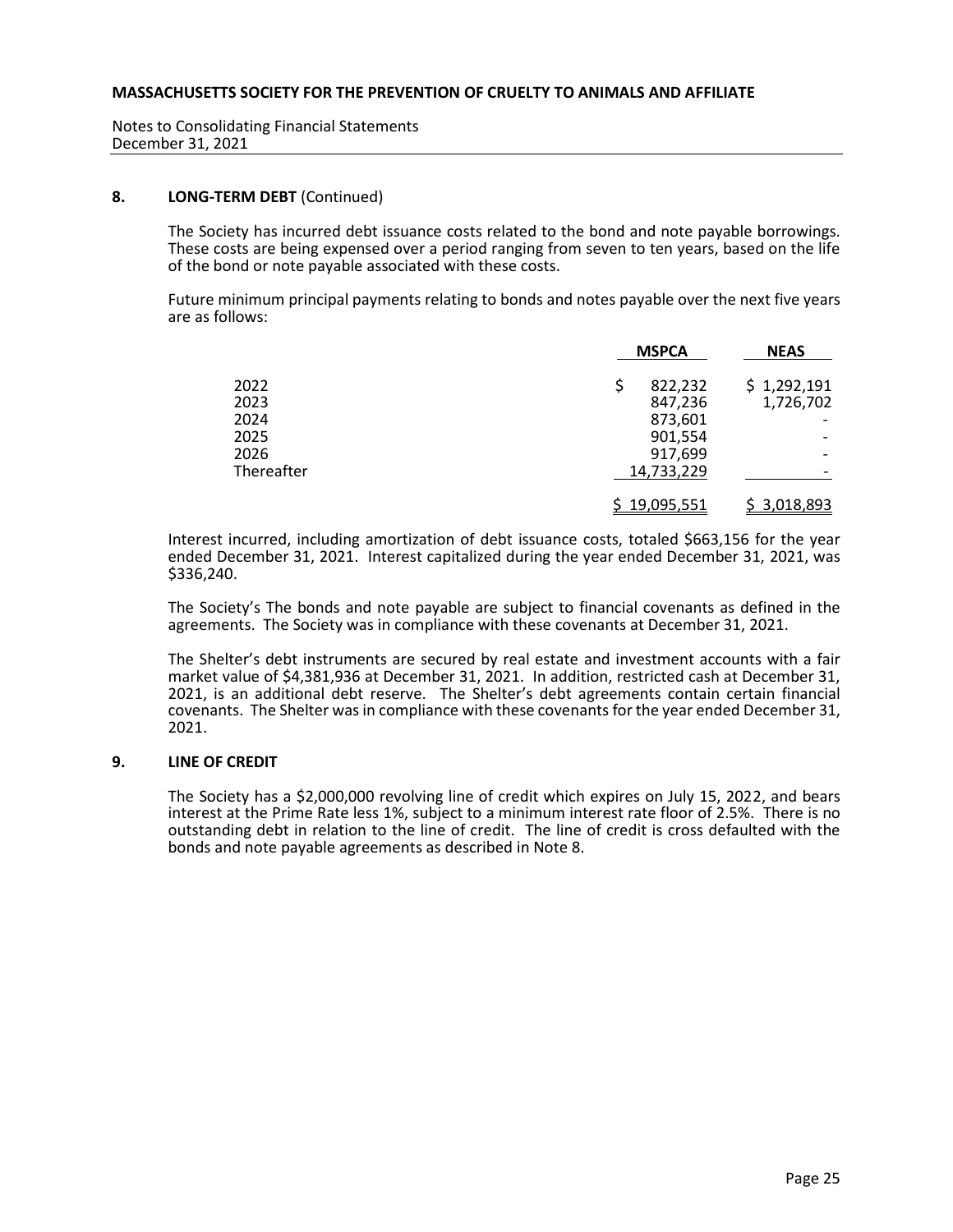Notes to Consolidating Financial Statements December 31, 2021

## **10. NET ASSETS AND ENDOWMENT MATTERS**

The following represents required disclosure relative to the composition and activities of the Society's endowment and funds functioning as endowment for the year ended December 31, 2021:

| Endowment assets, beginning of year                                                                            | 44,380,408          |
|----------------------------------------------------------------------------------------------------------------|---------------------|
| Gifts and additions                                                                                            | 190,202             |
| Investment returns:<br>Interest and dividends, net of investment expenses<br>Net realized and unrealized gains | 15,918<br>4,870,705 |
| Total investment returns                                                                                       | 4,886,623           |
| Investment returns appropriated                                                                                | (1,698,468)         |
| Endowment assets, end of year                                                                                  |                     |

## **11. NET ASSETS WITH DONOR RESTRICTIONS**

Net assets with donor restrictions are restricted for the following purposes at December 31, 2021:

|                                                                     | 2020          | <b>New Gifts</b> | Investment<br>Returns, net<br>of Amounts<br>Appropriated | <b>Releases</b><br>from<br><b>Restrictions</b>    | 2021         |
|---------------------------------------------------------------------|---------------|------------------|----------------------------------------------------------|---------------------------------------------------|--------------|
| Program services<br>Acquisition of property                         | \$3,731,214   | \$1,931,267      | 814.283<br>S.                                            | $\frac{1}{2}$ (2,017,582) $\frac{1}{2}$ 4,459,182 |              |
| and equipment<br>Accumulated investment<br>earnings appreciation of | 9,476,308     | 365,156          | 1,028,071                                                | (9,626,752)                                       | 1,242,783    |
| donor restricted assets                                             | 10,918,566    |                  | 2,679,782                                                |                                                   | 13,598,348   |
|                                                                     | \$ 24,126,088 | \$2,296,423      | \$4,522,136                                              | \$ (11, 644, 334)                                 | \$19,300,313 |

Certain net assets have been restricted by the donors to be maintained by the Society in perpetuity. The income from such is expendable to support program services of the Society. Net assets donor restricted in perpetuity consisted of the following at December 31, 2021:

| <b>Fund Name</b>                                  | <b>Restriction</b>                                                                                               |                  |
|---------------------------------------------------|------------------------------------------------------------------------------------------------------------------|------------------|
| Beneficial Interest in<br><b>Perpetual Trusts</b> | return for various<br>Total<br>programs<br>and<br>distributions are at the discretion of third-party<br>trustees | 17,273,916<br>S. |
| Frances Rust O'Mara<br>Fund                       | 1/2 of the total return is to be used to prevent<br>cruelty to animals and improve their quality of life         | 8,465,726        |
| <b>MSPCA General Fund</b>                         | Total return used for general operations                                                                         | 6,087,716        |
| <b>Angell Memorial Hospital</b><br>General Fund   | Total return to support the Angell operations                                                                    | 5,111,228        |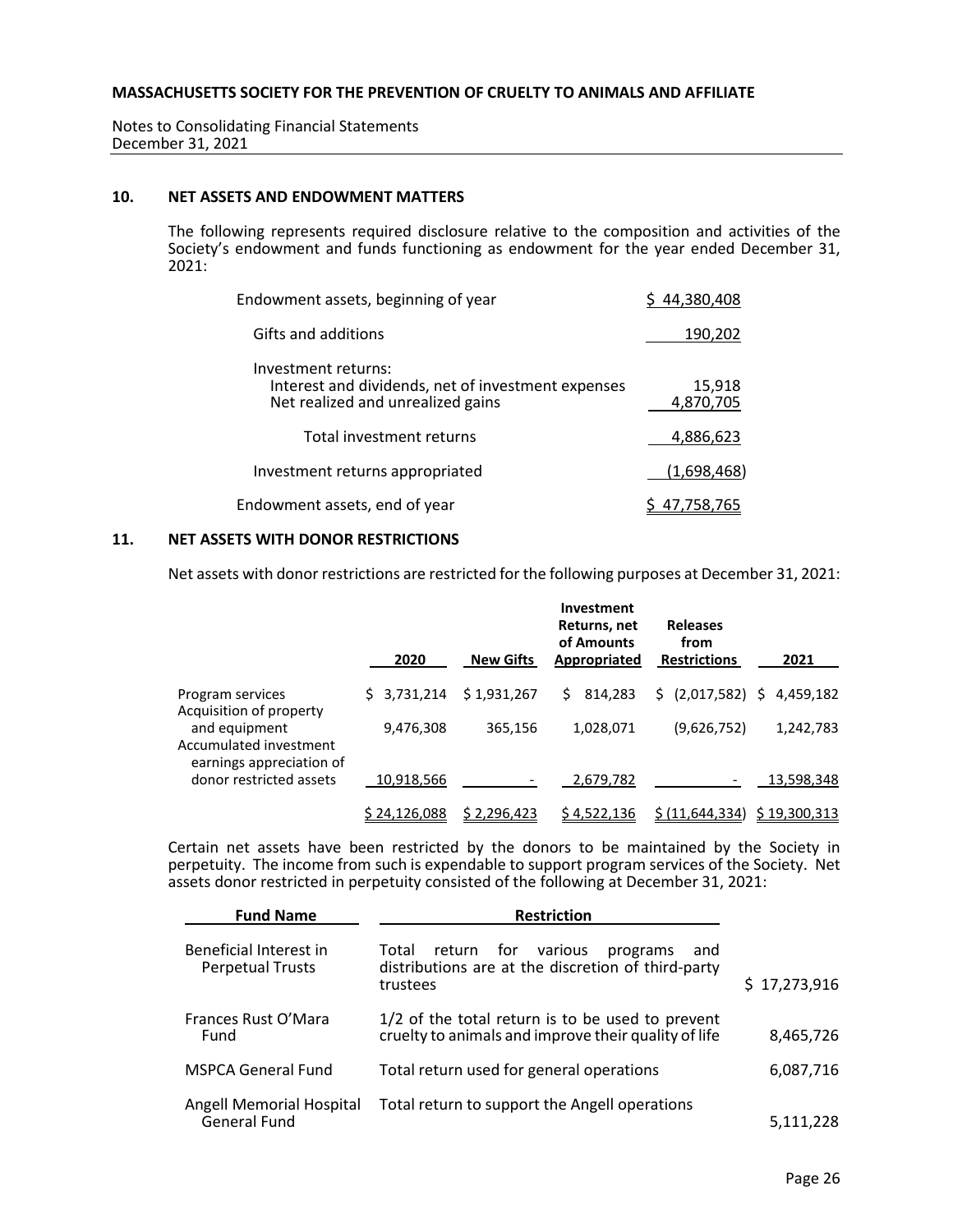Notes to Consolidating Financial Statements December 31, 2021

## **11. NET ASSETS WITH DONOR RESTRICTIONS** (Continued)

| <b>Fund Name</b>                           | <b>Restriction</b>                                                                                           |            |
|--------------------------------------------|--------------------------------------------------------------------------------------------------------------|------------|
| Cape Cod Shelter Fund                      | Total return to be used in the Cape Cod District                                                             | 717,471    |
| <b>Edward Cox Animal Hall</b><br>of Fame   | Total return to fund expenses of Edward H. Cox<br>Award and remainder for general purposes of the<br>Society | 500,000    |
| Everett S. Jodrey<br><b>Endowment Fund</b> | Total return to support the Law Enforcement<br>operations                                                    | 1,026,903  |
| Pet Care Assistance Fund                   | Total return to be used for the pet care assistance<br>program                                               | 4,419,252  |
| Other                                      | Total return supports various programs and<br>locations of the Society                                       | 7,832,121  |
|                                            |                                                                                                              | 51,434,333 |

The Society holds approximately three million dollars in an endowment that the donor has stipulated can be released if absolutely necessary for the preservation of Angell, which the Society currently believes is remote. Accordingly, such amounts have been presented as donor-restricted endowment.

#### **Net Assets Reconciliation**

As reported in the consolidating statement of financial position, before eliminations, net assets with donor restrictions consisted of the following at December 31, 2021:

| <b>Restriction</b>                      | <b>MSPCA</b> | <b>NEAS</b> |
|-----------------------------------------|--------------|-------------|
| Purpose restrictions                    | \$18,680,313 |             |
| Naming opportunity                      | 225,000      | 225,000     |
| Animal health                           | 350,000      | 350,000     |
| Restricted in perpetuity                | 34,160,417   |             |
| Beneficial interest in perpetual trusts | 17,273,916   |             |
| Term restricted                         | 45,000       | 45,000      |
| Net assets with donor restrictions      | 70.734.646   | 620,000     |

#### **12. ALLOCATION OF JOINT COSTS**

The Society incurred joint costs of \$962,207 for the year ended December 31, 2021, for informational materials and activities that included fundraising appeals. Joint costs were allocated as follows at December 31:

| Publications, communications and public program<br>expenses    | \$424,098 |
|----------------------------------------------------------------|-----------|
| Development, membership, annual and planned<br>giving expenses | 538,109   |
| Total joint costs                                              | \$962,207 |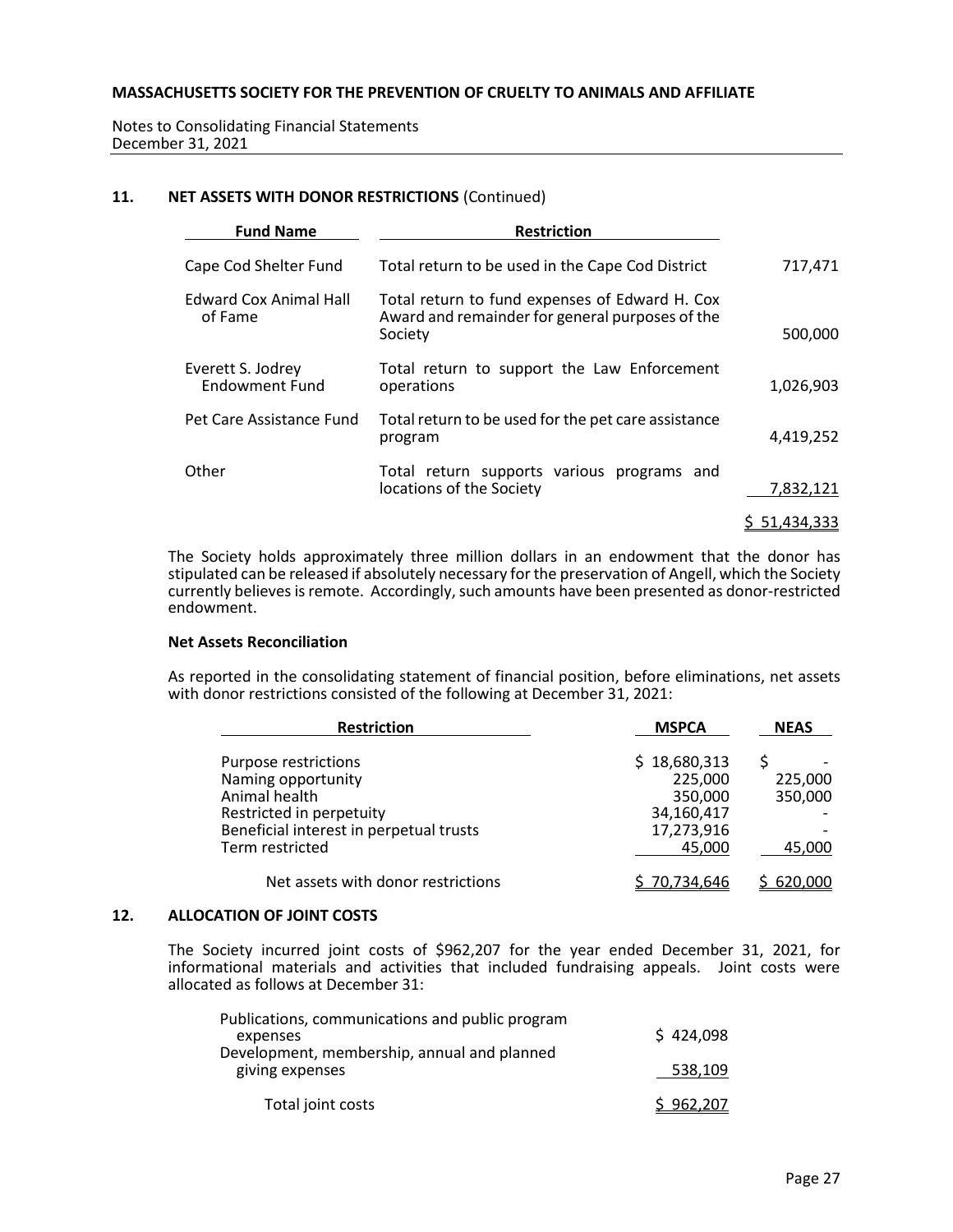Notes to Consolidating Financial Statements December 31, 2021

## **13. RELATED PARTY TRANSACTIONS**

#### **Fiscal Agency Agreement**

The Society provides certain accounting, fundraising, management, and investment services to the American Fondouk Maintenance Committee, Inc. (The Fondouk), a not-for-profit organization that provides services to working animals in Morocco where proper treatment is not otherwise readily available, and charges The Fondouk fees for these services. The Society acts as a fiscal agent on behalf of The Fondouk for certain fundraising and administrative activities. The Fondouk is considered a related party as The Fondouk shares certain Board members with the Society. The Society had the following transactions on behalf of The Fondouk during the year ended December 31:

| Contributions and grants received         | \$598,809 |
|-------------------------------------------|-----------|
| Fundraising and administrative costs paid | S 284.794 |
| Fees charged                              | \$101,313 |

The amounts due to The Fondouk are included in due to Fondouk in the accompanying consolidating statement of financial position. The amount due at December 31, 2021, was \$634,679 and does not include interest.

#### **Administrative Services Agreement**

The Society provides a variety administrative and program management services for the Shelter as outlined in the Administrative Services Agreement. In exchange for these services, the Shelter reimburses the Society for the payroll and benefit costs incurred based on their personnel's actual time worked. The Society had the following transactions on behalf of the Shelter during the year ended December 31, 2021:

| Administrative costs paid | \$111,333 |
|---------------------------|-----------|
| Fees charged              | \$528,282 |
| Intercompany transfer     |           |

Amounts due at December 31, 2021, totaled \$639,615. The amounts due from the Shelter are included in due to NEAS in the accompanying consolidating statement of financial position. The effects of these transactions have been eliminated in consolidation.

## **14. COMMITMENTS**

#### **Facilities**

The Society conducts a portion of its operations and programs in a leased facility under an amended and extended operating lease expiring on December 31, 2027. Effective January 1, 2018, the amended lease agreement calls for a base annual rent of \$300,000, with subsequent annual adjustments for the Consumer Price Index in the Boston, Brockton, and Nashua area as published in the U.S. Department of Labor Statistics commencing in 2019. Included in occupancy expenses for the year ended December 31, 2021, was rental expense of \$411,598, which includes real estate taxes of \$81,590, under the terms of the original lease agreement.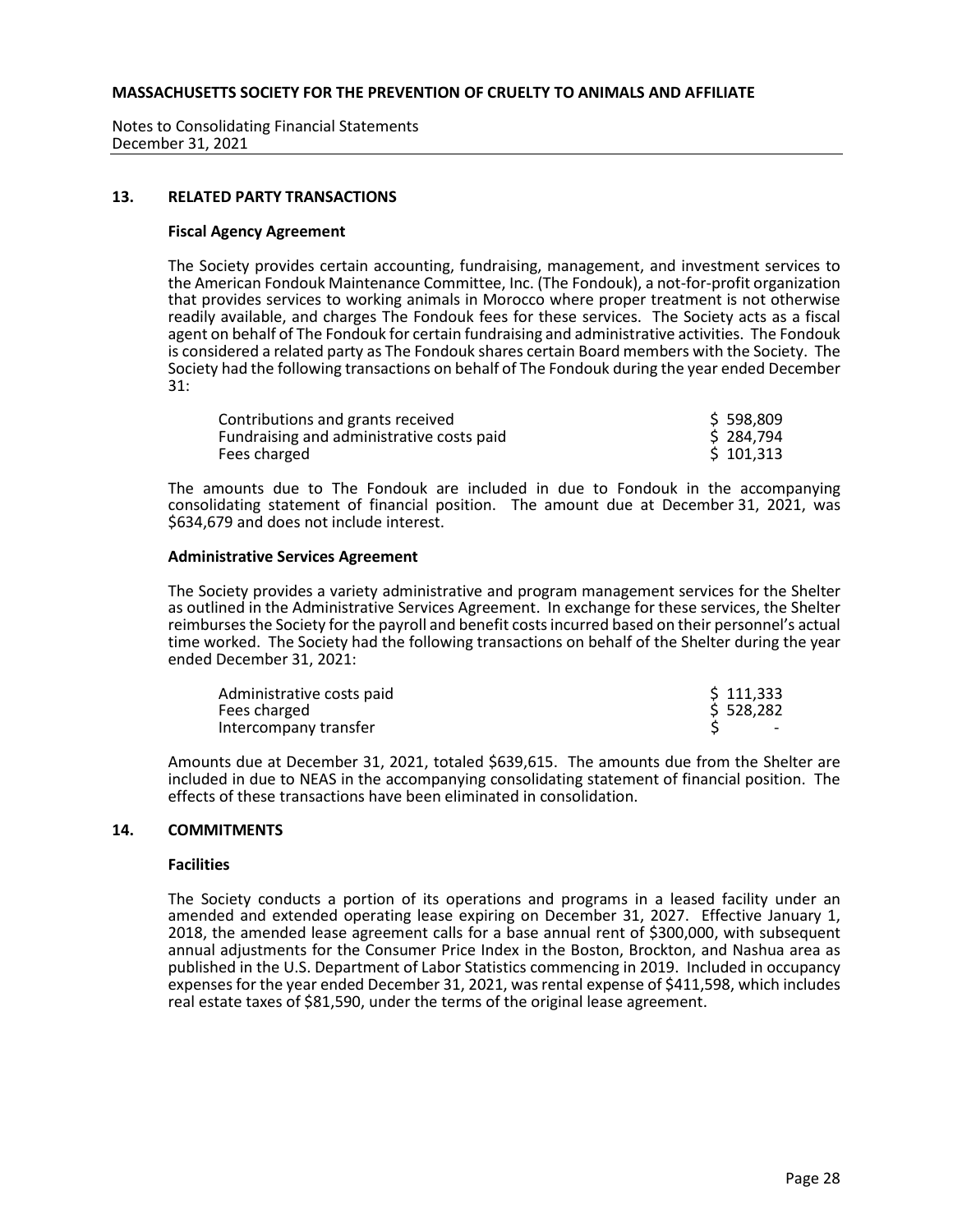Notes to Consolidating Financial Statements December 31, 2021

## **14. COMMITMENTS** (Continued)

#### **Equipment Rental**

The Society leases various copiers, computer equipment, and other medical equipment under operating leases expiring at various dates through 2022. Equipment and other rental expense for the year ended December 31, 2021, totaled \$285,677.

Future minimum rental payments over the next five years and in the aggregate under noncancelable operating leases having remaining terms in excess of one year as of December 31, 2021, are as follows:

| 2022       | 613,982     |
|------------|-------------|
| 2023       | 587,931     |
| 2024       | 508,624     |
| 2025       | 325,142     |
| 2026       | 316,102     |
| Thereafter | 316,101     |
|            | \$2,667,882 |

#### **Construction Contract**

The Society is in the process of constructing a renovated and expanded critical care unit in Boston, Massachusetts. At December 31, 2021, the unbilled portion on the related construction contract totaled approximately \$400,000. A certificate of occupancy was obtained during the year ended December 31, 2021, and the project is considered to be substantially complete.

#### **Contract**

The Shelter has contracts with a professional fundraising and communications company requiring payments totaling \$229,387 over the term of the contract. The contracts began on April 1, 2020, and was set to expire on March 31, 2022. The contracts were extended subsequent to year end through December 31, 2022. The contracts can be canceled by the Shelter with sixty days' written notice.

#### **15. LIQUIDITY AND AVAILABILITY**

The Society's and the Shelter's financial assets available within one year from the consolidating statement of financial position date for general expenses are as follows as of December 31, 2021:

|                                                                                                        | <b>MSPCA</b>                     | <b>NEAS</b>          | <b>Total</b>                                |
|--------------------------------------------------------------------------------------------------------|----------------------------------|----------------------|---------------------------------------------|
| Cash and cash equivalents<br>Accounts receivable from hospital                                         | 351,694                          | \$1,131,184          | 1,482,878                                   |
| operations, net<br>Contributions receivable<br>Prepaid expenses and other assets<br><b>Investments</b> | 332,885<br>487,222<br>57,583,212 | 237,642<br>5.394.424 | 332,885<br>237,642<br>487,222<br>62,977,636 |
|                                                                                                        | <u>\$58,755,013</u>              | 6,763,250            | 65,518,263                                  |